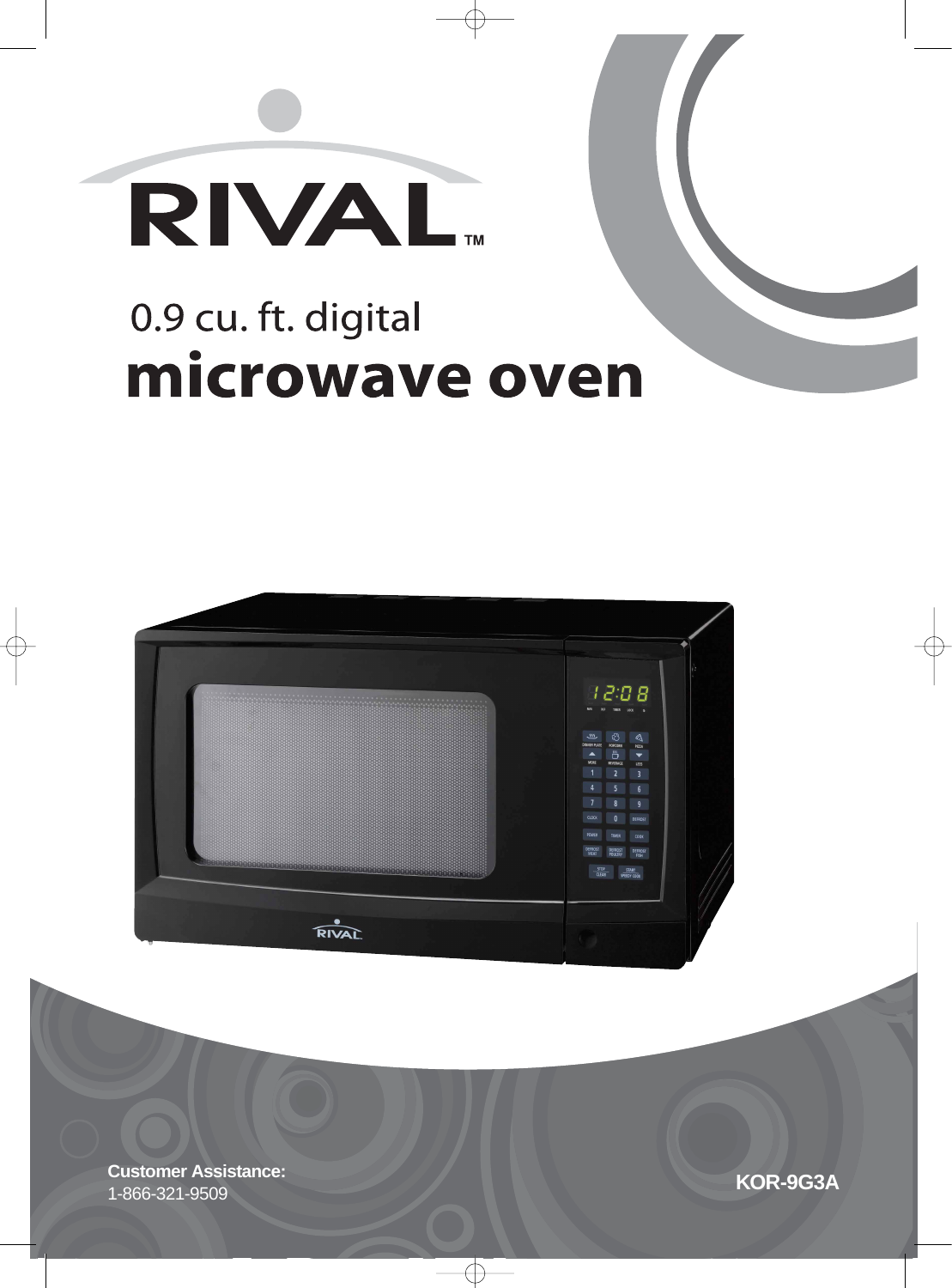## PRECAUTIONS TO AVOID POSSIBLE EXPOSURE TO **EXCESSIVE MICROWAVE ENERGY**

- (a) Do not attempt to operate this oven with the door open since open-door operation can result in harmful exposure to microwave energy. It is important not to defeat or tamper with the safety interlocks.
- (b) Do not place any object between the oven front face and the door or allow soil or cleaner residue to accumulate on sealing surfaces.
- (c) Do not operate the oven if it is damaged. It is particularly important that the oven door close properly and that there is no damage to the: (1) door (bent), (2) hinges and latches (broken or loosened), (3) door seals and sealing surfaces.
- (d) The oven should not be adjusted or repaired by anyone except properly qualified service personnel.

## **TABLE OF CONTENTS**

| • FEDERAL COMMUNICATIONS COMMISSION RADIO FREQUENCY INTERFERENCE STATEMENT 3 |  |
|------------------------------------------------------------------------------|--|
|                                                                              |  |
|                                                                              |  |
|                                                                              |  |
|                                                                              |  |
|                                                                              |  |
|                                                                              |  |
|                                                                              |  |
|                                                                              |  |
|                                                                              |  |
|                                                                              |  |
|                                                                              |  |
|                                                                              |  |
|                                                                              |  |
|                                                                              |  |
|                                                                              |  |
|                                                                              |  |
|                                                                              |  |
|                                                                              |  |
|                                                                              |  |
|                                                                              |  |
|                                                                              |  |
|                                                                              |  |
|                                                                              |  |
|                                                                              |  |
|                                                                              |  |
|                                                                              |  |
|                                                                              |  |
|                                                                              |  |
|                                                                              |  |
|                                                                              |  |
|                                                                              |  |
|                                                                              |  |
|                                                                              |  |
|                                                                              |  |
|                                                                              |  |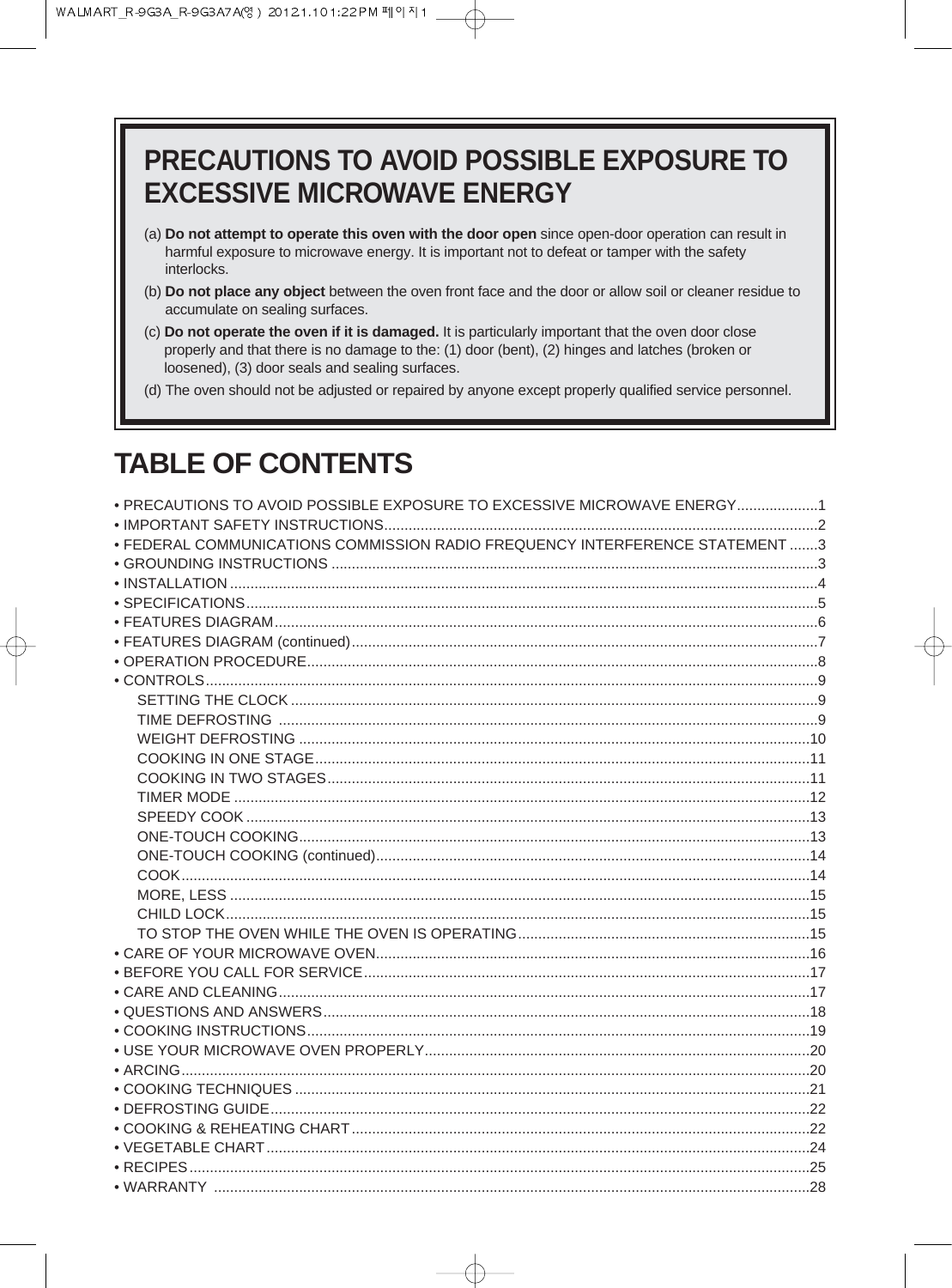## **IMPORTANT SAFETY INSTRUCTIONS**

**When using electrical appliances, basic safety precautions should be followed, including the following:**

**WARNING-To reduce the risk of burns, electric shock, fire, injury to persons or exposure to excessive microwave energy:**

- 1. Read all instructions before using the appliance.
- 2. Read and follow the specific "PRECAUTIONS TO AVOID POSSIBLE EXPOSURE TO EXCESSIVE MICROWAVE ENERGY" found on page 1.
- 3. This appliance must be grounded. Connect only to properly grounded outlet. See "GROUNDING INSTRUCTIONS" found on page 3.
- 4. Install or locate this appliance only in accordance with the provided installation instructions.
- 5. Some products such as whole eggs and sealed containers - for example, closed glass jars are able to explode and should not be heated in this oven.
- 6. Use this appliance only for its intended use as described in this manual. Do not use corrosive chemicals or vapors in this appliance. This type of oven is specifically designed to heat, cook, or dry food. It is not designed for industrial or laboratory use.
- 7. As with the appliance, close supervision is necessary when used by children.
- 8. Do not operate this appliance if it has a damaged cord or plug, if it is not working properly, or if it has been damaged or dropped.
- 9. This appliance should be serviced only by qualified service personnel. Contact nearest authorized service facility for examination, repair or adjustment.
- 10. Do not cover or block any openings on the appliance.
- 11. Do not store this appliance outdoors. Do not use this product near water - for example, near a kitchen sink, in a wet basement, near a swimming pool, or similar locations.
- 12. Do not immerse cord or plug in water.
- 13. Keep cord away from heated surfaces.
- 14. Do not let cord hang over edge of table or counter.
- 15. When cleaning surfaces of door and oven that come together on closing the door, use only mild, nonabrasive soaps or detergents applied with a sponge or soft cloth.
- 16. To reduce the risk of fire in the oven cavity: a) Do not overcook food. Carefully attend appliance when paper, plastic, or other combustible materials are placed inside the oven to facilitate cooking.
	- b) Remove wire twist-ties from paper or plastic bags before placing bag in oven.
- c) If materials inside the oven ignite, keep oven door closed, turn oven off, and disconnect the power cord, or shut off power at the fuse or circuit breaker panel.
- d) Do not use the cavity for storage purposes. Do not leave paper products, cooking utensils, or food in the cavity when not in use.
- 17. Liquids, such as water, coffee, or tea are able to be overheated beyond the boiling point without appearing to be boiling due to surface tension of the liquid. Visible bubbling or boiling when the container is removed from the microwave oven is not always present. THIS COULD RESULT IN VERY HOT LIQUIDS SUDDENLY BOILING OVER WHEN A SPOON OR OTHER UTENSIL IS INSERTED INTO THE LIQUID.

#### **To reduce the risk of injury to persons:**

- a) Do not overheat the liquid.
- b) Stir the liquid both before and halfway through heating it.
- c) Do not use straight-sided containers with narrow necks.
- d) After heating, allow the container to stand in the microwave oven for a short time before removing the container.
- e) Use extreme care when inserting a spoon or other utensil into the container.
- 18. Do not use this microwave oven to heat corrosive chemicals (for example, sulfides and chlorides). Vapors from such corrosive chemicals may interact with the contact and springs of the safety interlock switches thereby rendering them inoperable.
- 19. Keep the waveguide cover clean at all times. Wipe the oven interior with a soft damp cloth after each use. If you leave grease or fat anywhere in the cavity it may overheat, smoke or even catch fire when next using the oven.
- 20. Never heat oil or fat for deep frying as you cannot control the temperature and doing so may lead to overheating and fire.
- 21. Do not operate the oven without the glass tray in place. Be sure it is properly sitting on the rotating base.
- 22. Risk of electric shock. Non-removable fasteners are provided because of internal high voltages. Do not remove fasteners.

## **SAVE THESE INSTRUCTIONS**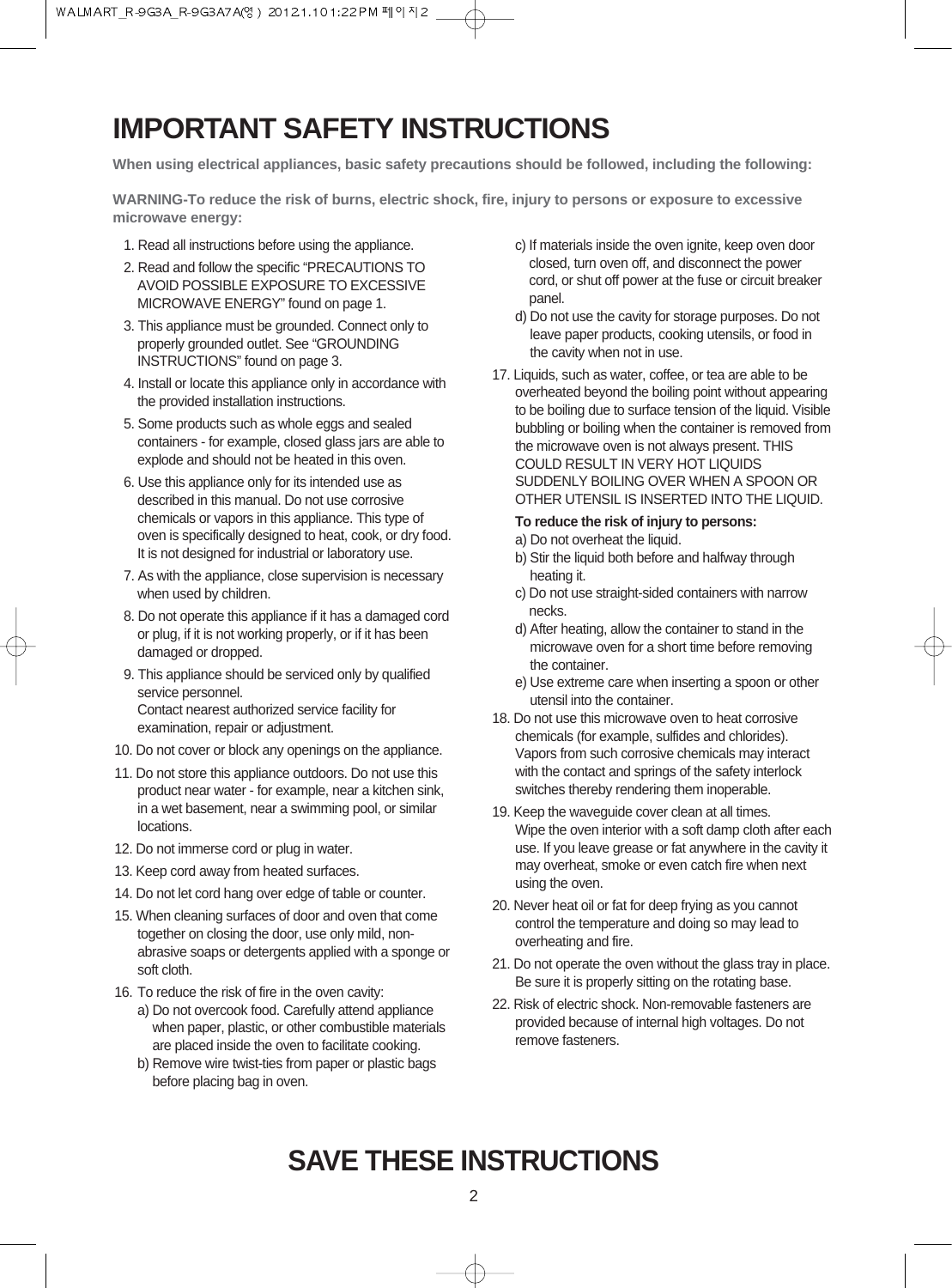## **FEDERAL COMMUNICATIONS COMMISSION RADIO FREQUENCY INTERFERENCE STATEMENT**

#### **WARNING:**

This equipment generates and uses ISM frequency energy and if not installed and used properly, that is in strict accordance with the manufacturer's instructions, may cause interference to radio and television reception.

It has been type-tested and found to comply with limits for an ISM Equipment pursuant to part 18 of FCC Rules, which are designed to provide reasonable protection against such interference in a residential installation.

However, there is no guarantee that interference will not occur in a particular installation.

If this equipment does cause interference to radio or television reception, which can be determined by turning the equipment off and on, the user is encouraged to try to correct the interference by one or more of the followings.

- Reorient the receiving antenna of radio or television.
- Relocate the Microwave oven with respect to the receiver.
- Move the microwave oven away from the receiver.
- Plug the microwave oven into a different outlet so that microwave oven and receiver are on different branch circuits.

THE MANUFACTURER is not responsible for any radio or TV interference caused by UNAUTHORIZED MODIFICATION to this microwave oven. It is the responsibility of the user to correct such interference.

## **GROUNDING INSTRUCTIONS**

This appliance must be grounded. In the event of an electrical short circuit, the grounding plug reduces the risk of electric shock by providing an escape wire for electric current. This appliance is equipped with a cord having a grounding wire with a grounding plug. The plug must be plugged into an outlet that is properly installed and grounded.

#### **WARNING:**

Improper use of the grounding can result in a risk of electric shock.

Consult a qualified electrician or serviceman if the grounding instructions are not completely understood, or if doubt exists as to whether the appliance is properly grounded, and either :

- (1) If it is necessary to use an extension cord, use only a 3-wire extension cord that has a 3-blade grounding plug, and a 3-slot receptacle that will accept the plug on the appliance. The marked rating of the extension cord shall be equal to or greater than the electrical rating of the appliance. or
- (2) Do not use an extension cord, if the power supply cord is too short, have a qualified electrician or serviceman install an outlet near the appliance.

#### **WARNING:**

Do not cut or remove the third (ground) prong from the power cord under any circumstances.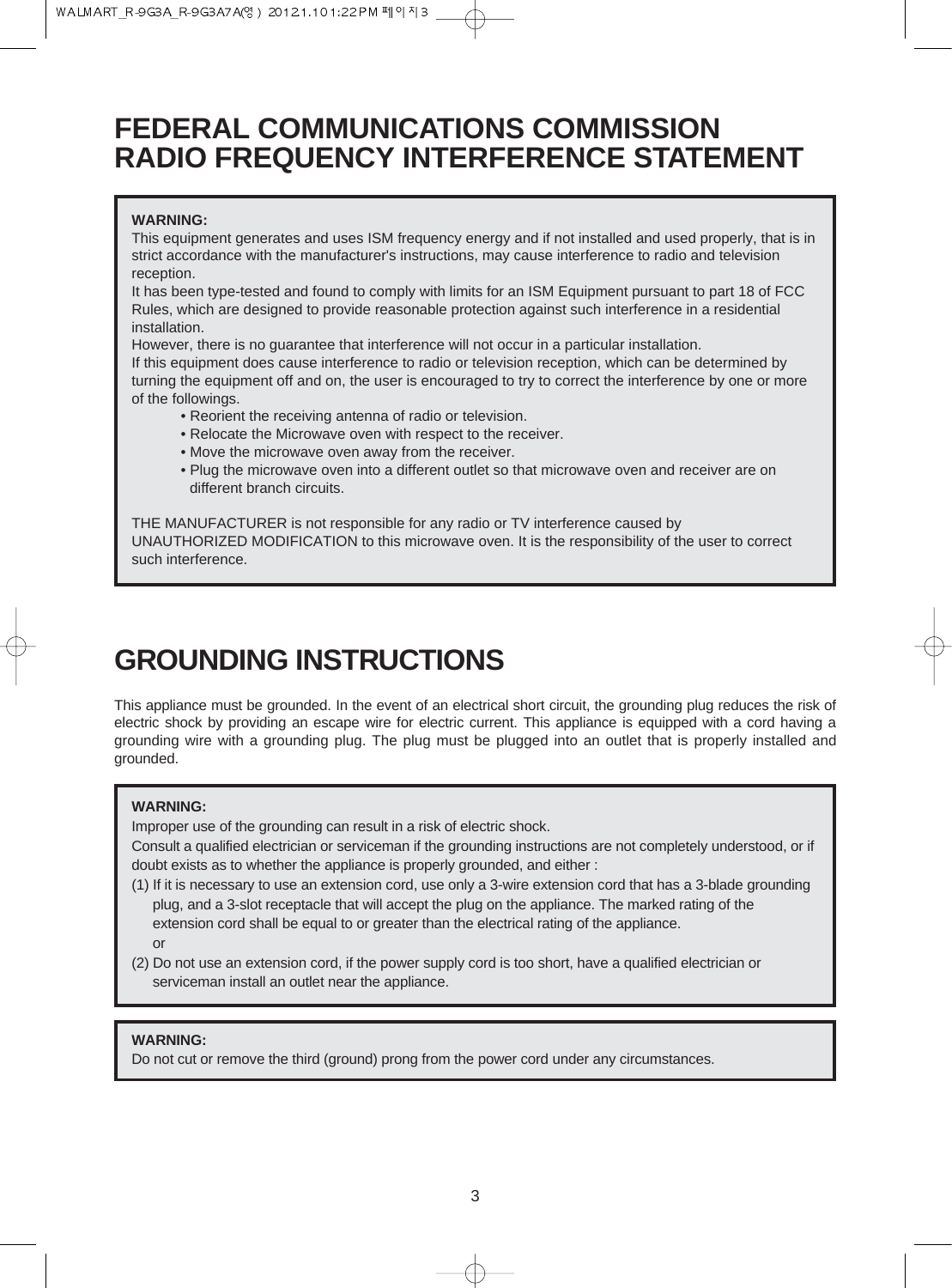## **INSTALLATION**

#### 1. **Examine the oven after unpacking.**

Check for damage such as a misaligned door, broken door or dent in the cavity. If any damage is visible, DO NOT INSTALL, and notify your Walmart (1-866-321-9509) immediately.

#### 2. **Level, flat location.**

Install the microwave oven on a level, flat surface.

3. **Ventilation.**

Do not block air vents. If they are blocked during operation, the oven may overheat and eventually cause a failure.

For proper ventilation, allow 4 inches of space between oven top, sides, rear and adjacent surfaces.

4. **Away from radio and TV sets.**

Poor television reception and radio interference may result if the oven is located close to a TV, radio, antenna, feeder, etc.

Place the oven as far from them as possible.

#### 5. **Away from heating appliances and water taps.**

Keep the oven away from heat, steam or splashing liquids. These things can adversely affect oven wiring and contacts.

#### 6. **Power supply.**

- Check your local power source.
- This microwave oven requires a current of approximately 12.5 amperes, 120 Volts, 60Hz grounded outlet.
- 1. A short power-supply cord is provided to reduce the risks resulting from becoming entangled in or tripping over a longer cord.
- 2. Longer cord sets or extension cords are available and may be used if care is exercised in their use.
- 3. If a long cord or extension cord is used:
	- The marked electrical rating of the cord set or extension cord should be at least as great as the electrical rating of the appliance.
	- The extension cord must be a grounding type 3-wire cord.
	- The longer cord should be arranged so that it will not drape over the counter top or tabletop where it can be pulled on by children or tripped over unintentionally.

#### 7. **The minimum height of free space necessary above the top surface of the oven is about 4 inches.**





4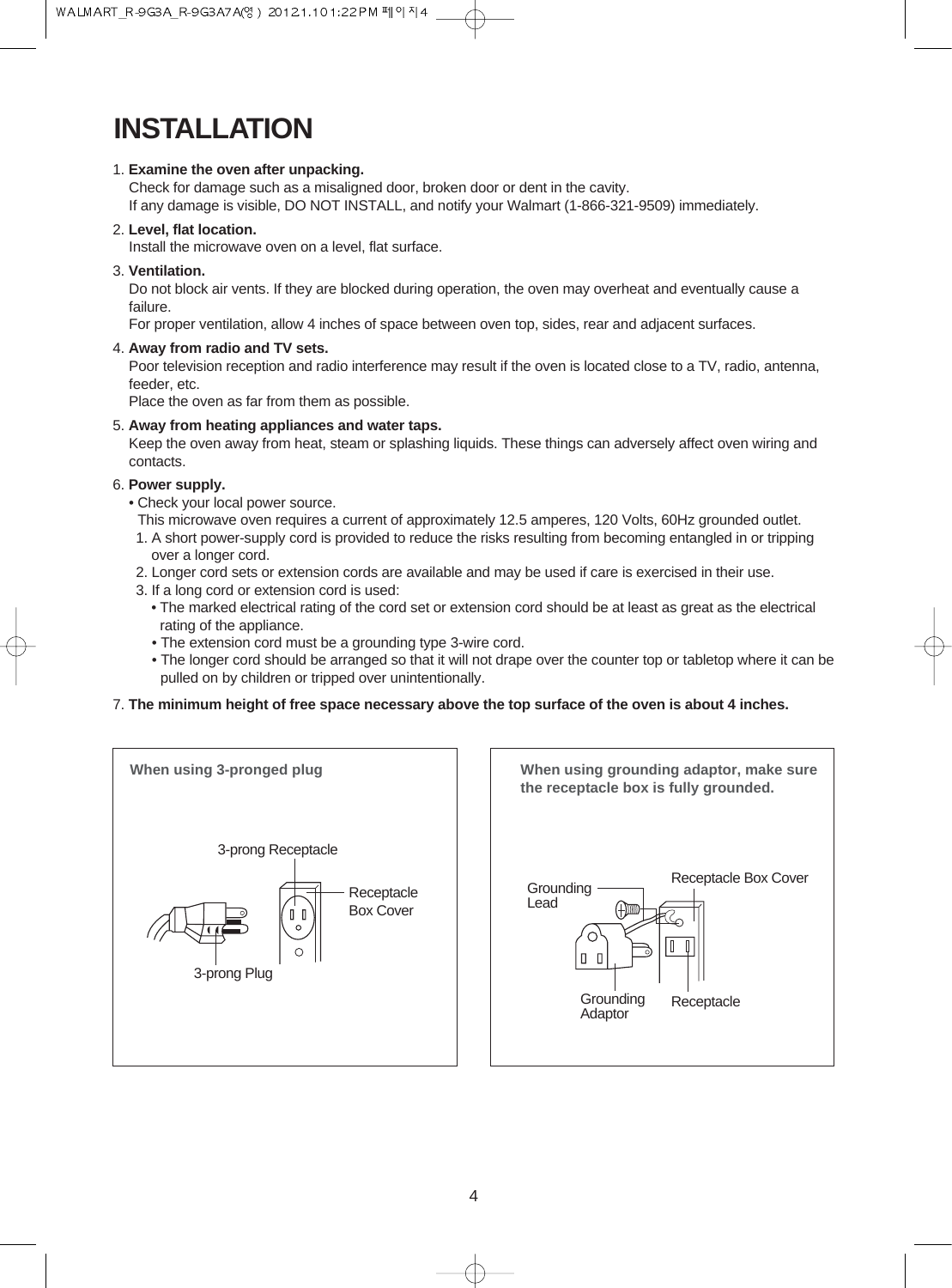## **SPECIFICATIONS**

| <b>POWER SUPPLY</b>                          |                      | 120V AC, 60Hz SINGLE PHASE WITH GROUNDING |
|----------------------------------------------|----------------------|-------------------------------------------|
|                                              | <b>INPUT POWER</b>   | 1350 W                                    |
| <b>MICROWAVE</b>                             | <b>ENERGY OUTPUT</b> | 900 W                                     |
|                                              | <b>FREQUENCY</b>     | 2.450MHz                                  |
| OUTSIDE DIMENSIONS (W $\times$ H $\times$ D) |                      | $18.3 \times 11.0 \times 14.5$ in.        |
| CAVITY DIMENSIONS (W $\times$ H $\times$ D)  |                      | $12.4 \times 9.3 \times 13.6$ in.         |
| <b>CAVITY VOLUME</b>                         |                      | $0.9 \text{ cu. ft.}$                     |
| <b>NET WEIGHT</b>                            |                      | APPROX, 24.1 lbs.                         |
| <b>TIMER</b>                                 |                      | 59 min. 99 sec.                           |
| <b>POWER SELECTIONS</b>                      |                      | 10 Levels                                 |

 $\oplus$ 

*\* Specifications are subject to change without notice.*

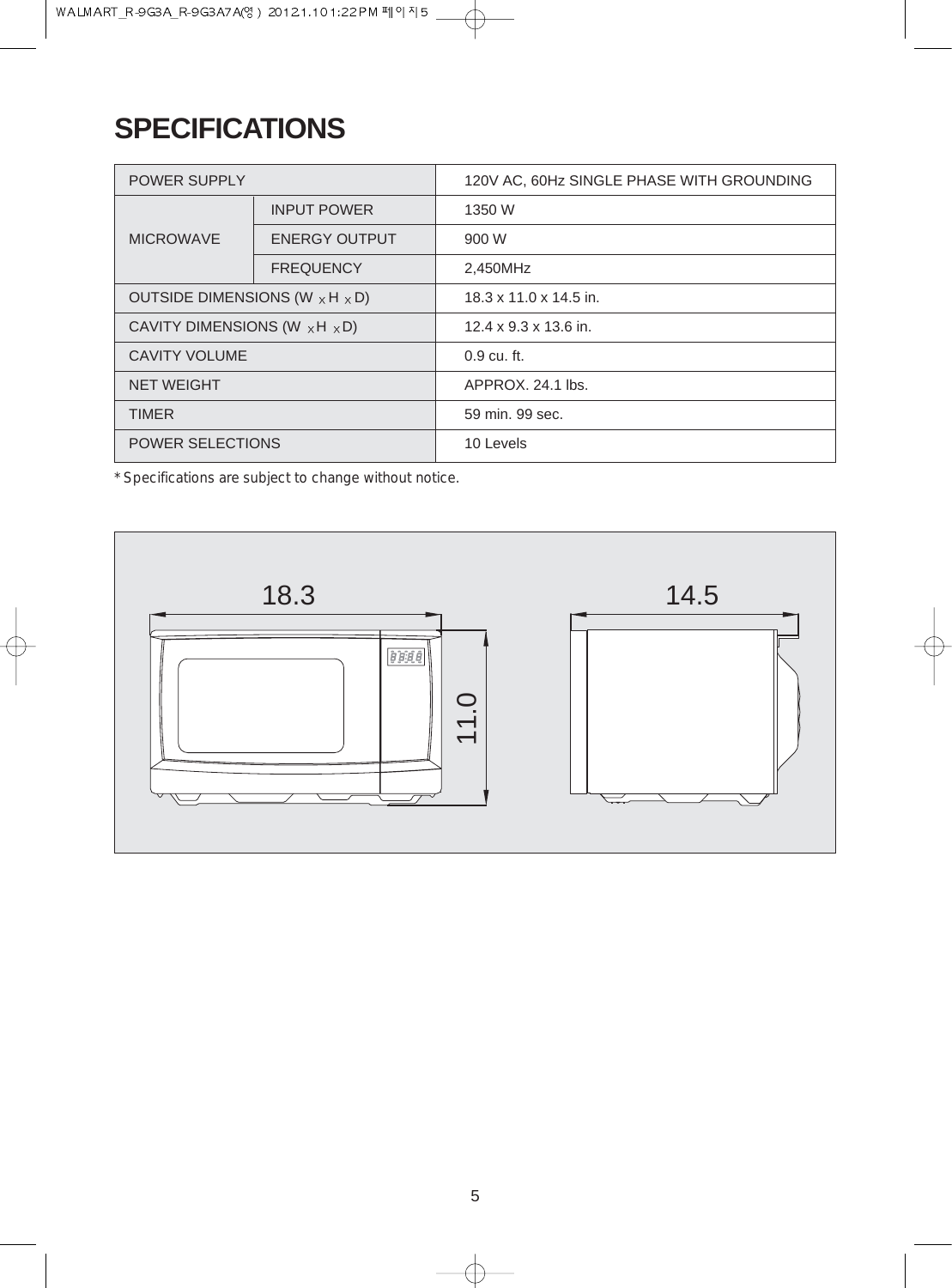## **FEATURES DIAGRAM**



- 1**Door latch** When the door is closed, it will automatically shut off. If the door is opened while the oven is operating, the oven will automatically shut off.
- 2**Door seal** The door seal surfaces prevent microwaves escaping from the oven cavity.
- 3**Oven cavity**

#### 4**Control panel**

- 5**Coupler** This fits over the shaft in the center of the oven cavity floor. This is to remain in the oven for all cooking.
- 6**Roller guide** This must always be used for cooking together with the glass cooking tray.
- 7**Glass cooking tray** Made of special heat resistant glass. The tray must always be in proper position before operating. Do not cook food directly on the tray.
- 8**Viewing screen** Allows viewing of food. The screen is designed so that light can pass through, but not the microwaves.
- 9**Waveguide cover** Protects the microwave outlet from splashes of cooking foods. Do not remove.
- 0**Child Lock -** Prevents unwanted oven operation.
- q**Oven lamp** Automatically turns on during oven operation.
- **(12) Door open button To open the door push the** door open button.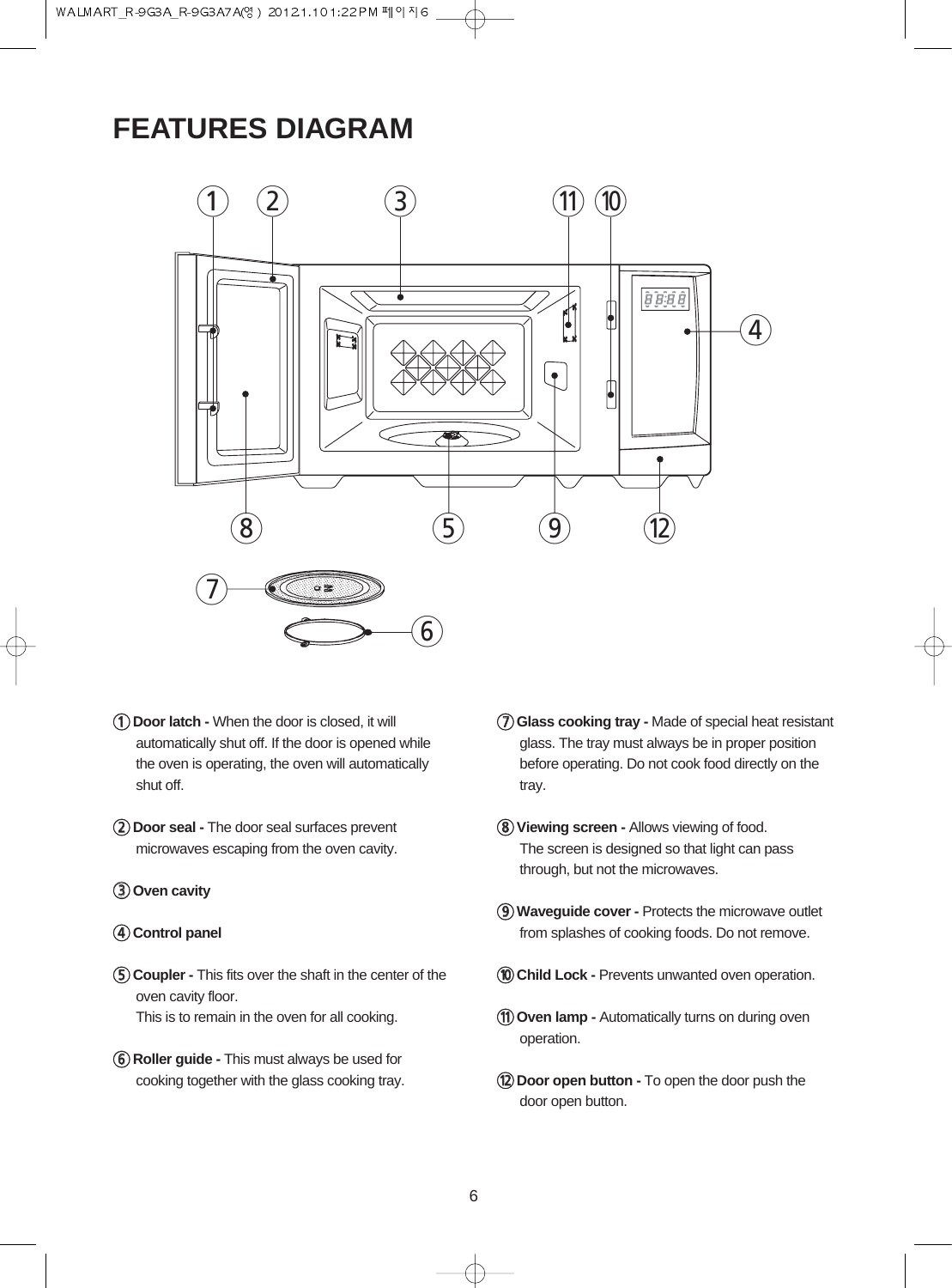## **FEATURES DIAGRAM (continued)**



- 1**Display Window -** It shows information such as cooking time, menu and quantity.
- 2**One-Touch Cook Pads -** Press to select One-Touch Cook features such as DINNER PLATE, POPCORN, PIZZA and BEVERAGE.
- 3**MORE Pad -** Press to add extra cooking time during operation.
- 4**LESS Pad -** Press to reduce cooking time during operation.
- 5**Time Set Pads -** Press to enter cooking time or quantity.
- 6**CLOCK Pad -** Press to set the clock.
- 7**DEFROST Pad -** Press to select DEFROST feature by time.
- 8**POWER Pad -** Press to enter a power level of microwave cooking.
- 9**TIMER Pad -** Press to select TIMER feature.
- 0**COOK Pad -** Press to select COOK feature.
- q**Weight Defrost Pads -** Press to select DEFROST feature by weight.
- **(12) STOP/CLEAR Pad Press to stop operation or** clear settings.

#### **(B) START/SPEEDY COOK Pad**

- Press to start cooking.
- Press once to begin Microwave cooking at full power for 30 seconds. Press again to add 30 seconds.
- Continue pressing to add up to 5 minutes.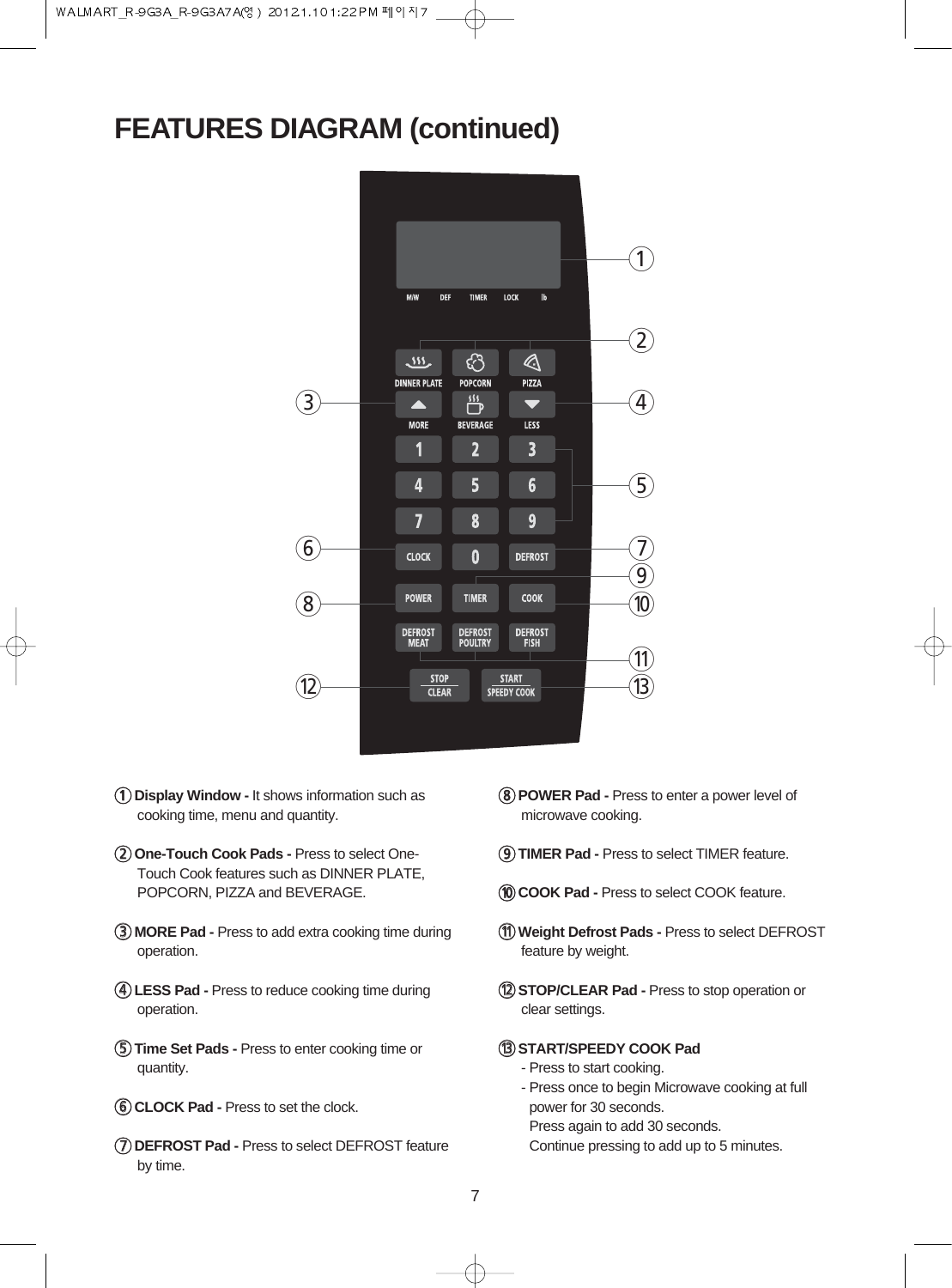## **OPERATION PROCEDURE**

This section includes useful information about oven operation.

- Plug power supply cord into a standard 3-pronged 12.5 Amp, 120V AC, 60Hz power outlet. **1**
- After placing the food in a suitable container, open the oven door and put it on the glass tray. The coupler, glass tray and roller guide must always be in place during cooking. **2**
- Close the door. Make sure that it is firmly closed. **3**
- The oven light is on when the microwave oven is operating. **4**
- The oven door can be opened at any time during operation by pushing the door open button of control panel. The oven will automatically shut off. **5**
- Each time a pad is touched, a BEEP will sound to acknowledge the touch. **6**
- The oven automatically cooks at full power unless set to a lower power level. **7**
- The display will show " : 0 " when the oven is plugged in. **8**
- **9** Time clock returns to the present time when the cooking time ends. cooking time ends.
- **10** When the STOP/CLEAR pad is touched during oven<br>cooking and all information operation, the oven stops cooking and all information is retained. To erase all information (except the present time), touch the STOP/CLEAR pad once more. If the oven door is opened during the oven operation, all information is retained.
- **11** If the START pad is touched and the oven does not operate, check the area between the door and door operate, check the area between the door and door seal for obstructions and make sure the door is closed securely. The oven will not start cooking until the door is completely closed or the program has been reset.

Make sure the oven is properly installed and plugged into the electrical outlet.

#### **WATTAGE OUTPUT CHART**

• A power level of microwave cook is entered by pressing POWER pad. Please refer to the chart below.

| Touch the POWER LEVEL pad | Power Level (Display) | Approximate Percentage of Power |
|---------------------------|-----------------------|---------------------------------|
| once                      | P-HI                  | 100%                            |
| twice                     | P-90                  | 90%                             |
| 3 times                   | P-80                  | 80%                             |
| 4 times                   | P-70                  | 70%                             |
| 5 times                   | P-60                  | 60%                             |
| 6 times                   | $P-50$                | 50%                             |
| 7 times                   | $P-40$                | 40%                             |
| 8 times                   | $P-30$                | 30%                             |
| 9 times                   | $P-20$                | 20%                             |
| 10 times                  | $P-10$                | 10%                             |
| 11 times                  | $P-00$                | 0%                              |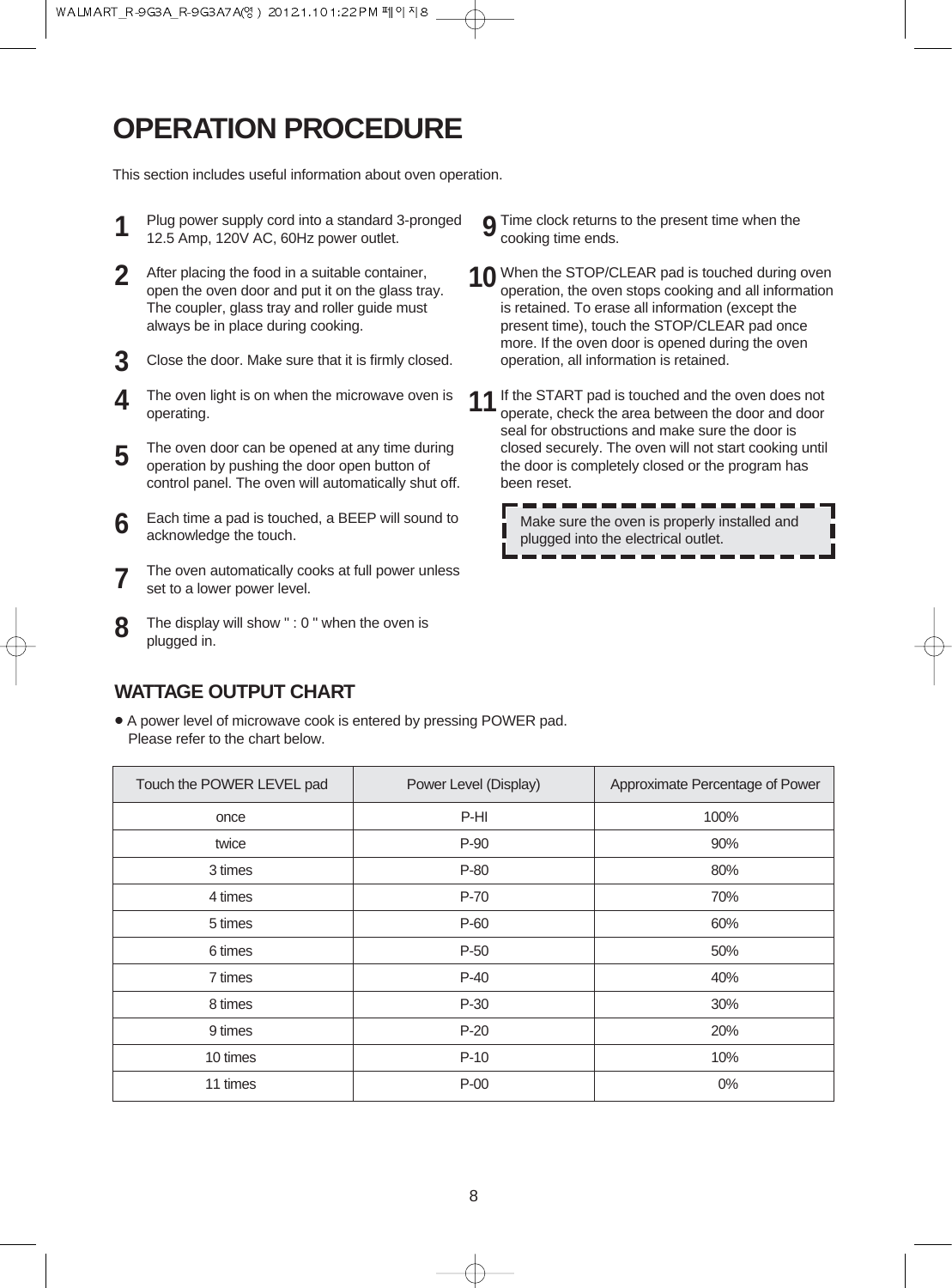## **CONTROLS**

## **SETTING THE CLOCK**

When the oven is first plugged in, the display will show " : 0 " and a tone will sound. If the AC power ever goes off, the display will show " : 0 " when the power comes back on.



## **TIME DEFROSTING**

TIME DEFROST will automatically set the oven to defrost at a time set by the user.



When you touch START pad, the DEF indicator blinks and the defrosting time counts down in the display window. The oven beeps during the defrosting cycle to signal that the food needs to be turned or rearranged. When the defrosting time ends, you will hear 3 beeps.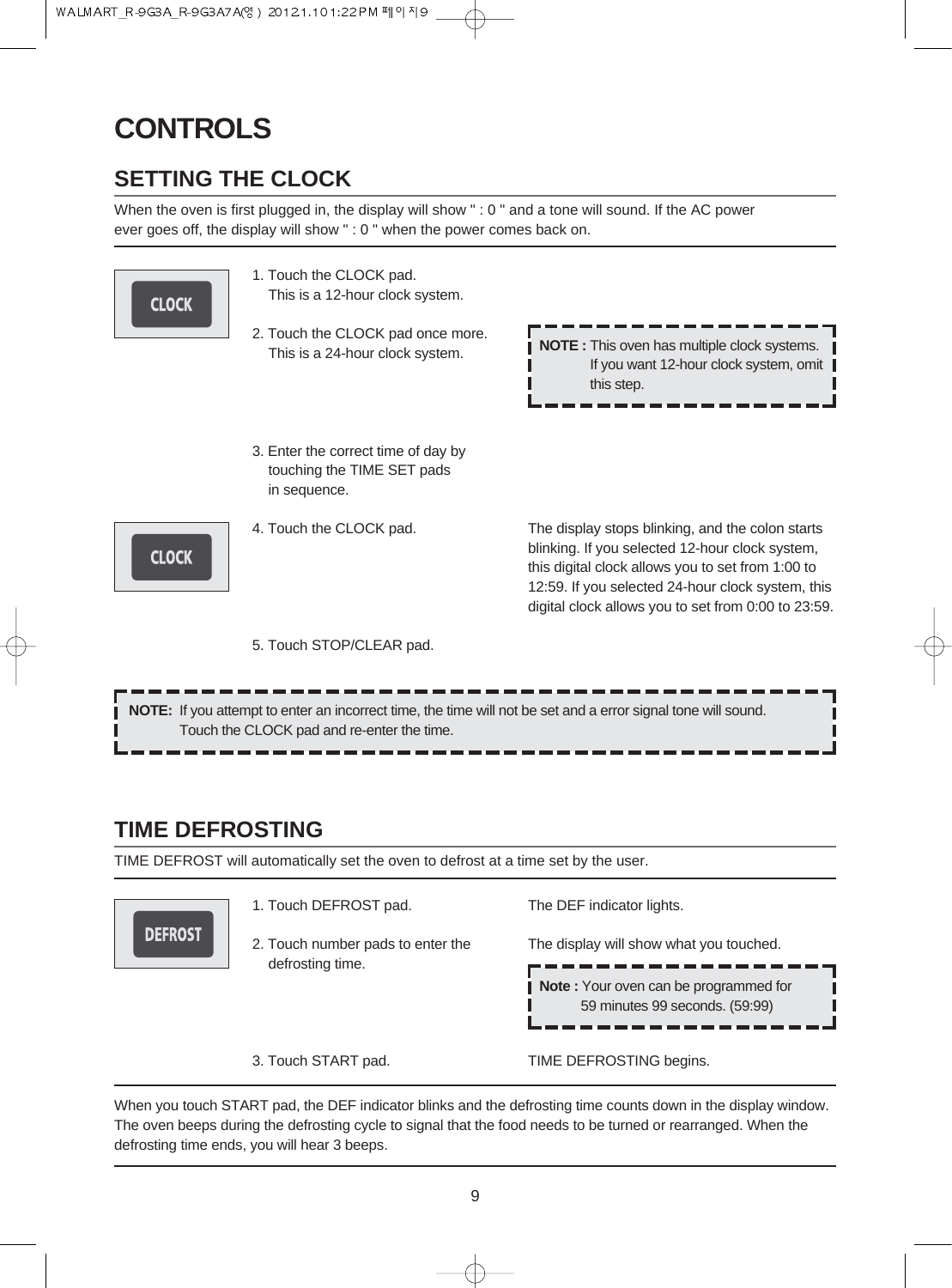## **WEIGHT DEFROSTING**

WEIGHT DEFROST lets you easily defrost food by eliminating guesswork in determining defrosting time. Follow the steps below for easy defrosting.

|                               | 1. Touch DEFROST MEAT pad.                                                                   | The Ib indicator lights and "1.0" is displayed. |
|-------------------------------|----------------------------------------------------------------------------------------------|-------------------------------------------------|
| <b>DEFROST</b><br><b>MEAT</b> | 2. Select the desired defrosting<br>weight.<br>(Refer to the weight defrost chart<br>below.) | The display will show what you touched.         |
|                               | 3. Touch START pad.                                                                          | MEAT DEFROSTING begins.                         |
| <b>DEFROST</b>                | 1. Touch DEFROST POULTRY<br>pad.                                                             | The Ib indicator lights and "1.5" is displayed. |
| <b>POULTRY</b>                | 2. Select the desired defrosting<br>weight.<br>(Refer to the weight defrost chart<br>below.) | The display will show what you touched.         |
|                               | 3. Touch START pad.                                                                          | POULTRY DEFROSTING begins.                      |
| <b>DEFROST</b>                | 1. Touch DEFROST FISH pad.                                                                   | The Ib indicator lights and "0.5" is displayed. |
| <b>FISH</b>                   | 2. Select the desired defrosting<br>weight.<br>(Refer to the weight defrost chart<br>below.) | The display will show what you touched.         |
|                               | 3. Touch START pad.                                                                          | FISH DEFROSTING begins.                         |

### WEIGHT DEFROST CHART

| Touch pad | <b>DEFROST MEAT</b> | DEFROST POULTRY | <b>DEFROST FISH</b> |
|-----------|---------------------|-----------------|---------------------|
| once      | $1.0$ lb.           | $1.5$ lb.       | $0.5$ lb.           |
| twice     | $1.5$ lb.           | $2.0$ lb.       | $1.0$ lb.           |
| 3 times   | $2.0$ lb.           | $2.5$ lb.       | $1.5$ lb.           |
| 4 times   | $2.5$ lb.           | $3.0$ lb.       | $2.0$ lb.           |

The defrosting time is automatically determined by the weight selected.

When you touch START pad, the lb indicator goes off and the DEF indicator blinks and the defrosting time counts down in the display window. The oven beeps during the defrosting cycle to signal that the food needs to be turned or rearranged. When the defrosting time ends, you will hear 3 beeps.

क़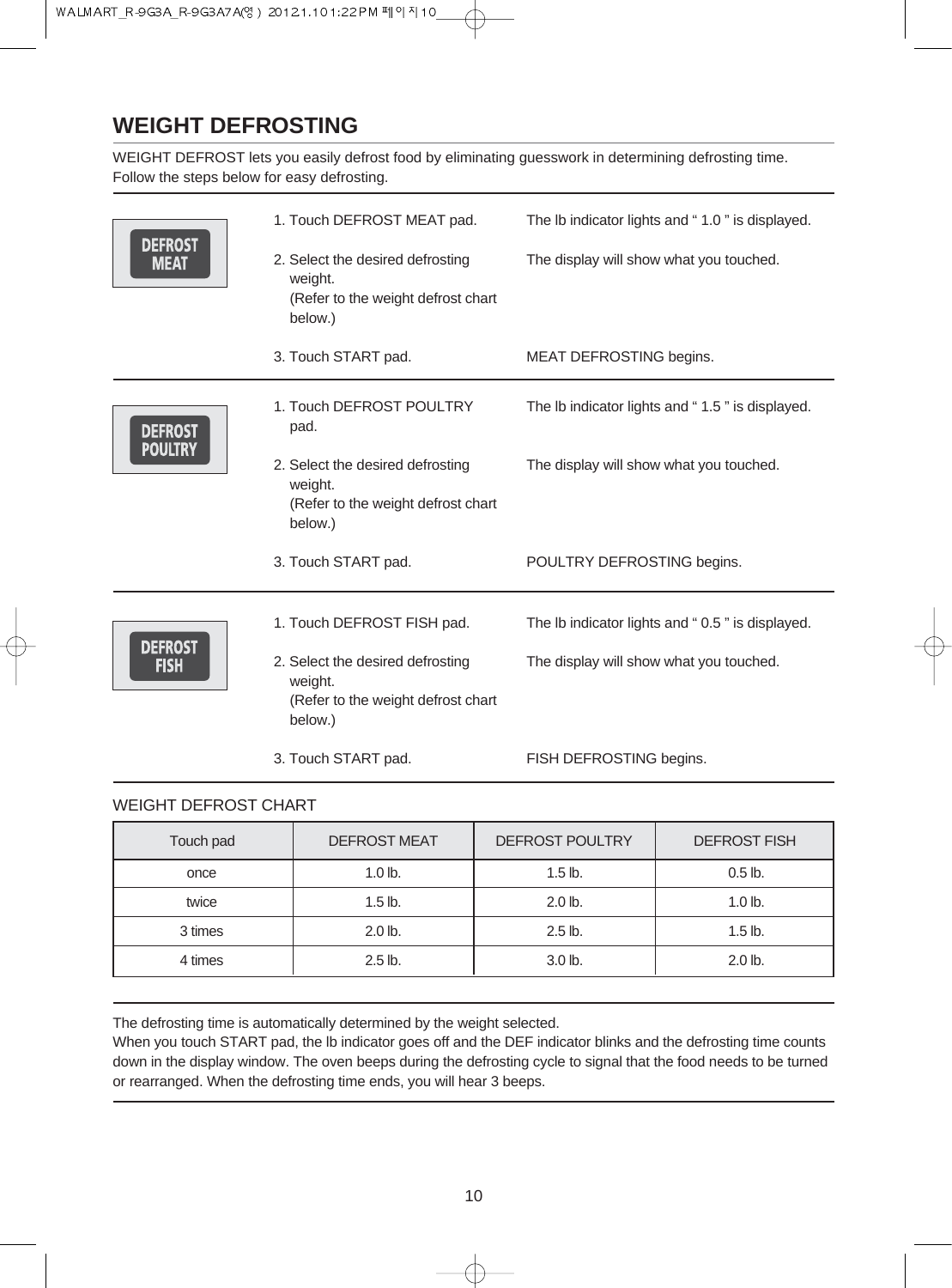## **COOKING IN ONE STAGE**



1. Touch POWER pad. (Select the desired power level.) 2. Touch number pads for the cooking time. 3. Touch START pad. The M/W indicator lights. The display will show what you touched. This example shows power level 50% (P-50). The display will show what you touched. **Note :** If steps 1 and 2 are omitted, the oven will cook at full power. **Note :** Your oven can be programmed for 59 minutes 99 seconds. ( 59 : 99 )

When you touch START pad, the M/W indicator starts blinking to show the oven is cooking. The display counts down the time to show how much cooking time is left. When the cooking time ends, you will hear 3 beeps.

**NOTE:** Using lower power levels increases the cooking time which is recommended for foods such as cheese, milk and slow cooking of meats.

## **COOKING IN TWO STAGES**

All recipes require the frozen foods to be defrosted fully before cooking. This oven can be programmed to automatically defrost foods before cooking.



5. Touch START pad.

When you touch START pad, the DEF and M/W indicators come on to confirm the power levels selected. The DEF indicator starts blinking to show you that the oven is in DEFROST mode.

The display counts down the time remaining in DEFROST mode. When the oven beeps, turn over, break apart and/or redistribute the food. At the end of DEFROST mode, the oven will beep and start M/W cook.

The DEF indicator goes off and the M/W indicator starts blinking. The display counts down the time remaining in M/W mode. When M/W cook ends, you will hear 3 beeps.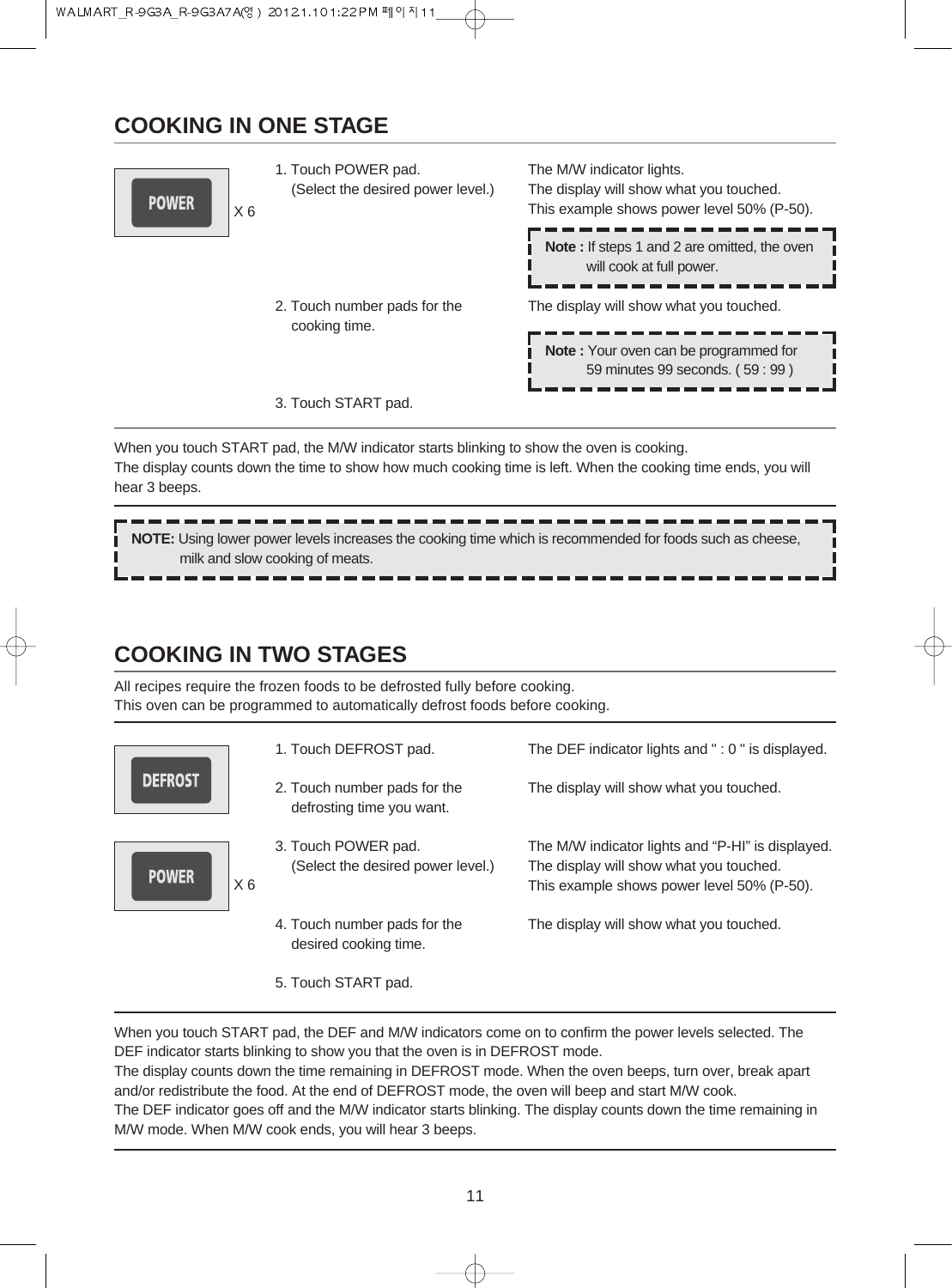## **TIMER MODE**

Timer operates as a minute timer, can be set to delay cooking and used to set a holding time after cooking. However delay cooking can not be programmed for defrost. Timer operates without microwave energy.

#### HOW TO USE AS A MINUTE TIMER



- 1. Touch TIMER pad. The TIMER indicator lights and " : 0 " is displayed.
- 2. Press the amount of time you want to count down.

The display will show what you touched.

3. Touch START pad.

The TIMER indicator starts blinking and the display counts down the time remaining in TIMER mode. When TIMER mode ends, you will hear 3 beeps.

#### HOW TO USE TO DELAY THE START OF COOKING



**TIMER** 

- 1. Touch TIMER pad.
- 2. Press the amount of time you want to delay.
- 3. Program the desired power level and cooking time for food to be cooked.

The M/W indicator lights and the selected power

The TIMER indicator lights and " : 0 " is displayed.

The display will show what you touched.

level & cooking time are displayed.

4. Touch START pad.

When you touch START pad, the TIMER indicator starts blinking and the display counts down the time remaining in TIMER mode. When TIMER mode ends, the oven will beep. The TIMER indicator goes off and M/W indicator starts blinking. The display counts down the time remaining in M/W mode. When M/W cook ends, you will hear 3 beeps.

#### HOW TO USE TO SET A HOLDING TIME

| 1. Program the desired cooking<br>time.                   | The M/W indicator lights and the selected time is<br>displayed. |
|-----------------------------------------------------------|-----------------------------------------------------------------|
| 2. Touch TIMER pad.                                       | The TIMER indicator lights and ": 0" is displayed.              |
| 3. Press the amount of time you<br>want the oven to hold. | The display will show what you touched.                         |

4. Touch START pad.

The M/W indicator starts blinking and the display counts down the time remaining in M/W mode. When the M/W cook ends, the oven will beep. The M/W indicator goes off and TIMER indicator starts blinking. The display counts down the time remaining in TIMER mode. When the TIMER mode ends, you will hear 3 beeps.

**Note :** Your oven can be programmed for 59 minutes 99 seconds. (59:99)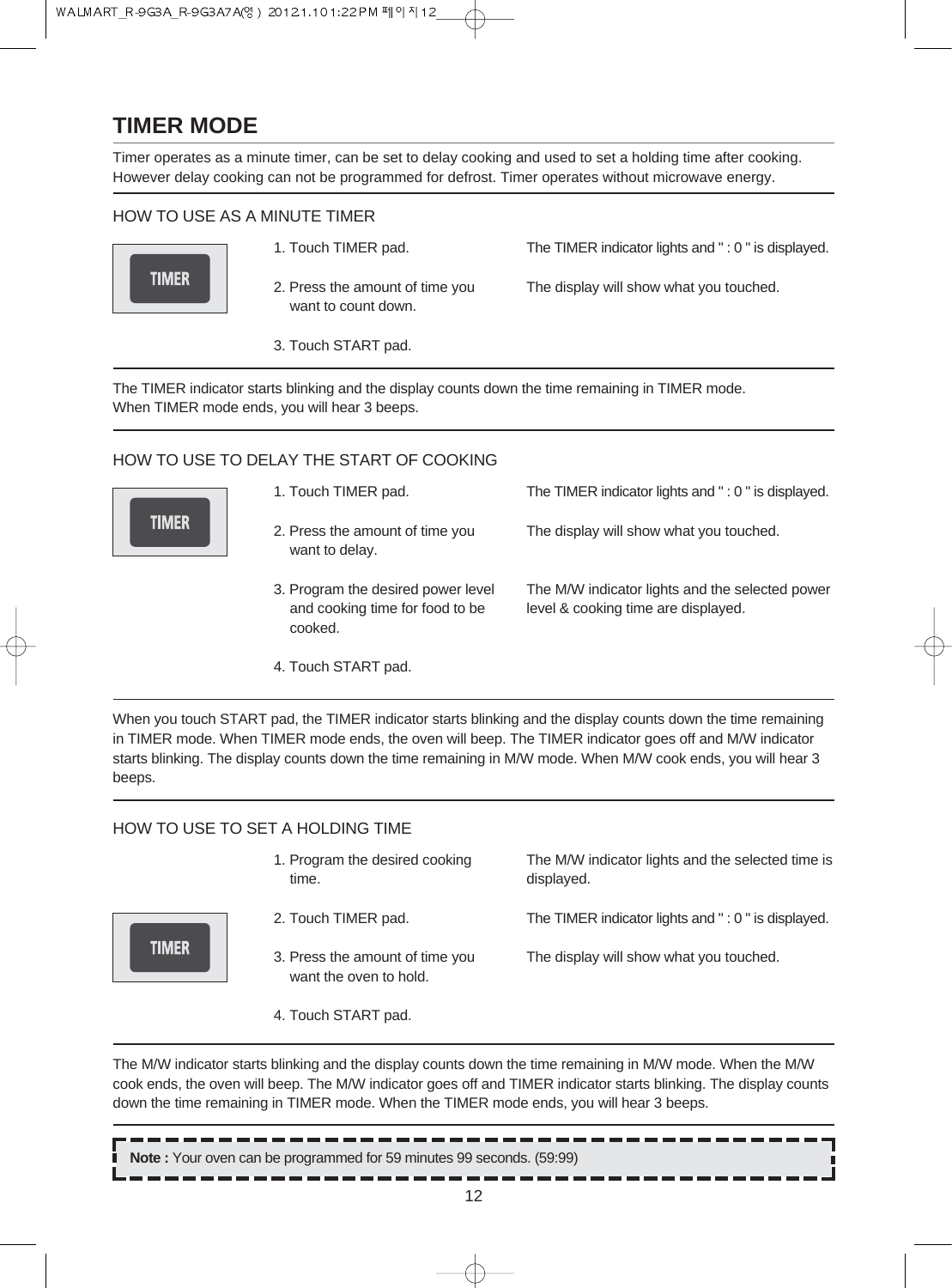## **SPEEDY COOK**

SPEEDY COOK allows you to reheat for 30 seconds at 100% (full power) by simply touching the SPEEDY COOK pad.

By repeatedly touching the SPEEDY COOK pad, you can also extend reheating time to 5 minutes by 30 second increments.



1. Touch SPEEDY COOK pad. When you touch SPEEDY COOK, ":30" is displayed. After 1.5 seconds, the oven starts reheating.

## **ONE-TOUCH COOKING**

One-touch cook allows you to cook or reheat many of your favorite foods by touching just one pad. To increase quantity, touch the chosen pad until number in display is same as the desired quantity to cook. (except for POPCORN)



1. Touch POPCORN pad once for 3.5 oz. bag.

When you touch POPCORN pad once, "3.5" is displayed. After 1.5 seconds, the display is changed into cooking time and the oven starts cooking.

**NOTE:** 1. Use prepackaged room-temperature microwave popcorn.

- 2. Place bag in oven according to manufacturer's directions.
- 3. Pop only one bag at a time.
- 4. After popping, open bag carefully: popcorn and steam are extremely hot.
- 5. Do not reheat unpopped kernels or reuse bag.
- 6. Do not leave oven unattended while popping popcorn.

**CAUTION:** If prepackaged popcorn is of a different weight than the recommended weight, do not use the popcorn pad. Follow the manufacturer instruction.



1. Touch PIZZA pad once for 7 oz. pizza or twice for 14 oz. pizza.

When you touch PIZZA pad once, "7" is displayed. Press PIZZA pad twice, "14" is displayed. After 1.5 seconds, the display is changed into the cooking time and the oven starts cooking.

#### **\* PIZZA \***

- 7 oz.: Touch PIZZA once.
- 14 oz.: Touch PIZZA twice within 1.5 seconds.

**NOTE:** 1. Use only one pizza at a time.

- 2. Use only pizza made for microwave ovens.
- 3. If the cheese of pizza does not melt sufficiently, cook a few seconds longer.
- 4. Some brands of pizza may require more or less cooking time.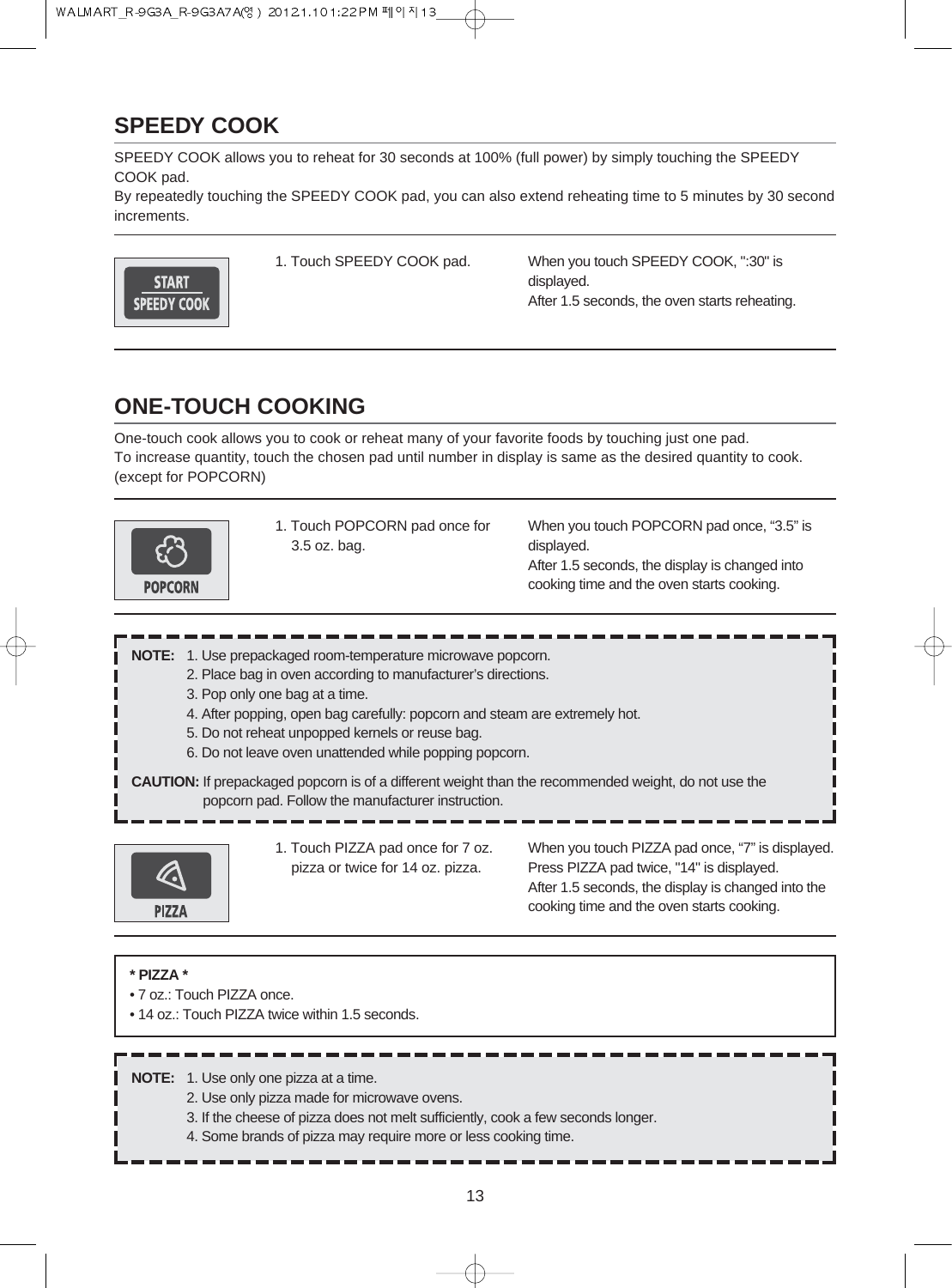## **ONE-TOUCH COOKING (continued)**



1. Touch BEVERAGE pad once for 1 cup, twice for 2 cups or three times for 3 cups.

When you touch BEVERAGE pad once, "1" is displayed.

After 1.5 seconds, the display is changed into cooking time and the oven starts cooking.

#### **\* BEVERAGE \* (8 fl. oz./cup)**

- 1 cup: Touch BEVERAGE once.
- 2 cups: Touch BEVERAGE twice within 1.5 seconds.
- 3 cups: Touch BEVERAGE three times within 1.5 seconds.



1. Touch DINNER PLATE pad once for 12 oz. or twice for 15 oz. When you touch DINNER PLATE pad once, "12" is displayed. After 1.5 seconds, the display is changed into cooking time and the oven starts cooking.

#### **\* DINNER PLATE \***

- 12 oz.: Touch DINNER PLATE once.
- 15 oz.: Touch DINNER PLATE twice within 1.5 seconds.

## **COOK**

COOK allows you to cook or reheat many of your favorite foods by repeatedly touching COOK pad.

**COOK** 

1. Touch COOK pad. When you touch COOK pad once, "AC-1" is displayed. By repeatedly touching this pad, you can select other food category as shown in the chart below.

| <b>CATEGORY</b> | <b>FOOD</b>             | <b>WEIGHT</b>             | <b>TOUCH PAD</b>           |
|-----------------|-------------------------|---------------------------|----------------------------|
| $AC-1$          | <b>BREAD</b>            | 4 slices (1.5-2 oz. each) | Touch COOK pad once        |
| $AC-2$          | SOUP                    | 12 oz.                    | Touch COOK pad twice       |
| $AC-3$          | <b>BAKED POTATO</b>     | 3 potatoes (7-8 oz. each) | Touch COOK pad three times |
| $AC-4$          | <b>FRESH VEGETABLE</b>  | 7 oz.                     | Touch COOK pad four times  |
| $AC-5$          | <b>FROZEN VEGETABLE</b> | 70z                       | Touch COOK pad five times  |



1. Touch START pad. When you touch START pad, the display changed into cooking time of quantity and the oven starts cooking.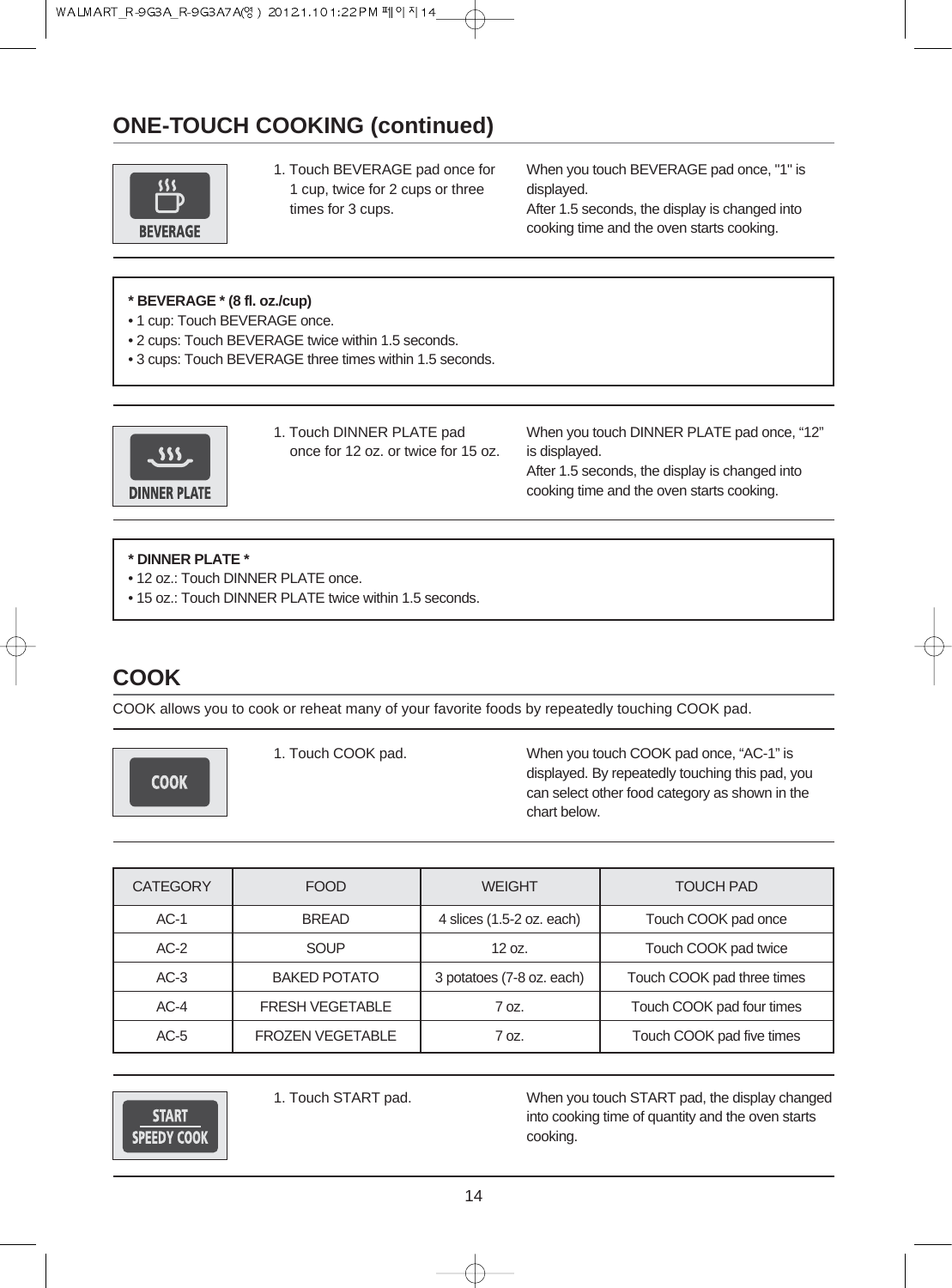## **MORE, LESS**

Press MORE pad or LESS pad in order to add or subtract cooking time while the oven is working, However you cannot add or subtract an extra cooking time to DEFROST features.

## **CHILD LOCK**

The lock prevents unwanted oven operation such as by small children. To set, press and hold STOP/CLEAR for 3 seconds, a beep sounds and LOCK indicator lights. To cancel, press and hold STOP/CLEAR for 3 seconds, a beep sounds and LOCK indicator goes off.

## **TO STOP THE OVEN WHILE THE OVEN IS OPERATING**

- 1. Press STOP/CLEAR pad.
	- You can restart the oven by touching START pad.
	- Touch STOP/CLEAR once more to erase all instructions.
	- You must enter in new instructions.

2. Open the door.

• You can restart the oven by closing the door and touching START.

**NOTE:** Oven stops operating when door is opened.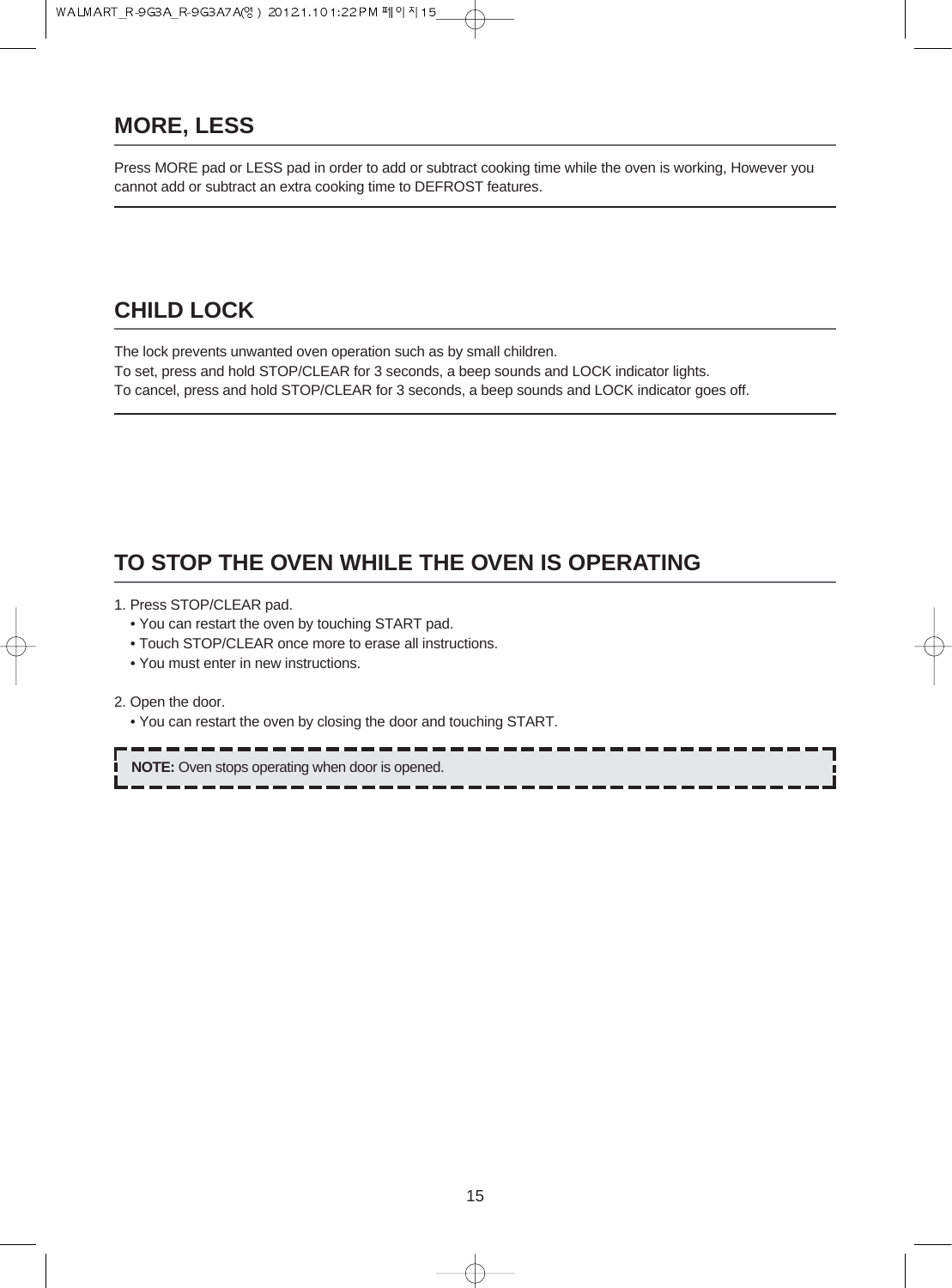## **CARE OF YOUR MICROWAVE OVEN**

**The oven should be cleaned regularly and any food deposits removed. Failure to maintain the oven in a clean condition could lead to deterioration of the surface that could adversely affect the life of the appliance and possibly result in a hazardous situation.**

- Turn the oven off before cleaning. 1
- Keep the inside of the oven clean. When food spatters or spilled liquids adhere to oven walls, wipe with a damp cloth. Mild detergent may be used if the oven gets very dirty. The use of harsh detergent or abrasives is not recommended.  $\mathcal{P}$
- The outside oven surface should be cleaned with soap and water, rinsed and dried with a soft cloth. To prevent damage to the operating parts inside the oven, water should not be allowed to seep into the ventilation openings. 3
- 4 If the Control Panel becomes wet, clean with a soft,<br>dry cloth. De not use barsh detergents as abrasives dry cloth. Do not use harsh detergents or abrasives on Control Panel.
- If steam accumulates inside or around the outside of the oven door, wipe with a soft cloth. This may occur when the microwave oven is operated under high humidity conditions and in no way indicates malfunction of the unit. 5
- It is occasionally necessary to remove the glass tray for cleaning. Wash the tray in warm sudsy water or in a dishwasher. 6
- The roller guide and oven cavity floor should be cleaned regularly to avoid excessive noise. Simply wipe the bottom surface of the oven with mild detergent water or window cleaner and dry. The roller guide may be washed in mild sudsy water. 7



### **ROLLER GUIDE**

- cleaned frequently to prevent excessive noise. 1
- The ROLLER GUIDE MUST ALWAYS be used for cooking together with the Glass Tray. 2

### **GLASS TRAY**

- DO NOT operate the oven without the Glass Tray in place. 1
- DO NOT use any other Glass Tray with this oven. 2
- If Glass Tray is hot, ALLOW TO COOL before cleaning or placing it in water. 3
- DO NOT cook directly on the Glass Tray. (Except for popcorn) 4

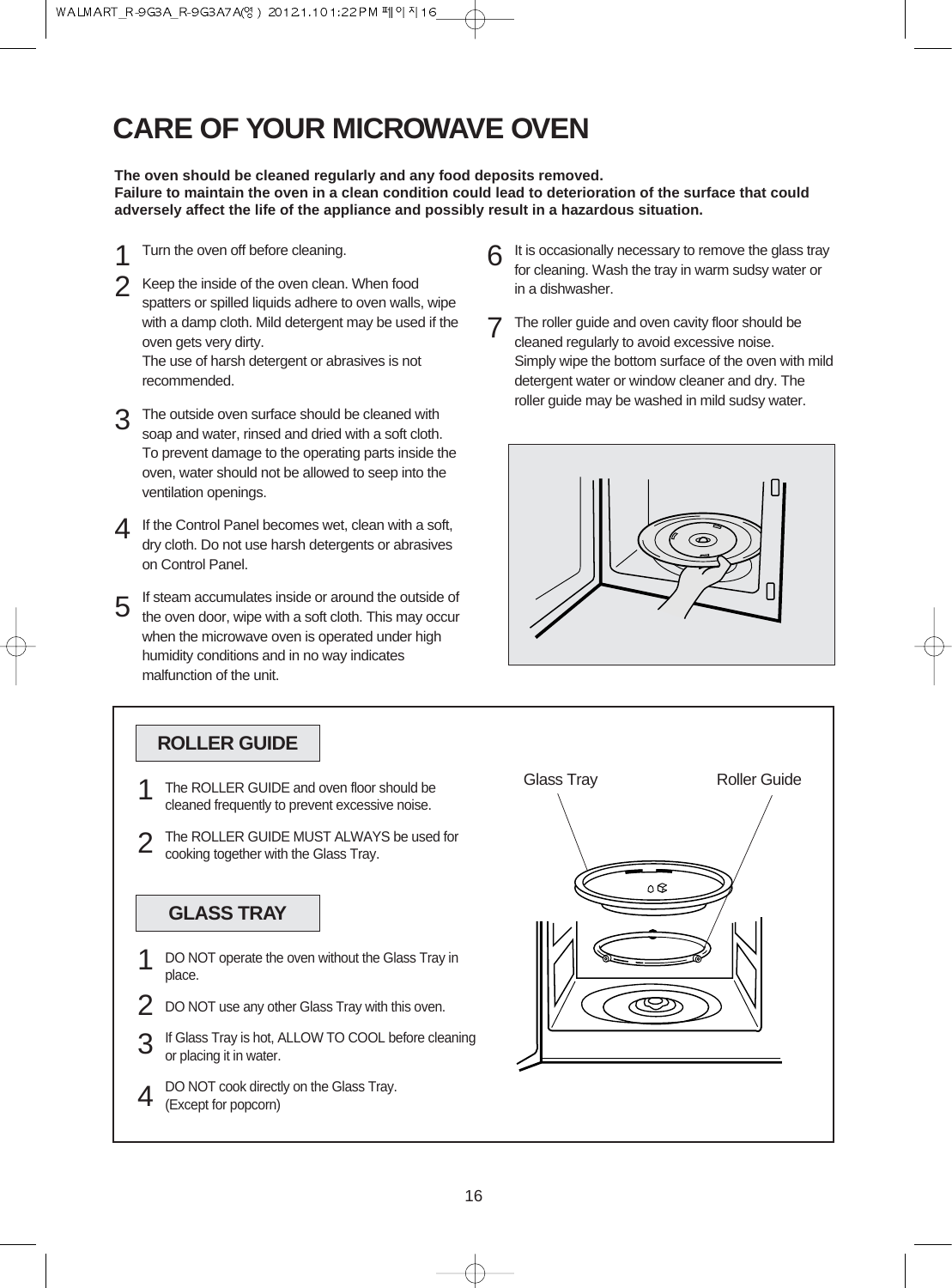## **BEFORE YOU CALL FOR SERVICE**

Refer to following checklist, you may prevent an unnecessary service call.

- **\* The oven doesn't work:**
	- 1. Check that the power cord is securely plugged in.
	- 2. Check that the door is firmly closed.
	- 3. Check that the cooking time is set.
	- 4. Check for a blown circuit fuse or tripped main circuit breaker in your house.

#### **\* Sparking in the cavity:**

- 1. Check utensils. Metal containers or dishes with metal trim should not be used.
- 2. Check that metal skewers or foil does not touch the interior walls.

If there is still a problem, contact 1-866-321-9509.

## **CARE AND CLEANING**

It is important to observe the following:

- 1. It is important not to defeat or tamper with the child lock.
- 2. Do not place any object between the oven front face and the door or allow residue to accumulate on sealing surfaces. Wipe the sealing area frequently with a mild detergent, rinse and dry. Never use abrasive powders or pads.
- 3. When opened, the door must not be subjected to strain, for example, a child hanging on an opened door or any load could cause the oven to fall forward to cause injury and also damage to the door. Do not operate the oven if it is damaged, until it has been repaired by a competent service technician. It is particularly important that the oven closes properly and that there is no damage to the:
	- i) Door (bent)
	- ii) Hinges and hooks (broken or loosened)
	- iii) Door seals and sealing surfaces.
- 4. The oven should not be adjusted or repaired by anyone except a properly competent service technician.
- 5. The oven should be cleaned regularly and any food deposits removed.
- 6. Failure to maintain the oven in a clean condition could lead to deterioration of the surface that could adversely affect the life of the appliance and possibly result in a hazardous situation.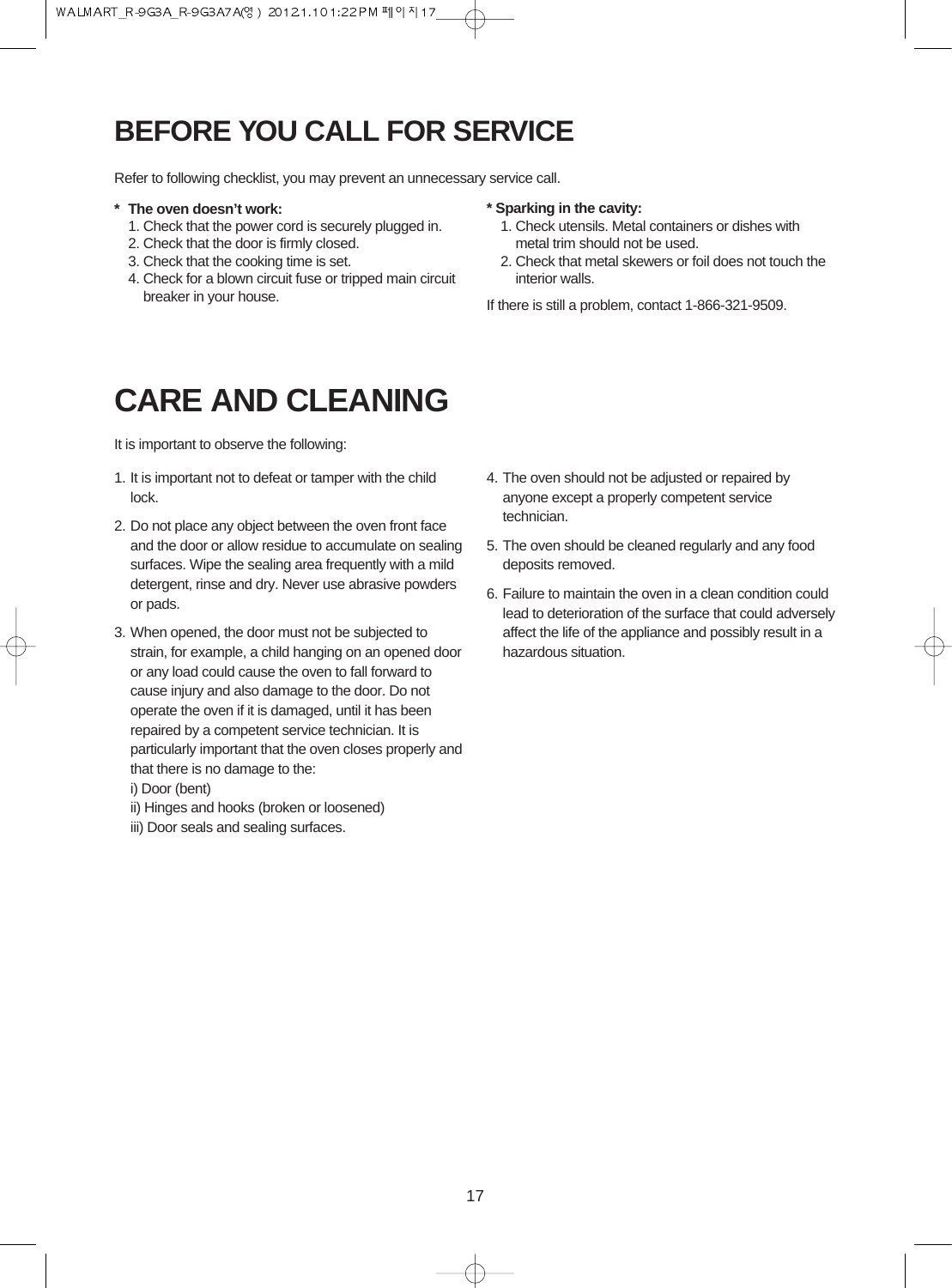## **QUESTIONS AND ANSWERS**

- \* **Q : Will the microwave oven be damaged if it operates while empty?**
- A : Yes. Never run it empty.
- \* **Q : Can the oven be used with the glass tray or roller guide removed?**
- A : No. Both the glass tray and roller guide must always be used in the oven before cooking.

#### \* **Q : Can I open the door when the oven is operating?**

- $A:$  The door can be opened anytime during the cooking operation. Then microwave energy will be instantly switched off and the time setting will maintain until the door is closed.
- \* **Q : Why do I have moisture in my microwave oven after cooking?**
- A : The moisture on the side of your microwave oven is normal. It is caused by steam from cooking food hitting the cool oven surface.
- \* **Q : Does microwave energy pass through the viewing screen in the door?**
- A : No. The metal screen bounces back the energy to the oven cavity. The holes are made to allow light to pass through. They do not let microwave energy pass through.

#### \* **Q : Why do eggs sometimes pop?**

A : When baking or poaching eggs, the yolk may pop due to steam build-up inside the yolk membrane. To prevent this, simply pierce the yolk with a toothpick before cooking. Never cook eggs without piercing their shells.

#### \* **Q : Why is standing time recommended after the cooking operation has been completed?**

A : Standing time is very important.

With microwave cooking, the heat is in the food, not in the oven. Many foods build up enough internal heat to allow the cooking process to continue, even after the food is removed from the oven. Standing time for joints of meat, large vegetables and cakes is to allow the inside to cook completely, without overcooking the outside.

#### \* **Q : What does "standing time" mean?**

- A : "Standing time" means that food should be removed from the oven and covered for additional time to allow it to finish cooking. This frees the oven for other cooking.
- \* **Q : Why does my oven not always cook as fast as the microwave cooking guide says?**
- A : Check your cooking guide again, to make sure you've followed directions exactly. Variations in the size, shape and weights and dimensions could require longer cooking time. Use your own judgement along with the cooking guide suggestions to check whether the food has been properly cooked just as you would do with a conventional cooker.
- \* **Q : Can I operate my microwave oven without the turntable or turn the turntable over to hold a large dish?**
- A : No. If you remove or turn over the turntable, you will get poor cooking results. Dishes used in your oven must fit on the turntable.
- \* **Q : Is it normal for the turntable to turn in either direction?**
- A : Yes. The turntable rotates clockwise or counterclockwise, depending on the rotation of the motor when the cooking cycle begins.
- \* **Q : Can I pop popcorn in my microwave oven? How do I get the best results?**
- A : Yes. Pop packaged microwave popcorn following manufacturer's guidelines. Do not use regular paper bags. Use the "listening test" by stopping the oven as soon as the popping slows to a "pop" every 1 or 2 seconds. Do not repop unpopped kernels. Do not pop popcorn in glass cookware.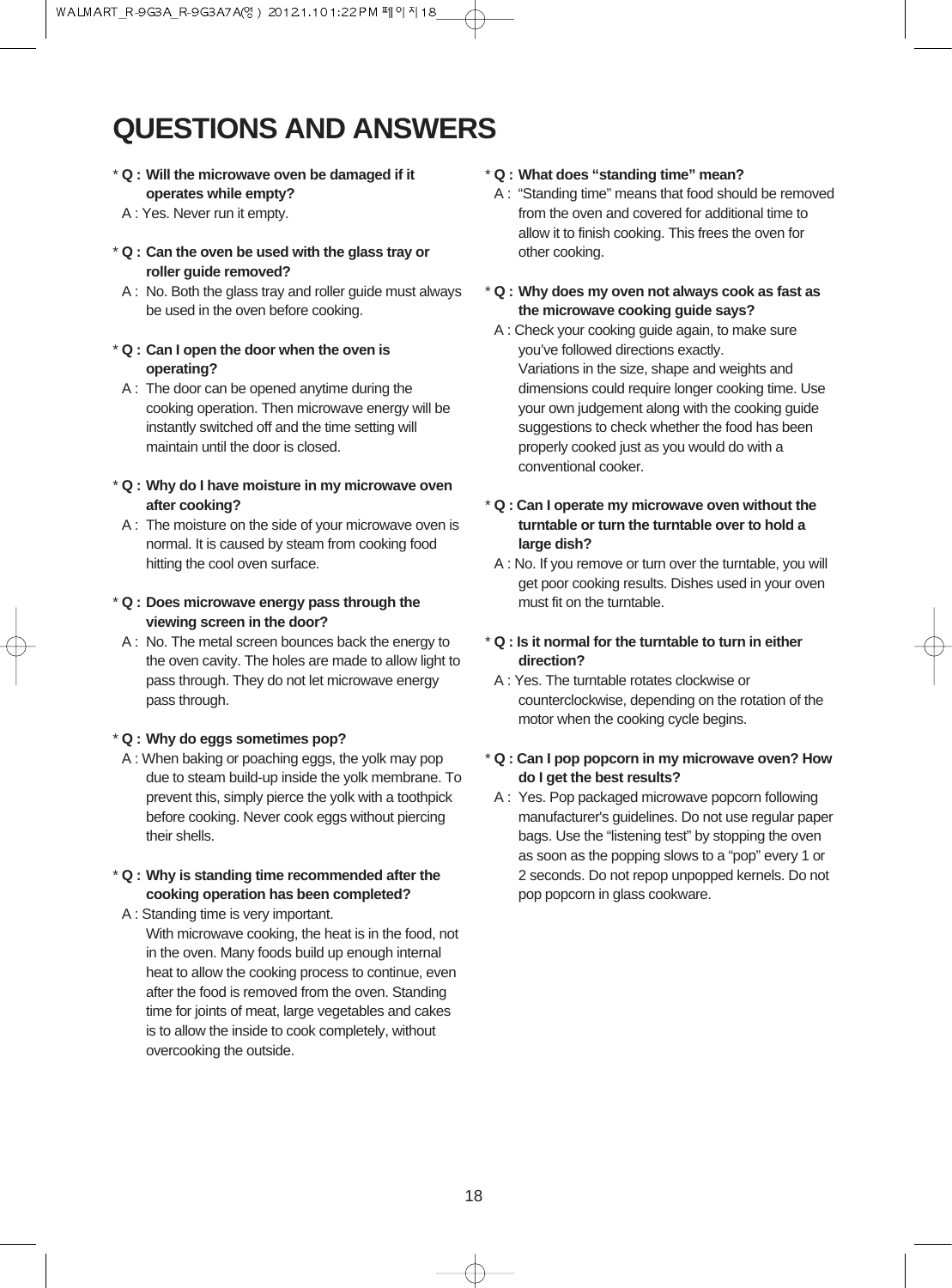## **COOKING INSTRUCTIONS**

#### **Utensil Guide**

Only use utensils that are suitable for use in microwave ovens.

To cook food in the microwave oven, the microwaves must be able to penetrate the food, without being reflected or absorbed by the dish used. Care must therefore be taken choosing the utensil. If the utensil is marked microwavesafe, you do not need to worry. The following table lists various of utensil and indicates whether and how they should be used in a microwave oven.

| <b>Utensil</b>                                                                                                       | <b>Safe</b>                | <b>Comments</b>                                                                                                                                                                                                                                                                                                                                                                  |
|----------------------------------------------------------------------------------------------------------------------|----------------------------|----------------------------------------------------------------------------------------------------------------------------------------------------------------------------------------------------------------------------------------------------------------------------------------------------------------------------------------------------------------------------------|
| <b>Aluminium foil</b>                                                                                                |                            | Can be used in small quantities to protect areas against<br>overcooking. Arcing can occur if the foil is too close to<br>the oven wall or if too much foil is used.                                                                                                                                                                                                              |
| <b>China and earthenware</b>                                                                                         |                            | Porcelain, pottery, glazed earthenware and bone china<br>are usually suitable, unless decorated with a metal trim.                                                                                                                                                                                                                                                               |
| Disposable polyester<br>cardboard dishes                                                                             |                            | Some frozen foods are packaged in these dishes.                                                                                                                                                                                                                                                                                                                                  |
| Fast-food packaging<br>· Polystyrene cups containers<br>• Paper bags or newspaper<br>• Recycled paper or metal trims | X<br>$\boldsymbol{\times}$ | Can be used to warm food. Overheating may cause the<br>polystyrene to melt.<br>May catch fire.<br>May cause arcing.                                                                                                                                                                                                                                                              |
| Glassware<br>• Oven-to-table ware<br>• Fine glassware<br>· Glass jars                                                |                            | Can be used, unless decorated with a metal trim.<br>Can be used to warm foods or liquids.<br>Delicate glass may break or crack if heated suddenly.<br>Must remove the lid. Suitable for warming only.                                                                                                                                                                            |
| Metal<br>• Dishes<br>• Freezer bag twist ties                                                                        | X<br>$\boldsymbol{\times}$ | May cause arcing or fire.                                                                                                                                                                                                                                                                                                                                                        |
| Paper<br>· Plates, cups, napkins and<br>kitchen paper<br>• Recycled paper                                            | X                          | For short cooking times and warming. Also to absorb<br>excess moisture.<br>May cause arcing.                                                                                                                                                                                                                                                                                     |
| <b>Plastic</b><br>• Containers<br>• Cling film<br>• Freezer bags                                                     |                            | Particularly if heat-resistant thermoplastic. Some other<br>plastics may warp or discolor at high temperatures.<br>Do not use Melamine plastic.<br>Can be used to retain moisture. Should not touch the<br>food.<br>Take care when removing the film as hot steam will<br>escape.<br>Only if boilable or oven-proof. Should not be airtight.<br>Prick with a fork, if necessary. |
| Wax or grease-proof paper                                                                                            |                            | Can be used to retain moisture and prevent spattering.                                                                                                                                                                                                                                                                                                                           |

● : Recommended use

▲ : Limited Use

✕ : Not Recommended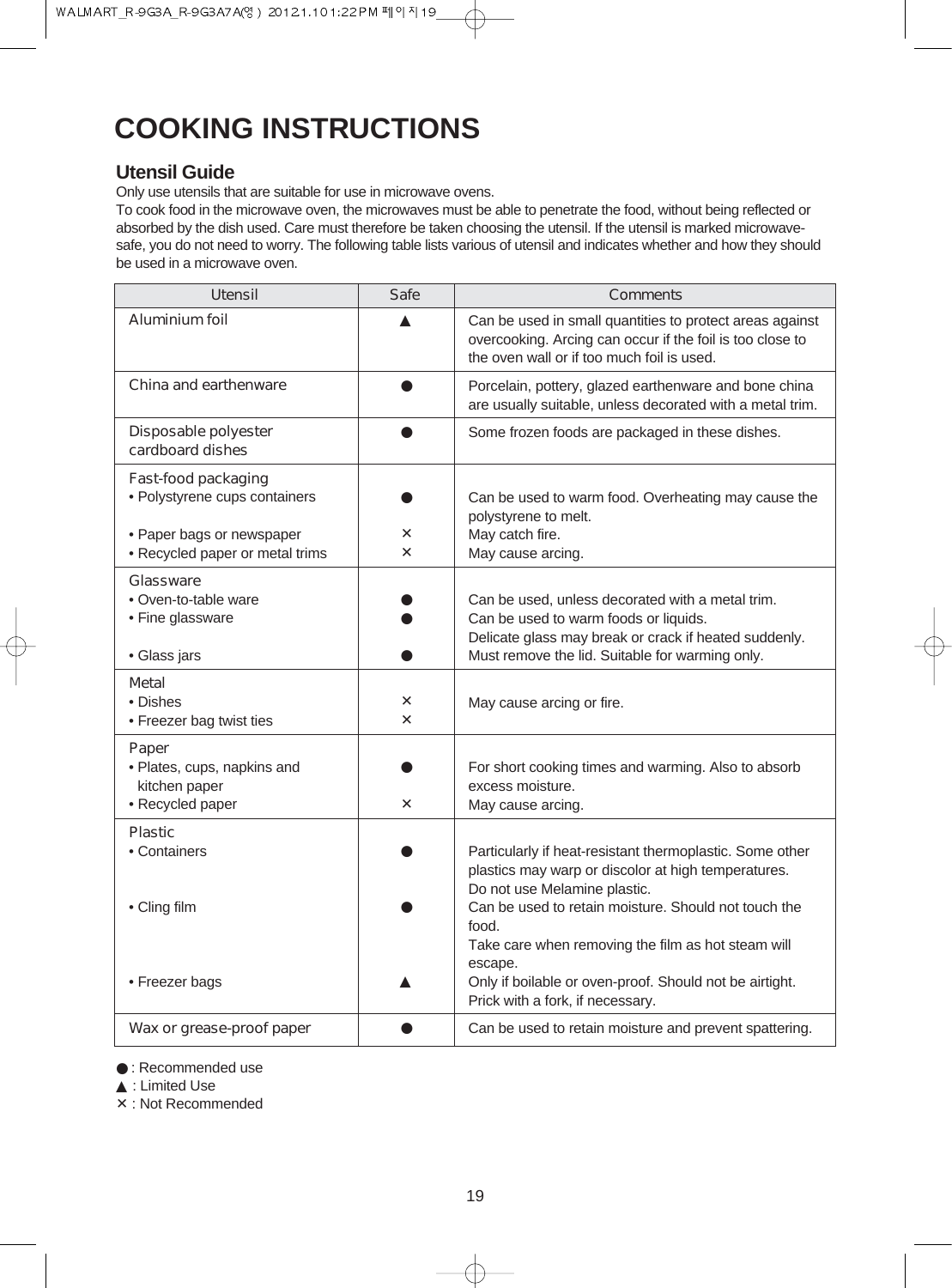## **USE YOUR MICROWAVE OVEN PROPERLY**

#### **General Use**

Do not attempt to defeat or tamper with child lock. Do not place any object between the oven front frame and the door or allow residue to build up on sealing surfaces. Wipe with a mild detergent, rinse and dry. Never use abrasive powders or pads.

Do not subject the oven door to strain or weight such as a child hanging on an open door.

This could cause the oven to fall forward resulting in injury to you and damage to the oven.

#### **Food**

Never use your microwave oven for home canning. The oven is not designed for proper home canning. Improperly canned food may spoil and be dangerous to consume.

Always use the minimum recipe cooking time. It is better to undercook rather than overcook foods. Undercooked foods can be returned to the oven for more cooking. If food is overcooked, nothing can be done.

Heat small quantities of food or foods with low moisture carefully. These can quickly dry out, burn or catch on fire.

Do not heat eggs in the shell. Pressure may build up and eggs can explode.

Potatoes, apples, egg yolks and sausages are examples of food with non-porous skins.

These must be pierced before cooking to prevent bursting.

Do not attempt to deep fat fry in your microwave oven. Always allow a standing time of at least 20 seconds after the oven has been switched off to allow the

Do not operate the oven if door seals or sealing surfaces are damaged; or if door is bent; or if hinges are loose or broken.

Do not operate the oven empty. This will damage the oven.

Do not attempt to dry clothes, newspapers or other materials in the oven. They may catch on fire. Do not use recycled paper products as they may contain impurities which may cause sparks or fires. Do not hit or strike the control panel with hard objects. This can damage the oven.

temperature to even out, stir during heating, if necessary, and ALWAYS stir after heating. To prevent eruptive boiling and possible scalding, you should put a spoon or glass stick into the beverages and stir before, during and after heating.

Do not leave the oven unattended while popping corn. Do not pop corn in a paper bag unless it is the commercially prepared Microwave Popcorn product. The kernels can overheat and ignite a brown paper bag.

Do not put packaged Microwave Popcorn bags directly on the oven tray. Place the package on a microwave safe glass or ceramic plate to avoid overheating and cracking the oven tray.

Do not exceed the Microwave Popcorn manufacturers suggested popping time.

Longer popping does not yield more popcorn but it can result in scorch, burn of fire. Remember, the Popcorn bag and tray can be too hot to handle. Remove with caution and use pot holders.

## **ARCING**

*If you see arcing, open the door and correct the problem.*

Arcing is the microwave term for sparks in the oven. Arcing is caused by:

- Metal or foil touching the side of the oven.
- Foil not molded to food (upturned edges act like antennas).
- Metal, such as twist-ties, poultry pins, or gold rimmed dishes, in the microwave.
- Recycled paper towels containing small metal pieces being used in the microwave.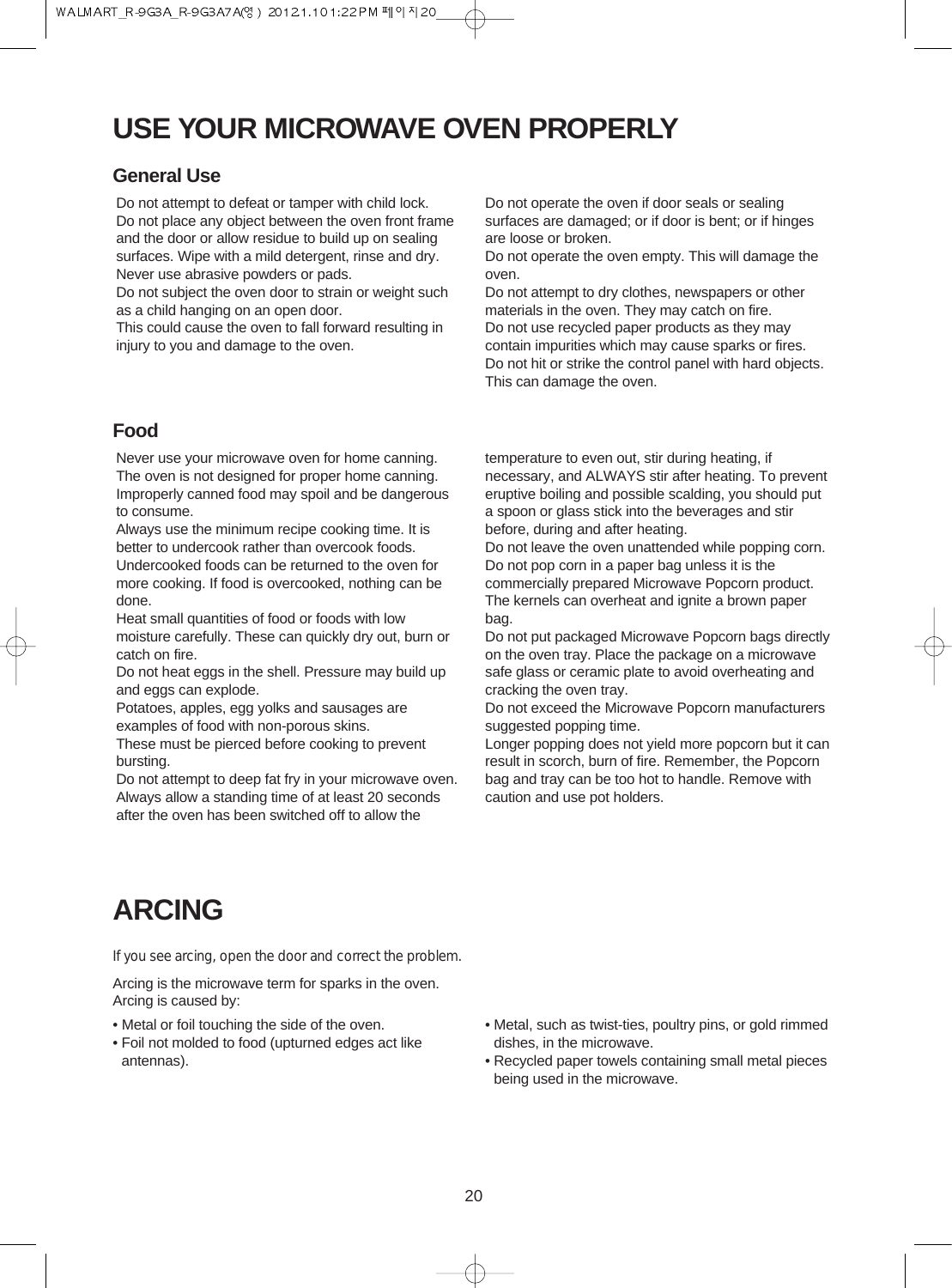## **COOKING TECHNIQUES**

### **STANDING TIME**

Dense foods e.g. meat, jacket potatoes and cakes, require standing time (inside or outside of the oven) after cooking, to allow heat to finish conducting to cook the center completely. Wrap meat joints and jacket potatoes in aluminium foil while standing. Meat joints need approx. 10-15 minutes, jacket potatoes 5 minutes. Other foods such as plated meal, vegetables, fish, etc require 2-5 minutes standing. After defrosting food, standing time should also be allowed. If food is not cooked after standing time, return to the oven and cook for additional time.

### **MOISTURE CONTENT**

Many fresh foods e.g. vegetables and fruit, vary in their moisture content throughout the season, particularly jacket potatoes. For this reason cooking times may have to be adjusted. Dry ingredients e.g. rice, pasta, can dry out during storage so cooking times may differ.

### **DENSITY**

Porous airy foods heat more quickly than dense heavy foods.

## **CLING FILM**

Cling film helps keep the food moist and the trapped steam assists in speeding up cooking times. Pierce before cooking to allow excess steam to escape. Always take care when removing cling film from a dish as the build-up of steam will be very hot.

### **SHAPE**

Even shapes cook evenly. Food cooks better by microwave when in a round container rather than square.

### **SPACING**

Foods cook more quickly and evenly if spaced apart. NEVER pile foods on top of each other.

### **STARTING TEMPERATURE**

The colder the food, the longer it takes to heat up. Food from a fridge takes longer to reheat than food at room temperature.

### **LIQUIDS**

All liquids must be stirred before and during heating. Water especially must be stirred before and during heating, to avoid eruption. Do not heat liquids that have previously been boiled. DO NOT OVERHEAT.

### **TURNING & STIRRING**

Some foods require stirring during cooking. Meat and poultry should be turned after half the cooking time.

### **ARRANGING**

Individual foods e.g. chicken portions or chops, should be placed on a dish so that the thicker parts are towards the outside.

### **QUANTITY**

Small quantities cook faster than large quantities, also small meals will reheat more quickly than large portions.

### **PIERCING**

The skin or membrane on some foods will cause steam to build up during cooking. These foods must be pierced or a strip of skin should be peeled off before cooking to allow the steam to escape. Eggs, potatoes, apples, sausages etc, will all need to be pierced before cooking. DO NOT ATTEMPT TO BOIL EGGS IN THEIR SHELL<sub>S</sub>.

### **COVERING**

Cover foods with microwave cling film or a lid. Cover fish, vegetables, casseroles, soups. Do not cover cakes, sauces, jacket potatoes or pastry items.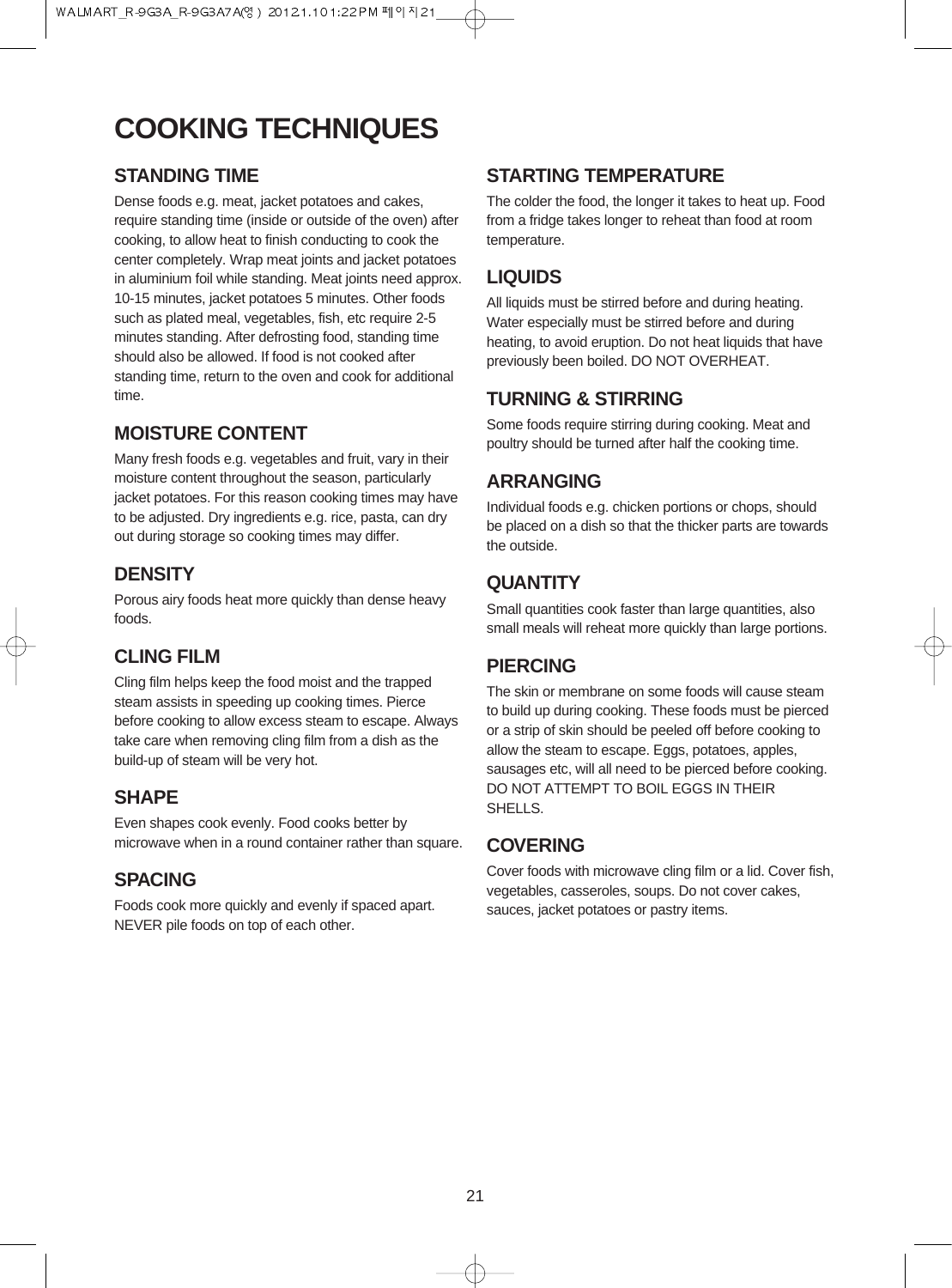## **DEFROSTING GUIDE**

- ▶ Do not defrost covered meat. Covering might allow cooking to take place. Always remove outer wrap and tray. Use only containers that are microwavesafe.
- ▶Begin defrosting whole poultry breast-side-down. Begin defrosting roasts fat-side-down.
- ▶ The shape of the package alters the defrosting time. Shallow rectangular shapes defrost more quickly than a deep block.
- ▶ After 1/3 of the defrost time has elapsed, check the food. You may wish to turn over, break apart, rearrange or remove thawed portions of the food.
- ▶During defrost, the oven will prompt you to turn the over. At this point, open oven door and check the food. Follow the techniques listed below for optimum defrost results.

Then, close oven door, touch the START pad to complete defrosting.

▶When defrosted, food should be cool, but softened in all areas. If still slightly icy, return to microwave oven very briefly, or let stand a few minutes. After defrosting, allow food to stand 5-60 minutes if there are any icy areas.

Poultry and fish may be placed under running cool water until defrosted

- ➪ **Turn over** : Roast, ribs, whole poultry, turkey breasts, hot dogs, sausages, steaks, or chops.
- ➪ **Rearrange** : Break apart or separate steaks, chops, hamburger patties, ground meat, chicken or seafood pieces, chunks of meat such as stew beef.
- ➪ **Shield** : Use small strips of aluminum foil to protect thin areas or edges of unevenly shaped foods such as chicken wings. To prevent arching, do not allow foil to come within 1-inch of oven walls or door.
- ➪ **Remove** : To prevent cooking, thawed portions should be removed from the oven at this point. This may shorten defrost time for food weighing less than 3 lbs.

## **COOKING & REHEATING CHART**

### **Cooking chart**

| <b>Item</b>                                                                                              | <b>Power</b><br>Level | <b>Cooking Time</b><br>Per lb./450g | <b>Special Instruction</b>                                |  |
|----------------------------------------------------------------------------------------------------------|-----------------------|-------------------------------------|-----------------------------------------------------------|--|
| <b>MEAT</b>                                                                                              |                       |                                     |                                                           |  |
| Beef Joint - Rare                                                                                        | $P-80$                | $6-8$ min.                          | - Chilled meat and poultry should be removed from         |  |
| -Medium                                                                                                  | $P-80$                | 7-9 min.                            | the refrigerator at least 30 minutes before<br>cooking.   |  |
| -Well done                                                                                               | $P-80$                | 9-11 min.                           | - Always let the meat and poultry stand, covered          |  |
| Pork Joint                                                                                               | P-HI                  | 10-13 min.                          | after cooking.                                            |  |
| Bacon Joint                                                                                              | P-HI                  | 8-10 min.                           |                                                           |  |
| <b>POULTRY</b>                                                                                           |                       |                                     |                                                           |  |
| <b>Whole Chicken</b>                                                                                     | P-HI                  | 4-9 min.                            |                                                           |  |
| Portions Chicken                                                                                         | $P-80$                | 5-7 min.                            |                                                           |  |
| Breast (Boned)                                                                                           | $P-80$                | 6-8 min.                            |                                                           |  |
| <b>FISH</b>                                                                                              |                       |                                     |                                                           |  |
| <b>Fish Fillets</b>                                                                                      | P-HI                  | $3-5$ min.                          | - Brush a little oil or melted butter over the fish, or   |  |
| Whole Mackerel,                                                                                          | P-HI                  | $3-5$ min.                          | add 1-2 tbsp. lemon juice, wine, stock, milk or<br>water. |  |
| Cleaned and Prepared                                                                                     |                       |                                     | - Always let the fish stand, covered, after cooking.      |  |
| Whole Trout, Cleaned                                                                                     | P-HI                  | 4-6 min.                            |                                                           |  |
| & Prepared                                                                                               |                       |                                     |                                                           |  |
| Salmon Steaks                                                                                            | P-HI                  | $4-6$ min.                          |                                                           |  |
| NOTE : The above times should be regarded only as a guide. Allow for difference in individual tastes and |                       |                                     |                                                           |  |

preferences. The times may vary due to the shape, cut, and composition of the food.

Frozen meat, poultry and fish must be thoroughly thawed before cooking.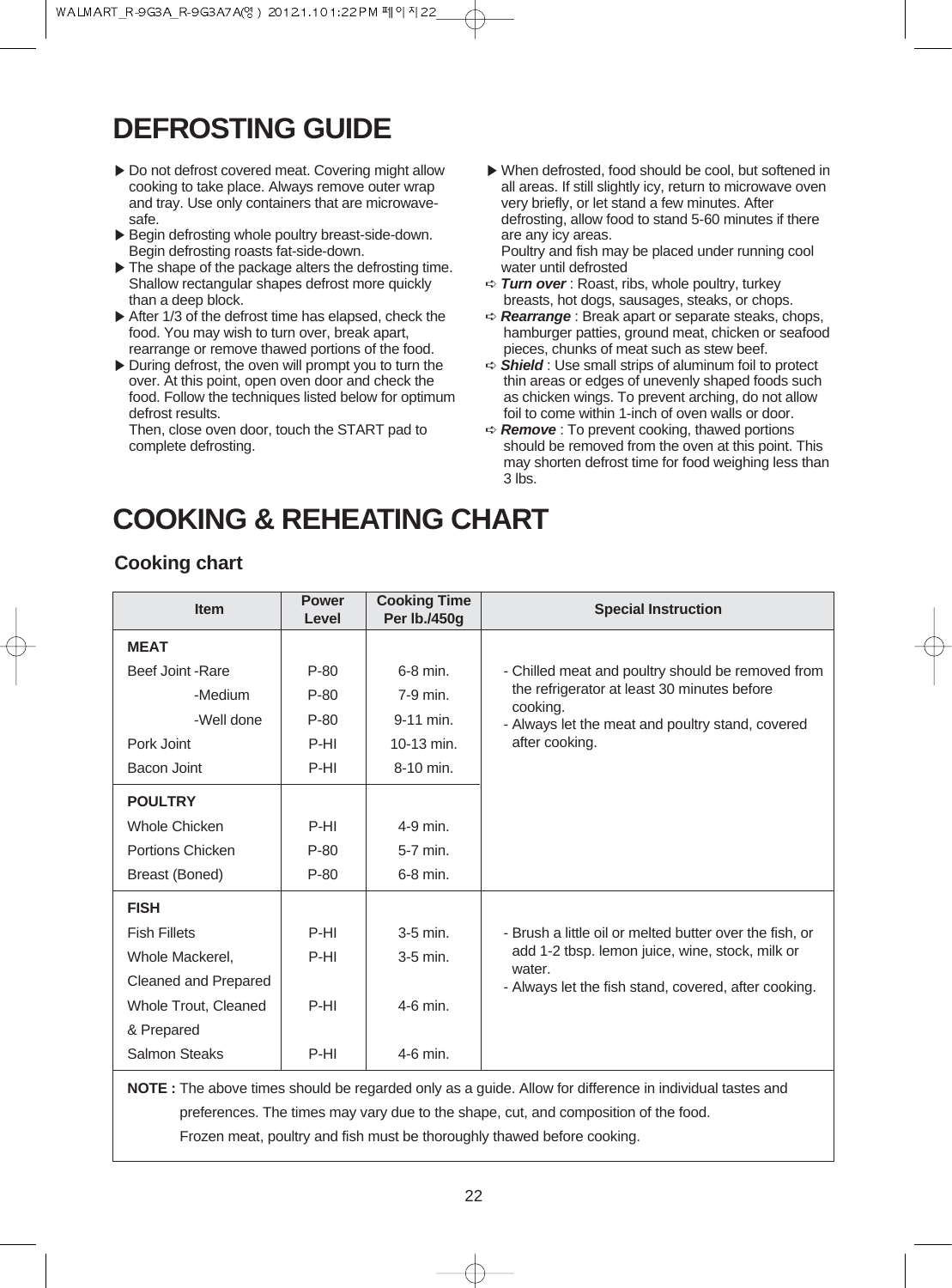### **Reheating chart**

- Baby food particularly needs to be checked carefully before serving to prevent burns.
- When heating pre-packaged ready-cooked foods, always follow the pack instructions carefully.
- If you freeze foods which were bought from the fresh or chilled counters, remember that they should be thoroughly thawed before following the heating instructions on the packed. It's worth putting a note on them so that other members of the household will remember too.
- Remember metal ties and transfer food from foil containers before reheating.
- Chilled (refrigerated) food takes longer to reheat than food at room temperature (such as just-cooled food or food from the cupboard).
- All foods should be reheated using full microwave power.

| <b>Item</b>               | <b>Cooking time</b> | <b>Special Instructions</b>                                     |
|---------------------------|---------------------|-----------------------------------------------------------------|
| Baby food                 | 30 sec.             | Empty into a small serving bowl.                                |
| 4.5 oz. jar               |                     | Stir well once or twice during heating.                         |
|                           |                     | Before serving, check the temperature carefully.                |
| Baby milk                 |                     |                                                                 |
| $4$ fl. $0z$ .            | $30-40$ sec.        | Stir or shake well and pour into a sterilized bottle.           |
| 8 fl. oz.                 | 50-60 sec.          | Before serving, shake well and check the temperature carefully. |
| Sandwich roll or bun      |                     |                                                                 |
| $1$ roll                  | 30-40 sec.          | Wrap in paper towel and place on glass microwaveable rack.      |
|                           |                     | *Note : Do not use recycled paper towels.                       |
| Lasagna                   |                     |                                                                 |
| 1 serving                 | 6-8 min.            | Place lasagna on microwaveable plate.                           |
| $10^{1/2}$ oz.            |                     | Cover with plastic wrap and vent.                               |
| Casserole                 |                     |                                                                 |
| 1 cup                     | $2-4$ min.          | Cook covered in microwaveable casserole.                        |
| 4 cups                    | 7-9 min.            | Stir once halfway through cooking.                              |
| Mashed potatoes           |                     |                                                                 |
| 1 cup                     | $3-4$ min.          | Cook covered in microwaveable casserole.                        |
| 4 cups                    | 7-9 min.            | Stir once halfway through cooking.                              |
| <b>Baked beans</b>        |                     |                                                                 |
| 1 cup                     | $3-4$ min.          | Cook covered in microwaveable casserole.                        |
|                           |                     | Stir once halfway through cooking.                              |
| Ravioli or pasta in sauce |                     |                                                                 |
| 1 cup                     | $3-4$ min.          | Cook covered in microwaveable casserole.                        |
| 4 cups                    | 9-10 min.           | Stir once halfway through cooking.                              |

⊄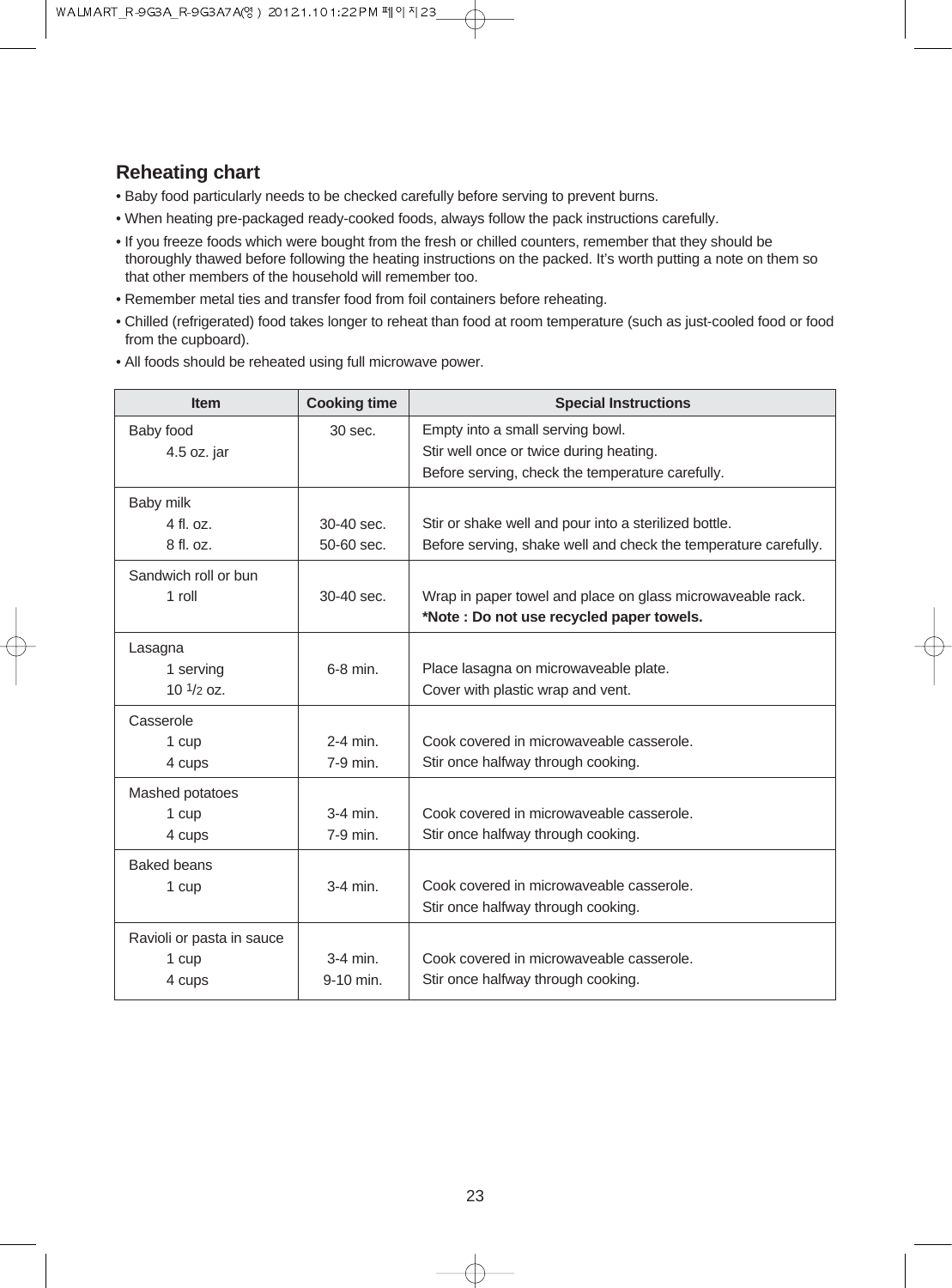## **VEGETABLE CHART**

Use a suitable glass bowl with lid. Add 2-3 tbsp. cold water for every 1/2 lb. unless another water quantity is recommended - see table. Cook covered for the minimum time - see table.

Continue cooking to get the result you prefer. Stir once during and once after cooking. Add salt, herbs or butter after cooking. Cover during a standing time of 3 minutes.

Hint : Cut the fresh vegetables into even sized pieces. The smaller they are cut, the quicker they will cook. All vegetables should be cooked using full microwave power.

| <b>Vegetables</b>       | Weight    | <b>Time</b>     | <b>Comments</b>                                           |
|-------------------------|-----------|-----------------|-----------------------------------------------------------|
| <b>Broccoli</b>         | $1/2$ lb. | $21/2 - 4 min$  | Prepare even sized florets.                               |
|                         | $1$ lb.   | 4 $1/2 - 6$ min | Arrange the stems to the center.                          |
| <b>Brussels sprouts</b> | $1/2$ lb. | $31/2 - 5$ min  | Add 5-6 tbsp. water.                                      |
| Carrots                 | $1/2$ lb. | $21/2 - 4 min$  | Cut carrots into even sized slices.                       |
| Cauliflower             | $1/2$ lb. | $21/2 - 4 min$  | Prepare even sized florets. Cut big florets into halves.  |
|                         | $1$ lb.   | 4 $1/2 - 6$ min | Arrange stems to the center.                              |
| Eggplants               | $1/2$ lb. | $21/2 - 4$ min  | Cut eggplants into small slices and sprinkle with 1       |
|                         |           |                 | tablespoon lemon juice.                                   |
| Leeks                   | $1/2$ lb. | $21/2 - 4$ min  | Cut leeks into thick slices.                              |
| <b>Mushrooms</b>        | $0.3$ lb. | 1 $1/2 - 3$ min | Prepare small whole or sliced mushrooms. Do not add       |
|                         | $1/2$ lb. | $21/2 - 5$ min  | any water. Sprinkle with lemon juice. Spice with salt and |
|                         |           |                 | pepper. Drain before serving.                             |
| <b>Onions</b>           | $1/2$ lb. | $21/2 - 4$ min  | Cut onions into slices or halves. Add only 1 tbsp. water. |
| Pepper                  | $1/2$ lb. | $21/2 - 5$ min  | Cut pepper into small slices.                             |
| Potatoes                | $1/2$ lb. | $4-6$ min       | Weigh the peeled potatoes and cut them into similar       |
|                         | $1$ lb.   | $7-9$ min       | sized halves or quarters.                                 |
| Turnip cabbage          | $1/2$ lb. | $4-6$ min       | Cut turnip cabbage into small cubes.                      |

### **Cooking Guide for fresh vegetables**

### **Cooking Guide for frozen vegetables**

| <b>Vegetables</b>                       | Weight    | <b>Time</b>    | <b>Instructions</b>     |
|-----------------------------------------|-----------|----------------|-------------------------|
| Spinach                                 | $0.3$ lb. | $1-2$ min      | Add 1 tbsp. cold water. |
| <b>Broccoli</b>                         | $1/2$ lb. | $21/2 - 4 min$ | Add 2 tbsp. cold water. |
| Peas                                    | $1/2$ lb. | $21/2 - 4 min$ | Add 1 tbsp. cold water. |
| Green beans                             | $1/2$ lb. | $3-5$ min      | Add 2 tbsp. cold water. |
| Mixed vegetables<br>(carrots/peas/corn) | $1/2$ lb. | $21/2 - 4 min$ | Add 1 tbsp. cold water. |
| Mixed vegetables<br>(Chinese style)     | $1/2$ lb. | $3-5$ min      | Add 1 tbsp. cold water. |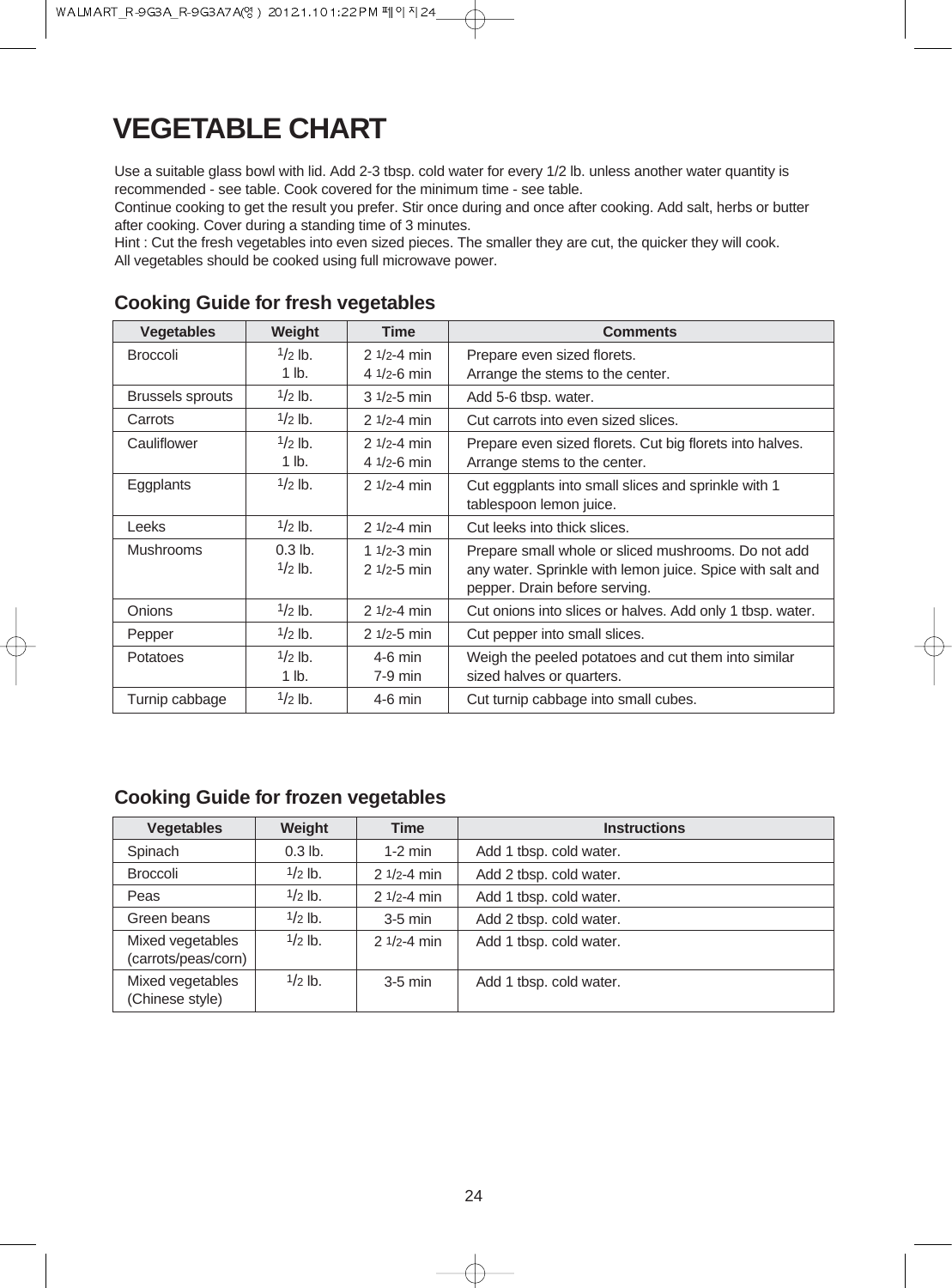## **RECIPES**

### **TOMATO & ORANGE SOUP**

- 1 oz. butter
- 1 medium onion, chopped
- 1 large carrot & 1 large potato, chopped
- 1 3/4 lb. canned, chopped tomatoes
- juice and grated rind of 1 small orange 1 1/2 pints hot vegetable stock
- salt and pepper to taste

### **FRENCH ONION SOUP**

- 1 large onions, sliced
- 1 tbsp. corn oil
- 2 oz. plain flour
- 2 pints hot meat or vegetable stock
- salt and pepper to taste
- 2 tbsp. parsley, chopped
- 4 thick slices French bread
- 2 oz. cheese, grated

### **STIR FRIED VEGETABLES**

- 1 tbsp. sunflower oil
- 2 tbsp. soy sauce
- 1 tbsp. sherry
- 1" root ginger, peeled and finely grated
- 2 medium carrots, cut into fine strips
- 4 oz. button mushrooms, chopped
- 2 oz. bean sprouts
- 4 oz. snow peas
- 1 red pepper, seeded and thinly sliced
- 4 spring onions, chopped
- 4 oz. canned water chestnuts, sliced
- 1/4 head of chinese leaves, thinly sliced
- 1. Melt the in a large bowl on P-HI for 1 minute.
- 2. Add the onion, carrot and potato and cook on P-HI for 4 minutes. Stir halfway through cooking.
- 3. Add the tomatoes, orange juice, orange rind and stock. Mix thoroughly. Season with salt and pepper to taste. Cover the bowl and cook on P-HI for 17 minutes. Stir 2-3 times during cooking, until the vegetables are tender.
- 4. Blend and serve immediately.
- 1. Place the onion and oil a bowl, mix well and cook on P-HI for 1 minute.
- 2. Stir in the flour to make a paste and gradually add stock. Season and add the parsley.
- 3. Cover the bowl and cook on P-70 for 18 minutes.
- 4. Pour the soup into serving bowls, submerge bread and sprinkle generously with cheese.
- 5. Cook on P-70 for 2 minutes, until the cheese has melted.
- 1. Place the oil, soy sauce, sherry, ginger, garlic and carrots in a large bowl, mix thoroughly
- 2. Cover and cook on P-HI for 5-7 minutes, stirring once.
- 3. Add the button mushrooms, bean sprouts, snow peas red pepper, spring onions, water chestnuts and chinese leaves. Mix thoroughly.
- 4. Cook on P-HI for 6-8 minutes, until the vegetables are tender. Stir 2-3 times during cooking.

**Stir fried vegetables are ideally served with meat or fish.**

### **HONEYED CHICKEN**

- 4 boneless chicken breasts
- 2 tbsp. clear honey 1 tbsp. whole grain mustard
- 1/2 tsp. dried tarragon
- 1 tbsp. tomato puree
- 1/4 pint. chicken stock
- 1. Place the chicken breasts in a casserole dish.
- 2. Mix all remaining ingredients together and pour over the chicken. Salt and pepper to taste.
- 3. Cook on P-HI for 16-18 minutes. Rearrange and coat the chicken with the sauce twice during cooking.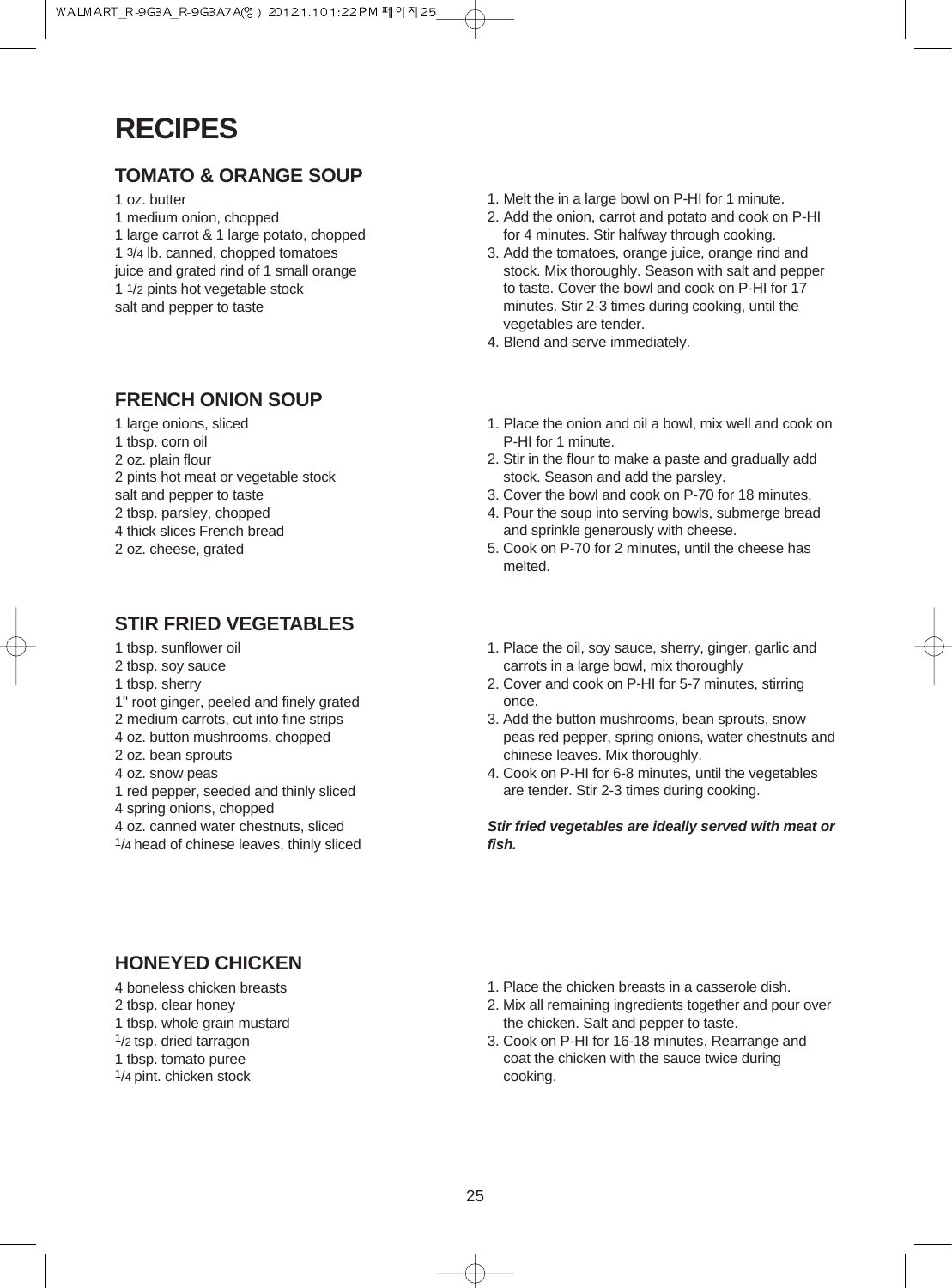### **BLUE CHEESE & CHIVE JACKETS**

2 baking potatoes, (approx. 9 oz. each) 2 oz. butter 4 oz. blue cheese, chopped 1 tbsp. fresh chives, chopped 2 oz. mushrooms, sliced salt and pepper to taste

#### **WHITE SAUCE**

1 oz. butter 1 oz. plain flour  $1/2$  pint. milk salt and pepper to taste

- 1. Prick each potato in several places. Cook on P-HI for 7-9 minutes. Halve and scoop the flesh into a bowl, add the butter, cheese, chives, mushrooms, salt and pepper, mix thoroughly.
- 2. Pile mixture into the potato skins and place in a flan dish.
- 3. Cook on P-50 for 12 minutes.
- 1. Place the butter in a bowl and cook on P-HI for 1 minute, until melted.
- 2. Stir in the flour and whisk in the milk. Cook on P-HI for 4-5 minutes, stirring every 2 minutes until thick and smooth. Season with salt and pepper to taste.

### **STRAWBERRY JAM**

11/2 lb. strawberries, hulled 3 tbsp. lemon juice 11/2 lb. caster sugar

- 1. Place strawberries and lemon juice in a very large bowl, heat on P-HI for 4 minutes, or until the fruit has softened. Add sugar, mix well.
- 2. Cook on P-70 for 20-25 minutes, until setting point\* is reached, stir every 4-5 minutes.
- 3. Pour into hot, clean jars. Cover, seal and label.
- *\* setting point : To determine setting point, place 1 tsp. jam onto chilled saucer. Allow to stand for 1 minute. Move surface of jam gently with your finger, if the surface wrinkles setting point has been reached.*

### **PLAIN MICROWAVE CAKE**

4 oz. margarine 4 oz. sugar 1 egg 4 oz. self-raising flour, sifted 2-3 tbsp. milk

### **OMELETTS**

1/2 oz. butter 4 eggs 6 tbsp. milk salt & pepper

- 1. Line the base of 8" cake dish with grease-proof paper.
- 2. Cream the margarine and sugar together until light and fluffy. Beat in the eggs and fold in the sifted flour alternately with the milk.
- 3. Pour into prepared container. Cook on P-HI for 4-5 minutes, until a skewer comes out cleanly.
- 4. Leave the cake to stand for 5 minutes before turning out.
- 1. Whisk together eggs and milk.
- 2. Place butter in 10" flan dish. Cook on P-HI for 1 minute, until melted. Coat the dish with the melted butter.
- 3. Pour omelette mixture into flan dish. Cook on P-HI for 5 minutes. whisk mixture and cook again on P-HI for 1 minutes.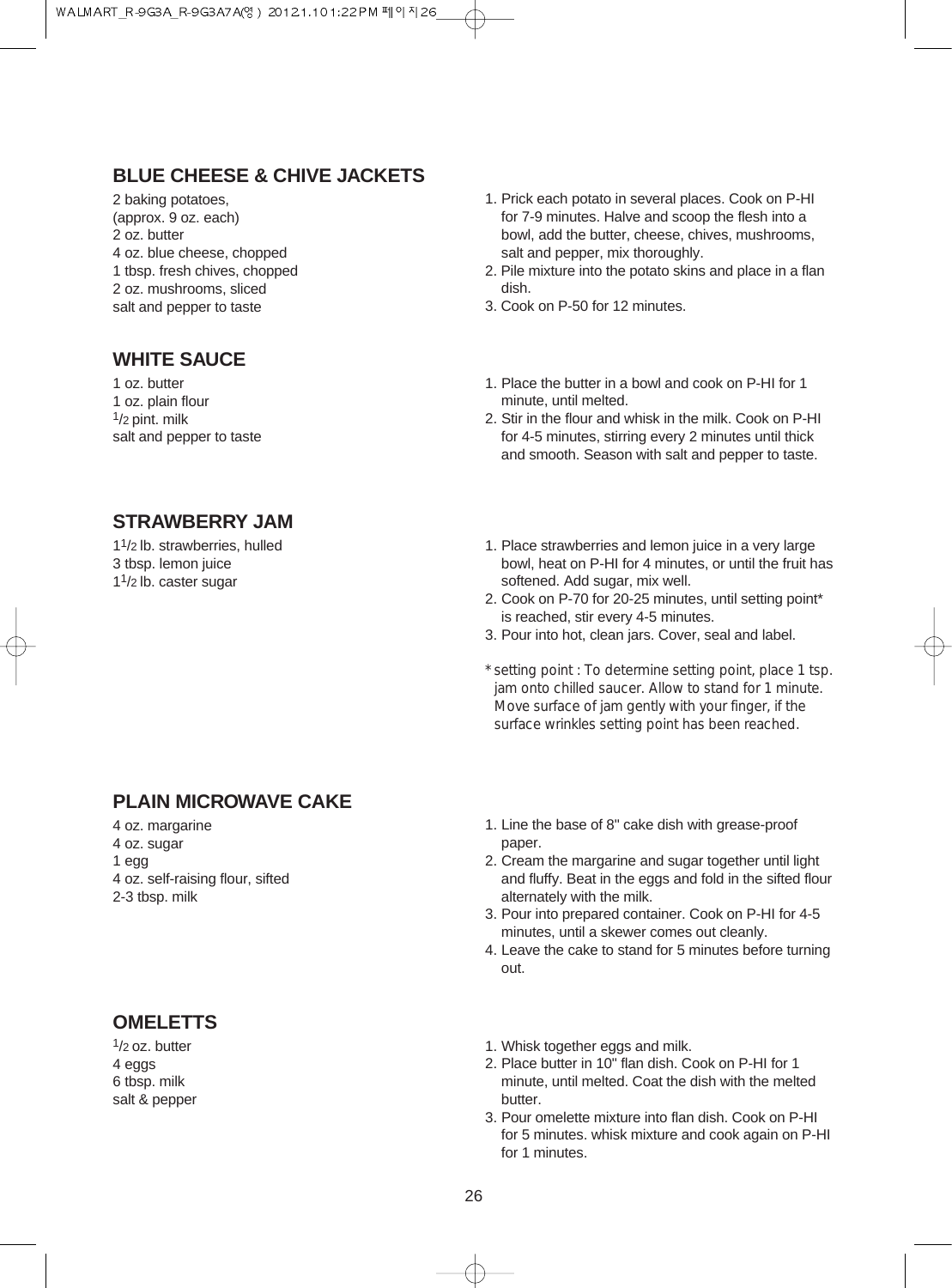## **SCRAMBLED EGG**

 $1/2$  oz. butter 2 eggs 2 tbsp. milk salt & pepper

#### 1. Melt the butter in a bowl on P-HI for 1 minute.

- 2. Add the eggs, milk and seasoning and mix well. 3. Cook on P-HI for 4 minutes, stirring every 30
- seconds.

### **SAVORY MINCE**

- 1 small onion, diced 1 clove garlic, crushed
- 1 tsp. oil
- 7 oz. can chopped tomatoes

1 tbsp. tomato puree

1 tsp. mixed herbs

8 oz. minced beef

salt and pepper

- 1. Place onion, garlic and oil in casserole, and cook on P-HI for 2 minutes or until soft.
- 2. Place all other ingredients in casserole. Stir well.
- 3. Cover and cook on P-HI for 6 minutes then P-50 for 10-14 minutes or until the meat is cooked.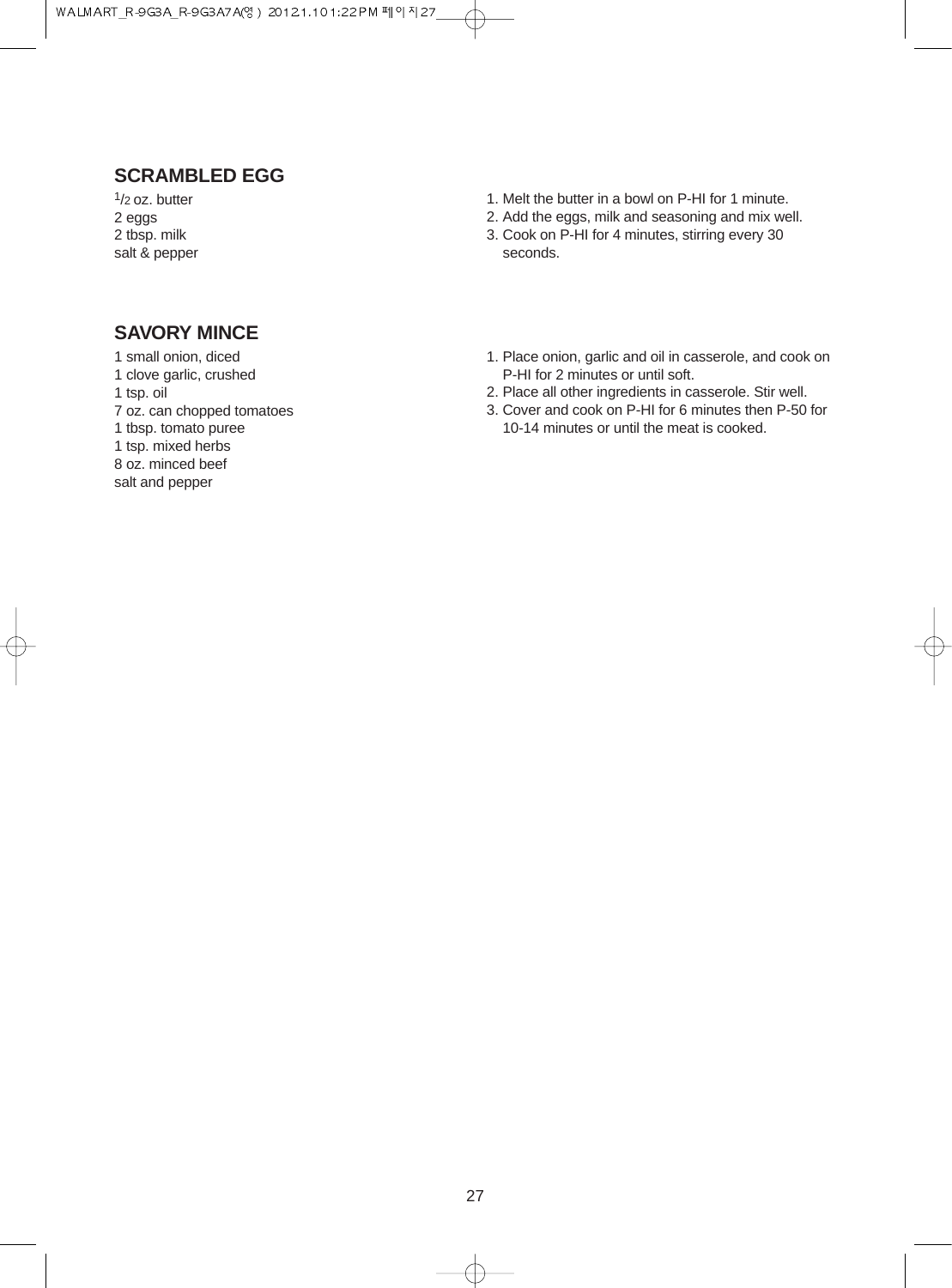## **ONE YEAR LIMITED WARRANTY**

This product carries a warranty that it will be free from defects in material and workmanship for a period of one year from the date of purchase. This warranty is valid for the original retail purchaser from the date of initial retail purchase and is not transferable. Keep your original sales receipt.

IMPORTANT: This warranty does not cover damages resulting from accident, misuse or abuse, lack of reasonable care, the affixing of any attachments not provided with the product, loss of parts, or subjecting the appliance to any but the specified voltage. (Read directions carefully)

If service is required during the warranty period, properly pack your unit. We recommend using the original carton and packing materials. Return the product to your nearest Wal\*Mart store with the sales receipt. A replacement or refund may be offered at the discretion of Wal\*Mart. If additional assistance is needed, please contact customer assistance at: 1-866-321-9509.

Wal\*Mart expressly disclaims all responsibility for consequential damages or incidental losses caused by use of the appliance. Some states do not allow this exclusion or limitation of incidental or consequential losses so the foregoing disclaimer may not apply to you. This warranty gives you specific legal rights, and you may also have other rights which may vary from state to state.

## **SAVE THIS FOR YOUR RECORDS**

RIVAL™ logo is a trademark of Sunbeam Products, Inc. used under license by Wal-Mart Stores, Inc. Bentonville, AR 72716.

Made in China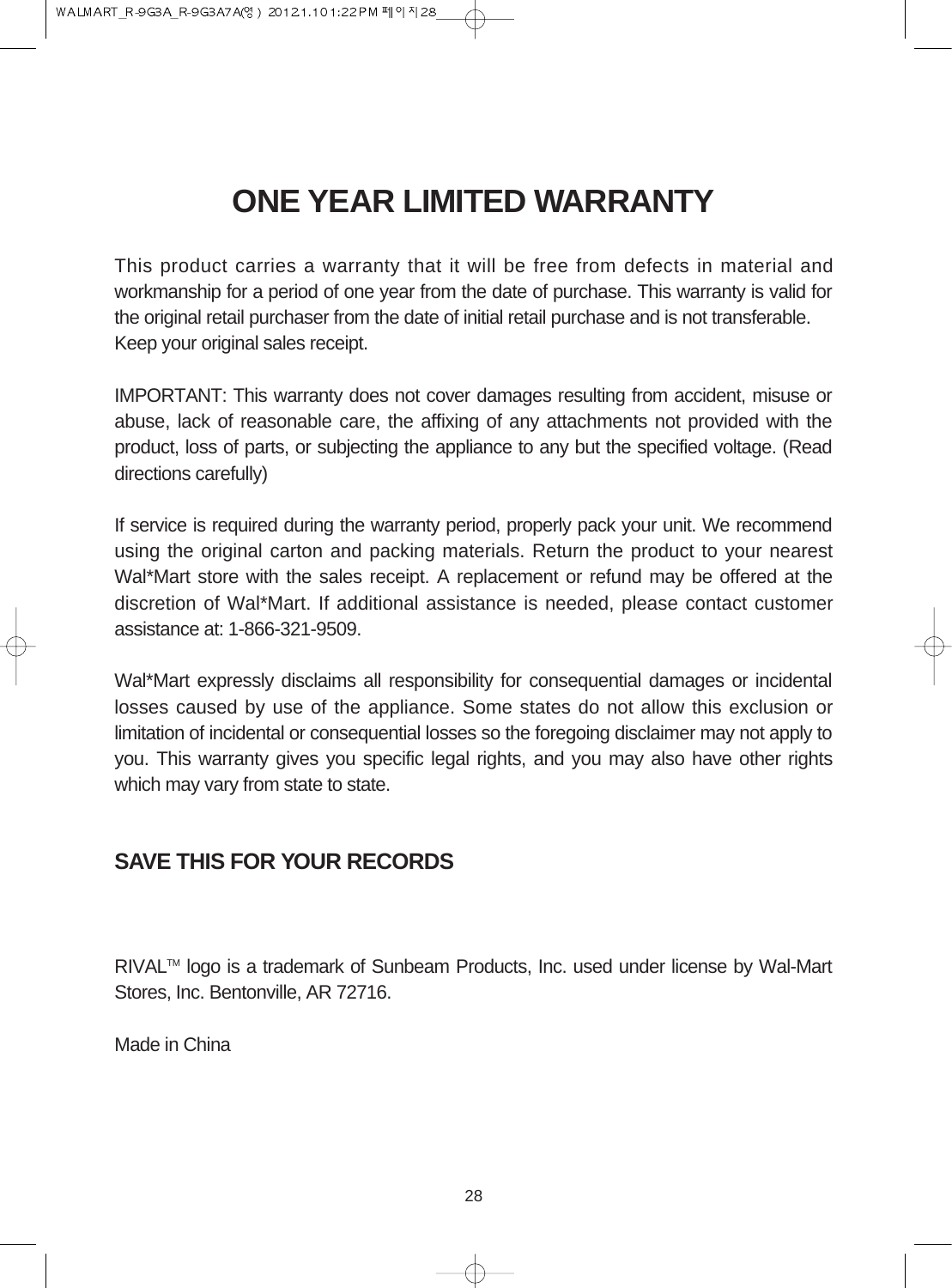



**KOR-9G3A Atencion al Cliente:** 1-866-321-9509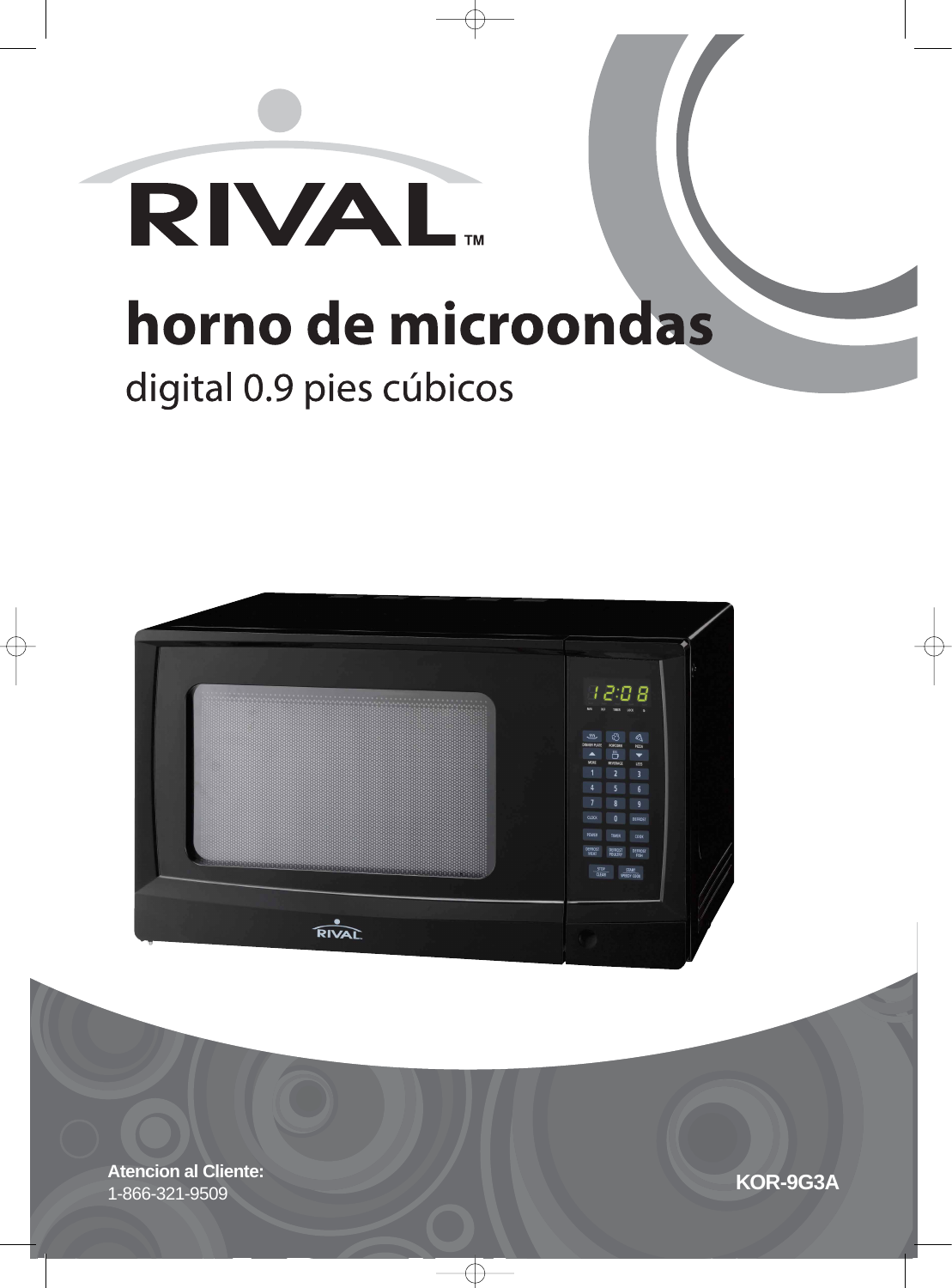## PRECAUCIONES QUE DEBEN TENERSE PARA EVITAR QUEDAR **EXPUESTO A LA ENERGIA DIRECTA DE LAS MICROONDAS**

- (a) No intente operar el horno con la puerta abierta, ya que la operación en tal condición puede causarle un daño muy grave debido a la exposición directa con la energía de microondas. Es importante no obstruir los orificios de sujeción de los ganchos de seguridad de la puerta.
- (b) No coloque ningún objeto entre la puerta y el gabinete, tampoco permita la acumulación de grasa e impurezas en los orificios de sujeción de los seguros de la puerta.
- (c) No opere el horno en caso de estar dañado. Es de suma importancia que la puerta del horno cierre adecuadamente y que no esté floja, asimismo que las bisagras y los ganchos del seguro de la puerta no estén rotos, retorcidos o flojos. Si así fuese, acuda al centro de servicio autorizado.
- (d) El horno deberá repararse únicamente por le personal técnico capacitado.

## **TABLA DE CONTENIDOS**

| · PRECAUCIONES QUE DEBEN TENERSE PARA EVITAR QUEDAR EXPUESTO A LA ENERGIA DIRECTA |  |
|-----------------------------------------------------------------------------------|--|
|                                                                                   |  |
| • DECLARACION SOBRE INTERFERENCIA DE RADIOFRECUENCIAS DE LA COMISION 3            |  |
|                                                                                   |  |
|                                                                                   |  |
|                                                                                   |  |
|                                                                                   |  |
|                                                                                   |  |
|                                                                                   |  |
|                                                                                   |  |
|                                                                                   |  |
|                                                                                   |  |
|                                                                                   |  |
|                                                                                   |  |
|                                                                                   |  |
|                                                                                   |  |
|                                                                                   |  |
|                                                                                   |  |
|                                                                                   |  |
|                                                                                   |  |
|                                                                                   |  |
|                                                                                   |  |
|                                                                                   |  |
|                                                                                   |  |
|                                                                                   |  |
|                                                                                   |  |
|                                                                                   |  |
|                                                                                   |  |
|                                                                                   |  |
|                                                                                   |  |
|                                                                                   |  |
|                                                                                   |  |
|                                                                                   |  |
|                                                                                   |  |
|                                                                                   |  |
|                                                                                   |  |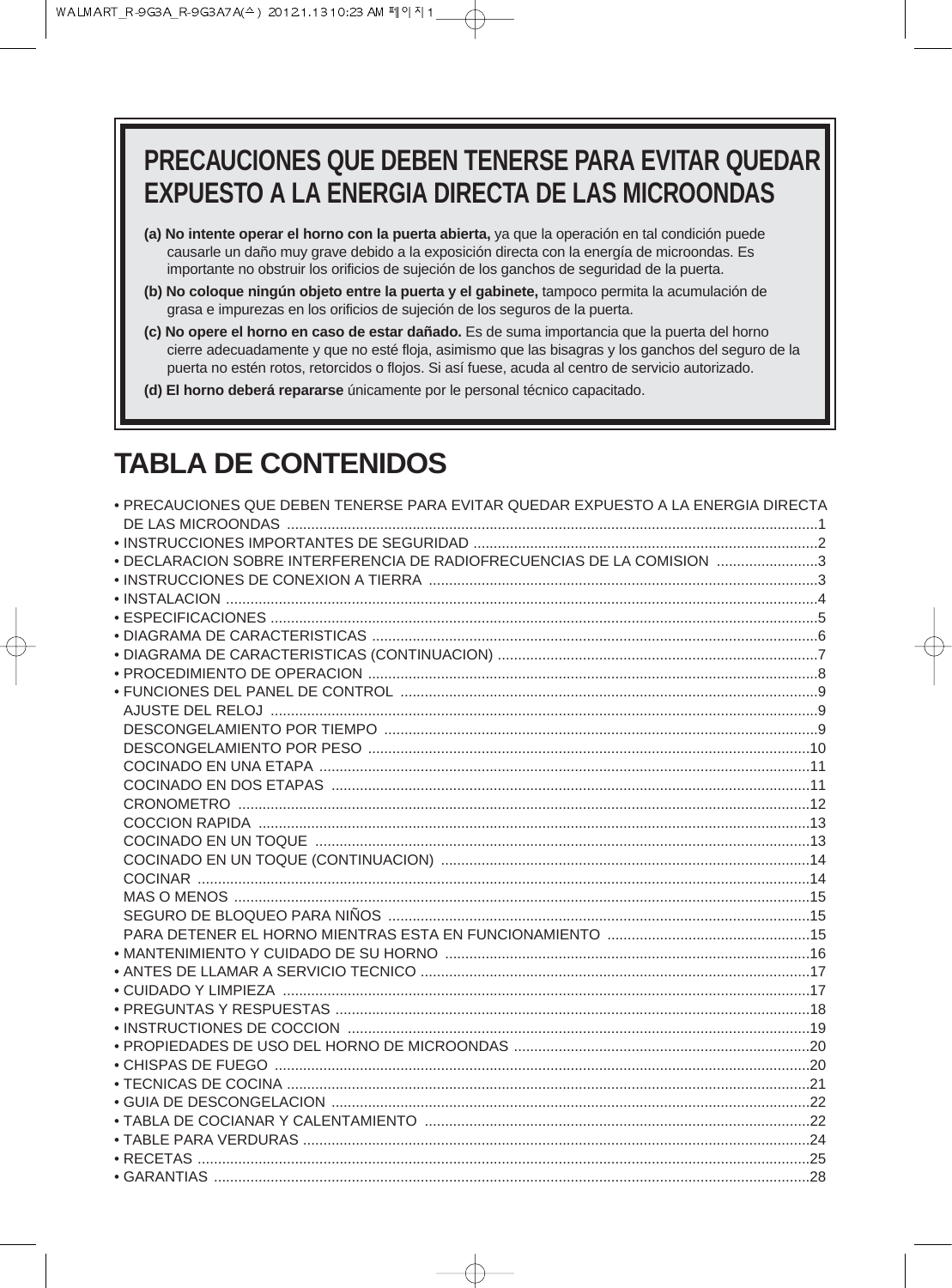## **INSTRUCCIONES IMPORTANTES DE SEGURIDAD**

**Cuando se usan equipos eléctricos deben seguirse ciertas reglas básicas de seguridad, incluyendo lo siguiente:**

**ADVERTENCIA - Para reducir el riesgo de quemaduras, electrocución, incendio, daños a personas o exposición excesiva a la energía de microondas:**

- 1. Lea todas las Instrucciones antes de usar del equipo.
- 2. Lea y siga las indicaciones "PRECAUCIONES QUE DEBEN TENERSE PARA EVITAR QUEDAR EXPUESTO A LA ENERGIA DIRECTA DE LAS MICROONDAS". Encontradas en la página 1.
- 3. Este equipo debe tener una conexión de tierra, Vea "INSTRUCCIONES DE CONEXION A TIERRA", encontradas en la página 3.
- 4. Instale o coloque este aparato, de acuerdo y únicamente con la información encontrada en el manual de instrucciones.
- 5. Algunos productos tales como huevos enteros, recipientes sellados - por ejemplo jarras de vidrio cerradas, pueden explotar en el interior del equipo, por lo tanto, no deben de usarse en este horno.
- 6. Use este equipo únicamente para el propósito por el cual fue diseñado, especificado en este manual. No caliente químicos corrosivos o gases en este equipo. Este tipo de horno está específicamente diseñado para calentar, cocinar o secar alimentos. No está fabricado para uso industrial o en laboratorio.
- 7. Como con cualquier otro electrodoméstico, es necesaria la supervisión de un adulto cuando el horno sea operado por niños.
- 8. No utilice el equipo si el cable de alimentación o la clavija están dañados, si no trabaja bien o si ha sufrido algún daño o golpe.
- 9. Este equipo debe de ser reparado únicamente por el personal de servicio calificado. Contacte de ser necesario al servicio autorizado para

cualquier revisión, reparación o ajuste.

- 10. No bloquee o cubra cualquier salida de ventilación del equipo.
- 11. No use o guarde el equipo a la intemperie. No lo utilice cerca del agua - por ejemplo, cerca del fregadero, en un sótano húmedo o cerca de una alberca o similares.
- 12. No sumerja el cable de alimentación o la clavija en agua.
- 13. Mantenga el cable de alimentación alejado de superficies calientes.
- 14. No deje el cable de alimentación colgado sobre el borde de la mesa o mostrador.
- 15. Cuando limpie la puerta y las superficies que entran en contacto al cerrarla, use jabones o detergentes suaves, aplicados con esponja o paño suave.
- 16. Para reducir el riesgo de fuego dentro de horno:
	- a) No sobrepase el tiempo de cocción requerido. Vigile especialmente cuando utilice papel, plástico u otros materiales combustibles.
	- b) Retire las tiras de alambre contenidas en las bolsas

de papel o plástico antes de introducirlas al horno.

- c) Si el contenido dentro del horno se enciende, deje la puerta del horno cerrada. Apáguelo, desenchufe el cable de corriente o bien suspenda la energía general.
- d) No utilice la cavidad como almacena. No deje productos de papel, utensilios de cocina o alimentos cuando no utilice el horno.
- 17. Líquidos, como agua, café o té son capaces de ser recalentado más allá del punto de ebullición sin que parezca estar hirviendo debido a la tensión superficial del líquido. visible burbujeo o ebullición cuando el recipiente se retira el horno de microondas no siempre está presente.

ESTE PUEDE RESULTAR EN LÍQUIDOS MUY CALIENTES QUE PUEDEN HERVIR DE REPENTE CUANDO UNA CUCHARA O OTRO UTENCILIO SE INSERTE EN EL LÍQUIDO.

Para reducir el riesgo de lesiones a personas:

- a) No sobre caliente el líquido.
- b) Remueva el líquido antes y la mitad de calentamiento.
- c) No utilice recipientes de lados rectos con estrechas cuello.
- d) Después de calentar, deje el recipiente dentro de la horno de microondas por un corto tiempo antes de retirar el contenedor.
- e) Tenga mucho cuidado al introducir una cuchara u otro utensilio en el recipiente.
- 18. No utilice el horno de microondas para calentar corrosivos productos químicos (por ejemplo, sulfuros y cloruros).

Los vapores de estos productos químicos corrosivos pueden interactuar con el contacto y las fuentes del bloqueo de seguridad interruptores para que sean inoperables.

19. Mantenga limpia la cubierta de la salida de microondas. Limpie el interior del horno con un trapo suave cada vez, después de usarlo.

Si permite que quede grasa en cualquier parte de la cavidad, esta podría sobre calentarse, y provocar humo o fuego, cuando el horno sea utilizado nuevamente.

- 20. Nunca intente freír aceite o grasa con el horno, ya que al no poder controlar la temperatura, se puede ocasionar un incendio.
- 21. No haga funcionar el horno sin la bandeja de vidrio. Asegúrese de que la bandeja de vidrio está correctamente sentada en la base giratoria.
- 22. Riesgo de descarga eléctrica. No extraíble sujetadores siempre debido a las altas tensiones internas. no quitar los sujetadores.

## **CONSERVE ESTE AMNUAL DE INSTRUCCIONES**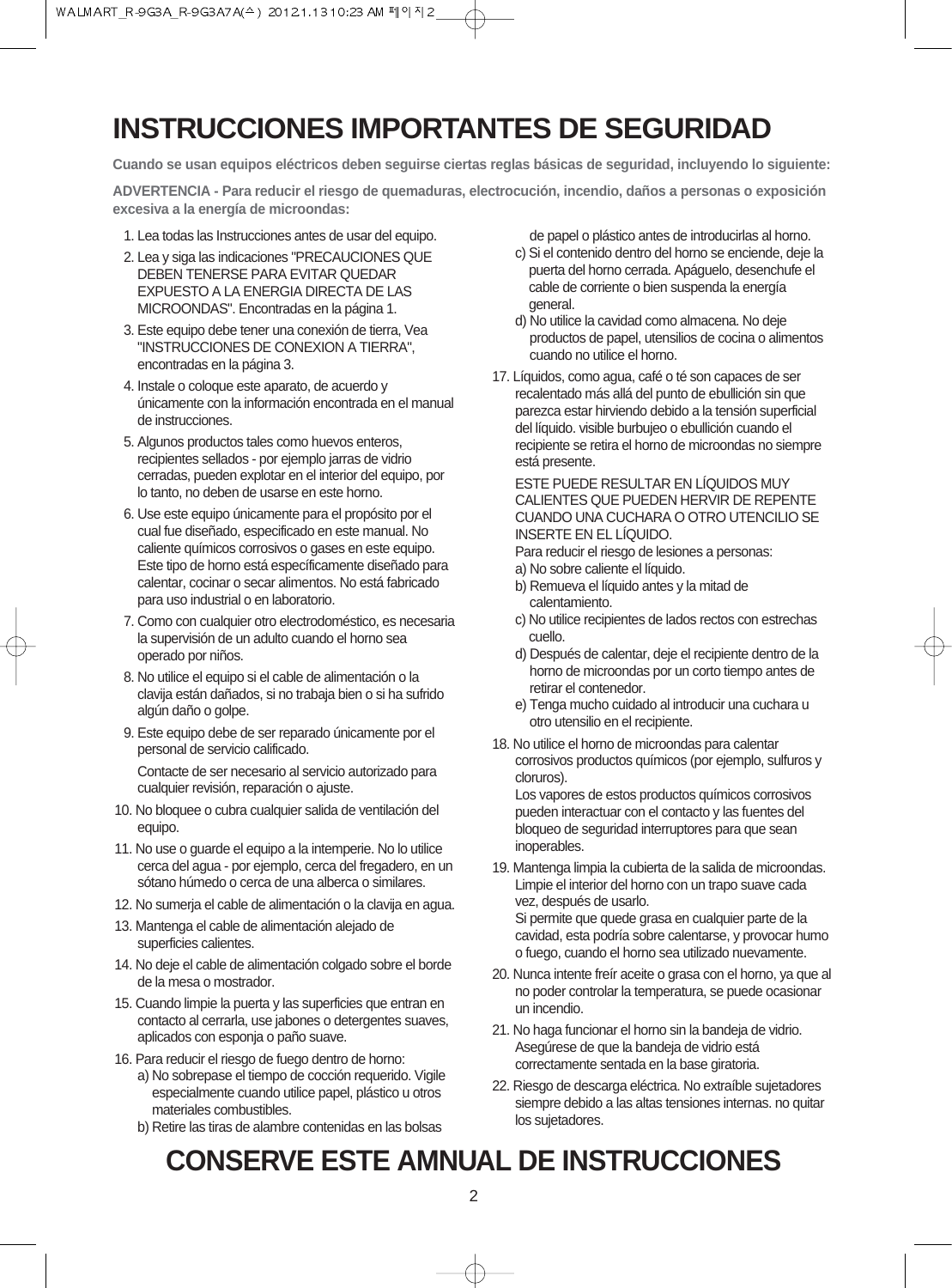## **DECLARACION SOBRE INTERFERENCIA DE RADIOFRECUENCIAS DE LA COMISION**

#### **ADVERTENCIA DE LA COMISION EDERAL DE COMUNICACIONES:**

Este equipo genera y utiliza energía de frecuencia ISM, por lo que si no es instalado y utilizado apropiadamente, conforme a las instrucciones del fabricante, podría causar interferencia en la recepción de la radio y televisión.

Este producto ha sido clasificado y probado; encontrándose que satisface los términos para un equipo ISM, según la sección 18 del reglamento FCC, que está planteada para ofrecer protección apropiada contra aquella interferencia en instalaciones residenciales.

No obstante, no se garantiza que la interferencia no llegue a ocurrir en alguna instalación en particular. Si este equipo ocasiona interferencia en la recepción de radio o televisión, la cual puede suceder al momento de encender o apagar el equipo, entonces será preciso que el usuario intente corregir dicha interferencia mediante alguna de las siguientes indicaciones:

- Reoriente la antena de recepción de radio o televisión.
- Reubique el horno de microondas con respecto al receptor.
- Aleje el horno de microondas del equipo receptor.
- Conecte el horno de microondas en una toma de corriente diferente, de forma que el horno de microondas y el receptor se alimenten de distintos circuitos eléctricos.

EL FABRICANTE no es responsable por cualquier interferencia de radio o TV causada por una MODIFICACION NO AUTORIZADA al horno de microondas. Es responsabilidad del usuario corregir dicha interferencia

## **INSTRUCCIONES DE CONEXION A TIERRA**

Este equipo debe de estar conectado a tierra; ya que en caso de un corto circuito, el cable a tierra reduce el riesgo de sufrir una descarga eléctrica al proporcionar una trayectoria de escape a la corriente eléctrica. Por lo tanto este aparato está equipado con una clavija polarizada que contiene una terminal para la conexión a tierra, la cual debe de conectarse a un contacto que esté propiamente instalado y conectado a tierra.

**ADVERTENCIA:** La conexión inapropiada a tierra puede ser un factor de riesgo de sufrir una descarga eléctrica.

Consulte a un electricista calificado o al personal de servicio, si las instrucciones de instalación no son completamente entendibles o si existe alguna duda de que el equipo esté conectado adecuadamente a tierra, cuide también:

- (1) Si es necesario utilizar una extensión de corriente, entonces use únicamente extensiones de tres cables, con clavija polarizada con contacto a tierra, y que a su vez el contacto de la extensión se ajuste a la clavija del equipo. La capacidad eléctrica de la extensión debe de ser cuando menos de la misma que la del cable del horno. Así
- (2) No use una extensión de corriente si el cable suministrado está muy delgado, solicite a un electricista que le instale un contacto cerca del equipo.

#### **ADVERTENCIA:**

No corte o remueva las puntas del cable de alimentación (tierra), bajo ninguna circunstancia.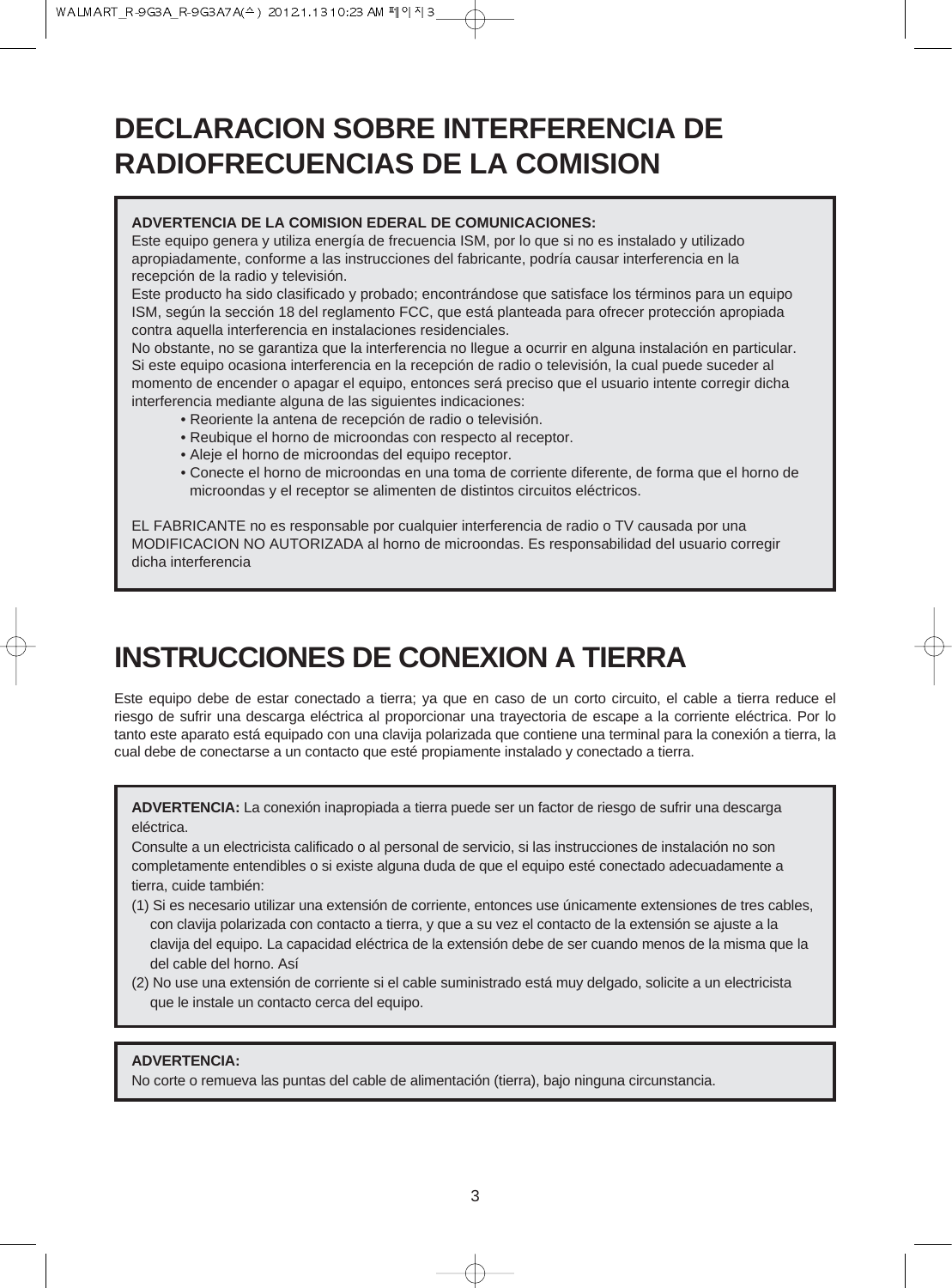## **INSTALACION**

#### **1. Examine el horno después de desempacarlo.**

Revise que no esté dañado, no tenga abolladuras, que la puerta esté alineada y que la cavidad no esté rayada o abollada. Si existe algún desperfecto visible, NO INSTALE EL HORNO y notifíquelo a Walmart (1-866-321-9509).

#### **2. Superficie regular y estable.**

Coloque el microondas sobre una superficie plana y estable.

#### **3. Ventilación.**

No obstruya las rejillas de ventilación. Si estas son bloqueadas durante la operación, el horno se puede calentar excesivamente y eventualmente tener alguna falla.

Para proporcionarle la adecuada ventilación, mantenga como mínimo 4 inches de espacio entre cualquier costado del horno y el lugar en donde va a instalarse.

#### **4. Manténgalo alejado de equipos de radio y televisión.**

Una mala recepción de televisión e interferencia en la radio pueden presentarse si el horno está colocado cerca de la TV, radio, antena, etc.,

Mantenga alejado el horno de microondas de estos equipos lo más que se pueda.

#### **5. Manténgalo alejado de equipos generadores de calor y de llaves de agua.**

No coloque el equipo en lugares calurosos y húmedos, para prevenir el riesgo de incendio o de sufrir una descarga eléctrica. Asimismo no lo instale cerca de la tarja.

#### **6. Suministro de energía**

• Revise el voltaje de su domicilio.

Este horno de microondas requiere una corriente aproximada de 12.5 amperes, a 120 Voltios, 60 Hz y con contacto polarizado con conexión a tierra.

- 1. Este horno tiene suministrado un cable de corriente corto; esto es con la intención de prevenir el riesgo de llegar a enredarse o tropezar con él. Se puede llegar a utilizar juegos de cable más largos o extensiones de corriente, siempre y cuando se tenga el debido cuidado en su uso.
- 2. Si se utiliza un cable largo o una extensión, entonces el rango eléctrico del cable (calibre) o de la extensión debe de ser por lo menos del mismo tipo que el usado en el horno.
- 3. Si usa un cable largo o extensión:
	- La clasificación eléctrica marcada en los cables o en la extensión debe ser al menos tan grande como la potenvcia eléctrica del aparato.
	- El cable de extensión debe de ser del tipo de 3 conductores.
	- El cable largo debe de acomodarse de forma que no se pueda producir un accidente, debido al tropezar o enredarse con él y a su vez de no quedar al alcance de los niños.

#### **7. El espacio mínimo necesario que debe haber sobre la parte superior del horno es de 4 inches.**

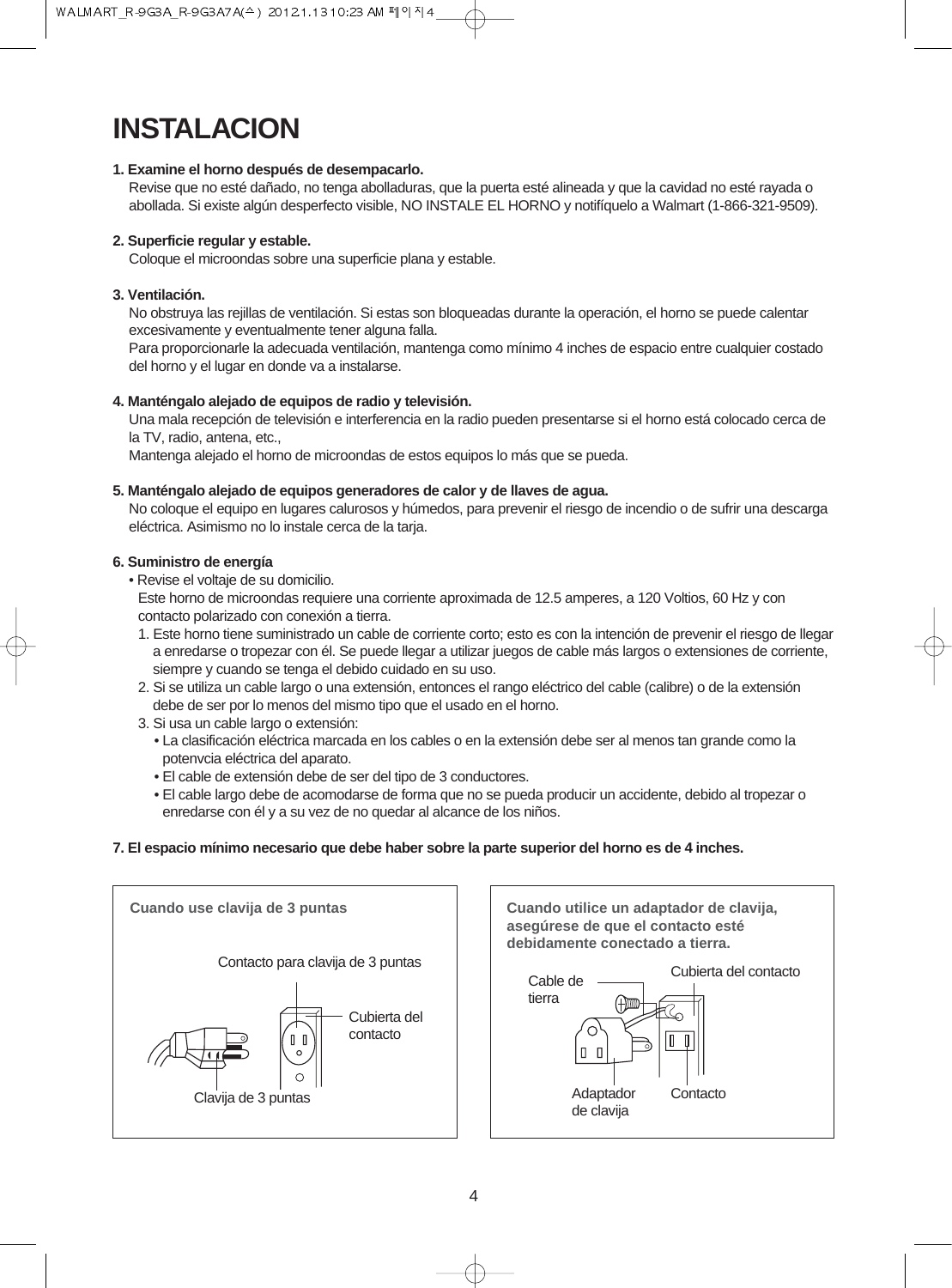## **ESPECIFICACIONES**

| FUENTE DE ALIMENTACIÓN                           |                                  | 120V AC, 60Hz Fase sencilla con tierra |
|--------------------------------------------------|----------------------------------|----------------------------------------|
| Consumó                                          |                                  | 1350 W                                 |
| <b>MICROONDAS</b>                                | Potencia de salida de Microondas | 900 W                                  |
|                                                  | Frecuencia de microondas         | 2.450MHz                               |
| DIMENSIONES EXTERNAS (Ancho x Alto x Fondo)      |                                  | $18.3 \times 11.0 \times 14.5$ in.     |
| DIMENSIONES DE LA CAVIDAD (Ancho x Alto x Fondo) |                                  | $12.4 \times 9.3 \times 13.6$ in.      |
| <b>VOLUMEN DE LA CAVIDAD</b>                     |                                  | $0.9 \text{ cu. ft.}$                  |
| PESO NETO                                        |                                  | Aproximadamente 24.1 lbs.              |
| <b>CRONOMETRO</b>                                |                                  | 59 min. 99 sec.                        |
| NIVELES DE POTENCIA                              |                                  | 10 Niveles                             |

 $\oplus$ 

*\* Las especificaciones están sujetas a cambio sin notificación previa, por mejoras del equipo.*

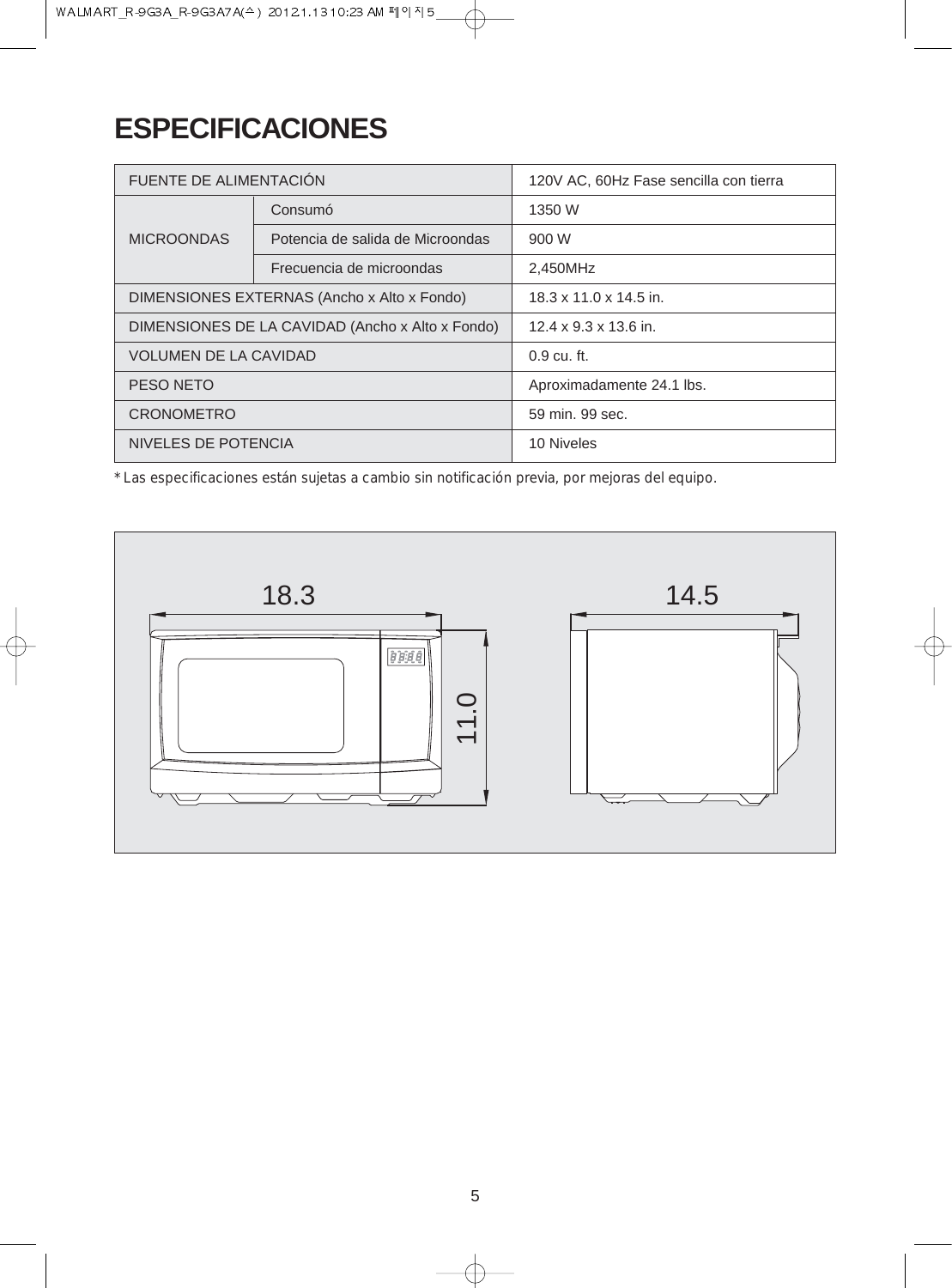## **DIAGRAMA DE CARACTERISTICAS**



- 1**Ganchos del seguro de la puerta -** Este horno funciona solamente cuando la puerta está cerrada totalmente. Si se abre la puerta, el horno deja de funcionar y el horno se apagara, hasta que la puerta se vuelve a cerrar.
- 2**Sello de la puerta -** Este sello mantiene a las microondas dentro de la cavidad y asimismo previene la fuga de éstas.
- 3**Cavidad del horno**
- 4**Panel de control**
- 5**Acoplador -** Este se coloca sobre el eje en el centro de la suelo de la cavidad del horno. Esto es para permanecer en el horno durante cocine.
- 6**Aro giratorio -** Siempre se debe utilizar para cocina con la bandeja de vidrio.
- 7**Plato de cristal -** Fabricado con cristal especial, resistente al calor. El plato siempre debe colocarse en su eje antes del funcionamiento. No cocine los alimentos directamente sobre el plato.
- 8**Pantalla -** Permite la visualización de los alimentos. La pantalla está diseñada para que la luz pueda pasar a través, pero no el microondas.
- 9**Cubierta de la guía de onda -** Protege la salida del horno de microondas Las salpicaduras de los alimentos que se están cocinando.
- 0**Seguro de bloqueo para niños -** previene las operaciones del horno que no son deseadas
- q**La lámpara del horno -** Se enciende automáticamente cuando el horno esta en operación.
- **(12) Botón para abierta la puerta -** Para abrir la puerta empujar el botón.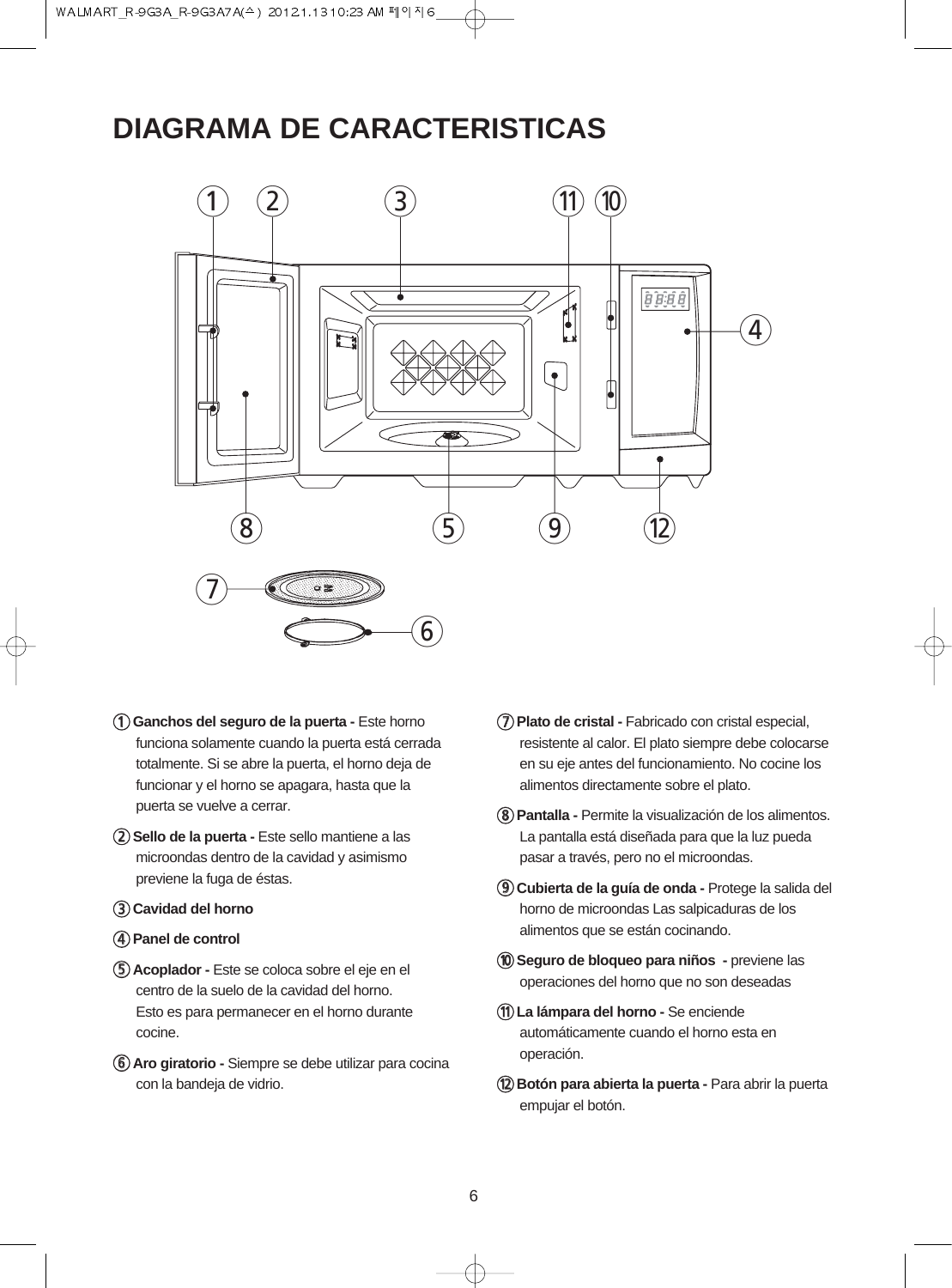## **DIAGRAMA DE CARACTERISTICAS (continuacion)**



- 1**Pantalla -** Muestra la información, tales como tiempo de cocción, el menú y la cantidad.
- 2**Botones de cocinado en un toque-** Presione para seleccionar control para cocinar con un toque, como por ejemplo CENA, PALOMITAS, PIZZA, y BEBIDAS.
- 3**MÁS -** Función para agregar más tiempo de cocción con un solo toque.
- 4**MENOS -** Función para disminuir el tiempo de cocción con un solo toque.
- 5**Botón para ajustar el tiempo -** Presione para colocar el tiempo o tipo de comida.
- 6**RELOJ -** Presione para ajustar el reloj.
- 7**DESCONGELAR -** presione para seleccionar la opción de descongelar por el tiempo.
- 8**POTENCIA -** Botón para establecer el nivel de potencia de cocinado.
- 9**CRONOMETRO -** Presione para seleccionar el tiempo de cocción.
- 0**COCINAR -** presione el botón para COCINAR.
- q**Botón para descongelar por peso -** Presione el botón de descongelar seguido por el peso del alimento.
- w**PARAR/BORRAR -** Botón usado para detener el funcionamiento del horno o para cancelar alguna indicación no deseada.
- e**COMIENZO/COCCIÓN RÁPIDO**

agregar 30 segundos.

- Presione para empezar a cocinar .
- Presione una vez el microondas empiece a cocinar por 30 segundos. Presione de nuevo para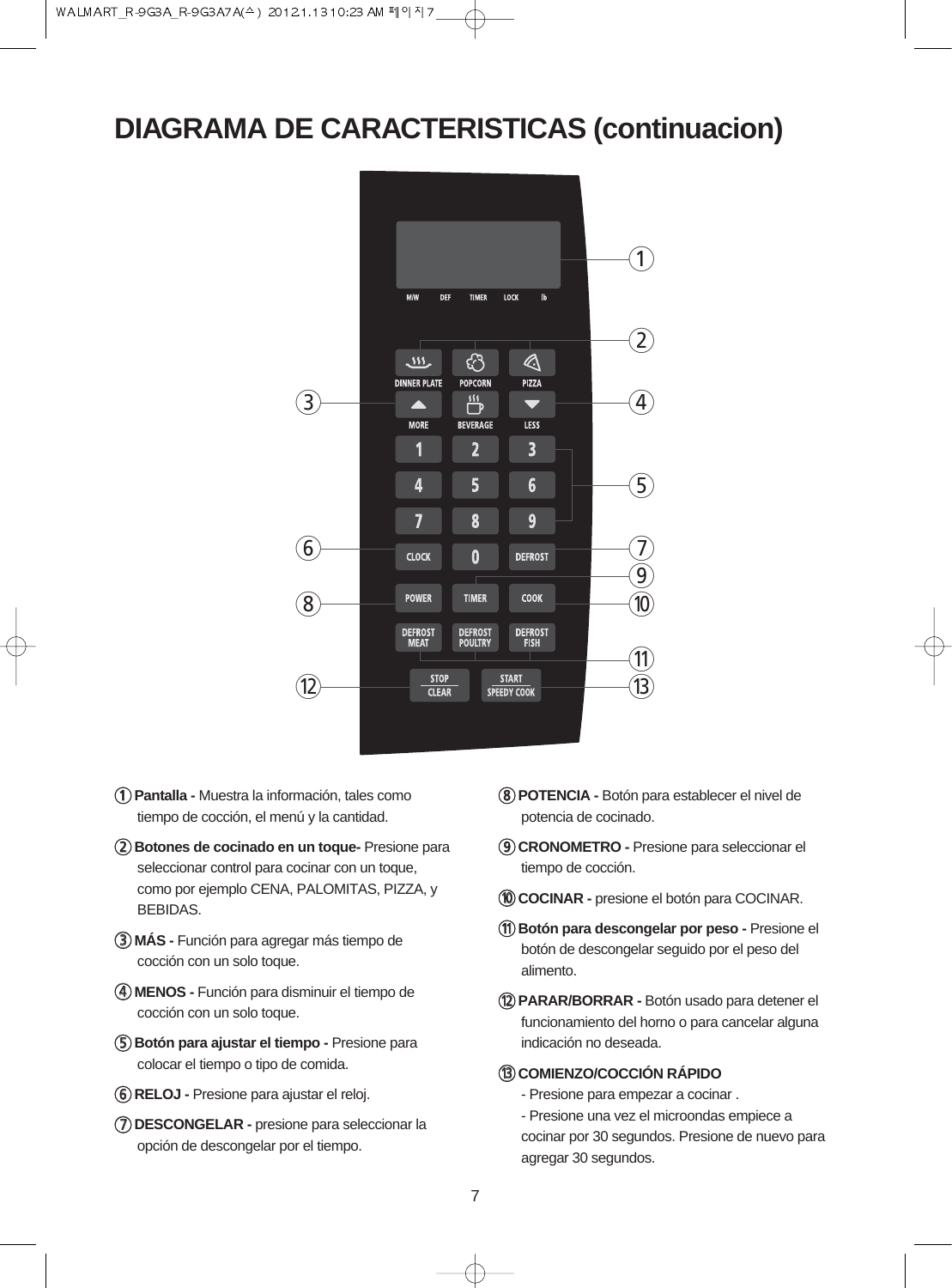## **PROCEDIMIENTO DE OPERACION**

Esta sección presenta información importante sobre el manejo del horno.

- Enchufe el cable de suministro en un toma de corriente estándar de 3 vías 12.5 Amp, 120V AC, 60Hz. **1**
- Después de colocar la comida en un recipiente **2** adecuado, abrir la puerta del horno y ponerlo en la bandeja de vidrio. La bandeja de vidrio y aro giratorio debe estar siempre en lugar durante la cocción.
- Cierre la puesta. Asegúrese que la puerta este **3** debidamente cerrada.
- 4 La luz del horno estará encendida mientras el<br>horno esta operando horno esta operando.
- La puerta del horno se puede abrir mientras el horno esta operando con presionar el botón de abrir la puerta. El horno se apagara automáticamente. **5**
- Cada vez que presione un botón, escuchara un sonido, que le indicara que a seleccionado un botón. **6**
- El horno cocinar a la máxima potencia automáticamente, al menos que se halla seleccionado una potencia mas baja. **7**

### **TABLA DE NIVELES DE POTENCIA**

- La pantalla mostrara " : 0 " cuando conecte el horno.
- El reloj volverá a la selección de tiempo cuando el tiempo de cocción termine.
- Cuando el botón de PARAR/BORAR es presionado durante el horno esta funcionado, el horno parara y dejara de cocinar, la información será retenida. Para borrar la información (excepto la hora) retenida. Presione el botón PARAR/BORAR una vez mas. Si la puerta del horno se abre durante el funcionamiento del horno, toda la información se conserva. **10**
	-

**8**

**9**

**11** Si oprime el botón COMIENZO y el horno no opera,<br>Verifique que el área entre la puerta y el sello de la verifique que el área entre la puerta y el sello de la puerta no esté obstruida y revise que la puerta se encuentre bien cerrada. El horno no comenzará a cocinar hasta que la puerta haya cerrado completamente o que el programa de.

> Asegúrese de instalar adecuadamente el horno y verifique que se encuentre bien conectado en la toma de corriente.

• El nivel de potencia se ajusta por medio del botón de POTENCIA. La siguiente tabla muestra la indicación en la pantalla y su respectivo nivel y porcentaje de potencia.

| Oprimir el Botón de POTENCIA | Nivel de Potencia<br>(Indicación en la pantalla) | Porcentaje Aproximado de Potencia |
|------------------------------|--------------------------------------------------|-----------------------------------|
| Una vez                      | P-HI                                             | 100%                              |
| Dos veces                    | $P-90$                                           | 90%                               |
| 3 veces                      | $P-80$                                           | 80%                               |
| 4 yeces                      | P-70                                             | 70%                               |
| 5 yeces                      | $P-60$                                           | 60%                               |
| 6 yeces                      | $P-50$                                           | 50%                               |
| 7 yeces                      | $P-40$                                           | 40%                               |
| 8 veces                      | $P-30$                                           | 30%                               |
| 9 veces                      | $P-20$                                           | 20%                               |
| 10 yeces                     | $P-10$                                           | 10%                               |
| 11 yeces                     | $P-00$                                           | $0\%$                             |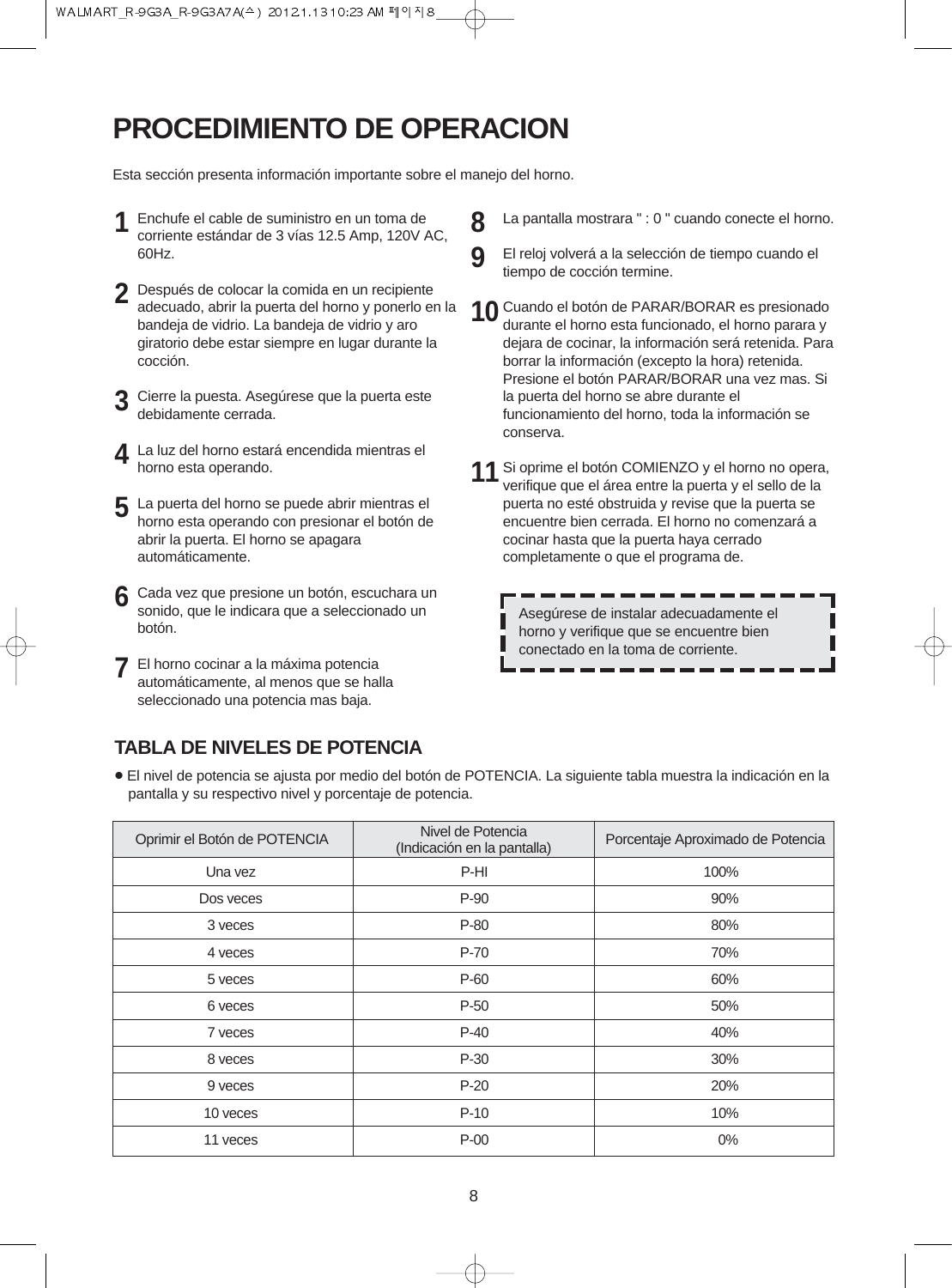## **FUNCIONES DEL PANEL DE CONTROL**

## **AJUSTE DEL RELOJ**

Cuando el horno se conecte por primera vez a la toma de corriente, la pantalla digital desplegará " : 0 " y se escuchará un sonido. Si la energía se suspende momentáneamente, y luego regresa, la pantalla digital volverá a desplegar " : 0 ".

| <b>CLOCK</b> | 1. Presione el botón RELOJ.<br>Se muestra en modo de 12-horas.<br>2. Presione RELOJ una vez más.<br>El reloj cambia a modo de 24-horas. | <b>NOTA:</b><br>Este horno tiene reloj con doble sistema de<br>horario. Si usted prefiere usar el reloj con<br>sistema de 12-horas, omita el segundo paso.                                                                                                                                             |
|--------------|-----------------------------------------------------------------------------------------------------------------------------------------|--------------------------------------------------------------------------------------------------------------------------------------------------------------------------------------------------------------------------------------------------------------------------------------------------------|
|              | 3. Introduzca la hora correcta del día<br>tocar las el botón para ajustar el<br>tiempo en secuencia.                                    |                                                                                                                                                                                                                                                                                                        |
| <b>CLOCK</b> | 4. Presione el botón RELOJ.                                                                                                             | La pantalla parpadeará mientras ajusta la hora.<br>Si seleccionó el sistema de reloj de 12-horas.,<br>entonces podrá ajustar la hora entre la "1:00" y<br>$\text{las}$ "12:59".<br>Si seleccionó el sistema de reloj de 24-horas,<br>entonces podrá ajustar la hora entre las "0:00" y<br>las "23:59". |
|              | 5. Presione el botón PARAR/BORAR.                                                                                                       |                                                                                                                                                                                                                                                                                                        |
|              | Oprima el botón de RELOJ y reajuste la hora.                                                                                            | NOTA: Si intenta ingresar un valor incorrecto o erróneo, la hora no se ajustará y se escuchará una señal de error.                                                                                                                                                                                     |

## **DESCONGELAMIENTO POR TIEMPO**

**DEFRC** 

Cuando se elige la función DESCONGELAMIENTO POR TIEMPO, el ciclo divide automáticamente el tiempo de descongelado en períodos alternados de descongelamiento y reposo.

|                                                   | 1. Presione el botón DESCONGELAR.                                                                    | Luz indicando DESCONGELAR.                   |
|---------------------------------------------------|------------------------------------------------------------------------------------------------------|----------------------------------------------|
| $\overline{\text{ST}}$                            | 2. Oprima los botones numéricos para                                                                 | La pantalla mostrará el tiempo seleccionado. |
| ajustar el tiempo de<br>descongelamiento deseado. | <b>NOTA:</b><br>El horno puede ajustarse hasta un intervalo<br>máximo de 59 minutos con 99 segundos. |                                              |
|                                                   | 3. Presione el botón COMIENZO.                                                                       | CRONOMETRO DE DESCONGELAR<br>comienza.       |

Cuando presione el botón COMIENZO, el indicador sobre la marca DESCONG. Comenzará a parpadear para mostrar que el horno se encuentra en la función de DESCONGELAMIENTO. Asimismo, el cronómetro en la pantalla efectuará el conteo en forma regresiva, permitiendo ver cuánto tiempo resta de descongelamiento. El horno emitirá un sonido durante el ciclo de descongelamiento, avisando cada vez que los alimentos necesiten voltearse o moverse. Cuando el tiempo de descongelar concluya, ud. oirá 3 sonidos.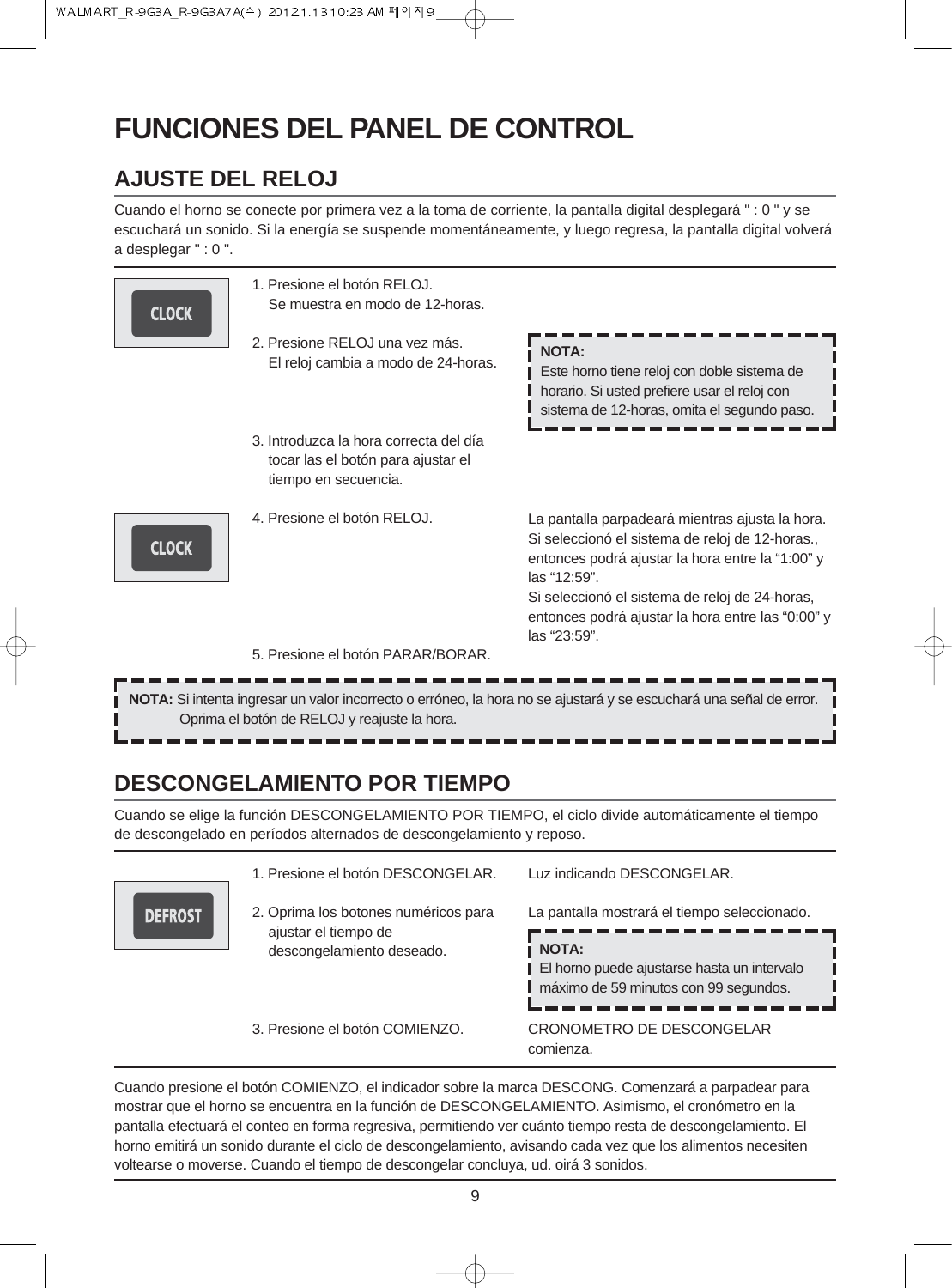## **DESCONGELAMIENTO POR PESO**

PESO DE DESCONGELAR permite descongelar los alimentos con facilidad, eliminando las predicciones para determinación de tiempo de descongelación. Siga los siguientes pasos para descongelar fácil.

| <b>DEFROST</b><br><b>MEAT</b> | 1. Presione el botón<br>DESCONGELAR CARNE.                                                         | Se muestra el valor mínimo de peso y aparece<br>un indicador sobre la marca "1.0". |
|-------------------------------|----------------------------------------------------------------------------------------------------|------------------------------------------------------------------------------------|
|                               | 2. Seleccione el peso que desea<br>descongelar.<br>(Utilice como referencia la tabla<br>de abajo.) | La pantalla mostrar lo que selecciono.                                             |
|                               | 3. Presione el botón de COMIENZO.                                                                  | DESCONGELAR CARNE comenzara.                                                       |
| <b>DEFROST</b>                | 1. Presione el botón<br>DESCONGELAR POLLO.                                                         | Se muestra el valor mínimo de peso y aparece<br>un indicador sobre la marca "1.5". |
| <b>POULTRY</b>                | 2. Seleccione el peso que desea<br>descongelar.<br>(Utilice como referencia la tabla<br>de abajo.) | La pantalla mostrar lo que selecciono.                                             |
|                               | 3. Presione el botón de COMIENZO.                                                                  | DESCONGELAR POLLO comenzara.                                                       |
| <b>DEFROST</b><br><b>FISH</b> | 1. Presione el botón<br>DESCONGELAR PESCADO.                                                       | Se muestra el valor mínimo de peso y aparece<br>un indicador sobre la marca "0.5". |
|                               | 2. Seleccione el peso que desea<br>descongelar.<br>(Utilice como referencia la tabla<br>de abajo.) | La pantalla mostrar lo que selecciono.                                             |
|                               | 3. Presione el botón de COMIENZO.                                                                  | DESCONGELAR PESCADO comenzara.                                                     |

#### TABLA DE DESCONGELAMIENTO POR PESO

| Oprimir el Botón | <b>DESCONGELAR CARNE</b> | <b>DESCONGELAR POLLO</b> | <b>DESCONGELAR</b><br><b>PESCADO</b> |
|------------------|--------------------------|--------------------------|--------------------------------------|
| Una vez          | $1.0$ lb.                | $1.5$ lb.                | $0.5$ lb.                            |
| Dos veces        | $1.5$ lb.                | $2.0$ lb.                | $1.0$ lb.                            |
| 3 yeces          | $2.0$ lb.                | $2.5$ lb.                | $1.5$ lb.                            |
| 4 yeces          | $2.5$ lb.                | 3.0 <sub>lb</sub>        | $2.0$ lb.                            |

El tiempo de descongelamiento se determina automáticamente según el peso seleccionado.

Cuando presione el botón COMIENZO, el indicador sobre la marca "grs." cambiará de lugar sobre la indicación DESCONG. Mientras el conteo del tiempo de descongelado se muestra en la pantalla.

Durante el ciclo de descongelamiento el horno emitirá un sonido, avisando cada vez que los alimentos necesiten voltearse o moverse. Cuando el tiempo de descongelar concluya, ud. oirá 3 sonidos.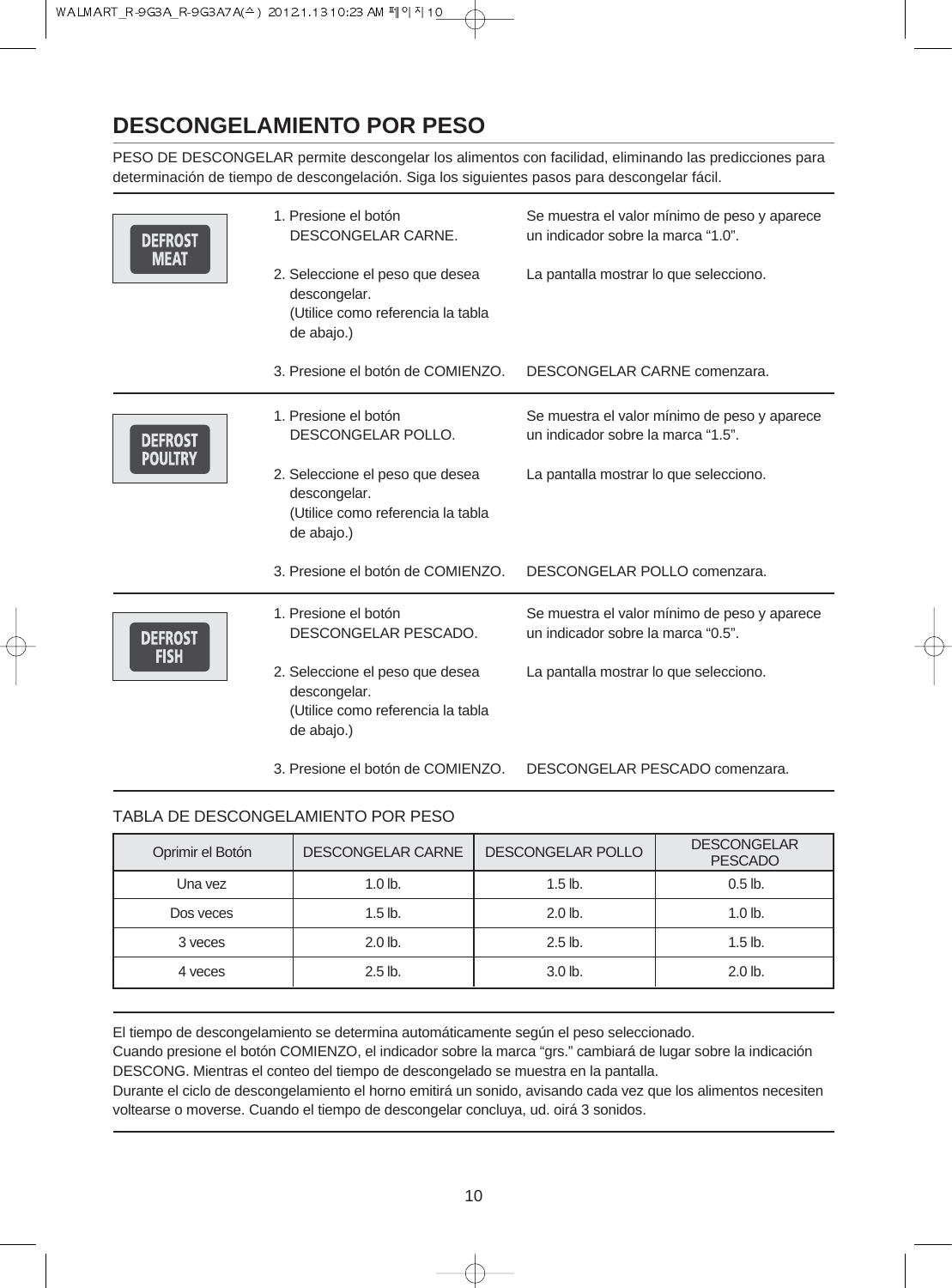## **COCINADO EN UNA ETAPA**



1. Presione el botón POTENCIA. (Ajuste el nivel de potencia deseado.)

Aparece un indicador sobre la marca M/W. La pantalla mostrará el nivel seleccionado. Este ejemplo muestra el nivel de potencia al 50% (P-5).

2. Oprima los botones numéricos para ajustar el tiempo de cocción deseado.

La pantalla mostrará el tiempo seleccionado. **NOTA :** Si se omite el paso número 1 Y 2 entoncesel horno cocinará a la potencia máxima.

**NOTA :** El tiempo del horno puede ajustarse hasta un intervalo máximo de 59 minutos

con 59 segundos. (59:99)

3. Presione el botón de COMIENZO.

Cuando presione el botón COMIENZO, el indicador de MWO comenzará a parpadear para mostrar que el horno se encuentra en la función de cocinado por microondas.

El cronómetro en la pantalla realizará el conteo en forma regresiva, permitiendo ver el tiempo restante de cocinado. Cuando el tiempo de cocción concluya, ud. oirá 3 sonidos. En la pantalla se mostrará nuevamente la hora del reloj.

**NOTA:** Al usar los niveles de potencia bajo aumenta el tiempo de cocción que es recomendado para alimentos como queso, leche, o carnes que necesitan cocinarse letalmente.

## **COCINADO EN DOS ETAPAS**

Todas las recetas requieren que los alimentos congelados se descongelan completamente antes de cocinarlos. Este horno puede ser programado para descongelar alimentos de forma automática antes de cocinar.



1. Presione el botón DESCONGELAR.

2. Seleccione el Peso que desea descongelar.



3. Presione el botón POTENCIA (Seleccione el nivel de potencia deseado.)

Aparece un indicador sobre la marca DESCONG. Mientras en la pantalla se muestra " : 0 ".

La pantalla mostrará el tiempo Seleccionado.

Aparecerá un indicador M/W y "P-HI" se mostrara. La pantalla mostrara lo que selecciono. Este ejemplo muestra el nivel de potencia al 50% (P-5).

4. Oprima los botones numéricos para ajustar el tiempo de cocción deseado.

La pantalla mostrará el tiempo seleccionado.

5. Presione el botón de COMIENZO.

Cuando presione el botón COMIENZO, el indicador sobre la marca DESCONG. comenzará a parpadear para mostrar que el horno se encuentra en la función de DESCONGELAMIENTO.

El cronómetro en la pantalla efectuará el conteo en forma regresiva. Usted deberá voltear, mover y/o separar los alimentos cuando el horno emita un sonido durante el descongelamiento. Cuando el tiempo de descongelado concluya, el horno emitirá un sonido y empezará el cocinado por microondas. El indicador de DESCONG. se apagará mientras que el de MWO se encenderá parpadeando. El cronómetro en la pantalla efectuará el conteo en forma regresiva. Cuando el ciclo de cocinado termine ud. oirá 3 sonidos.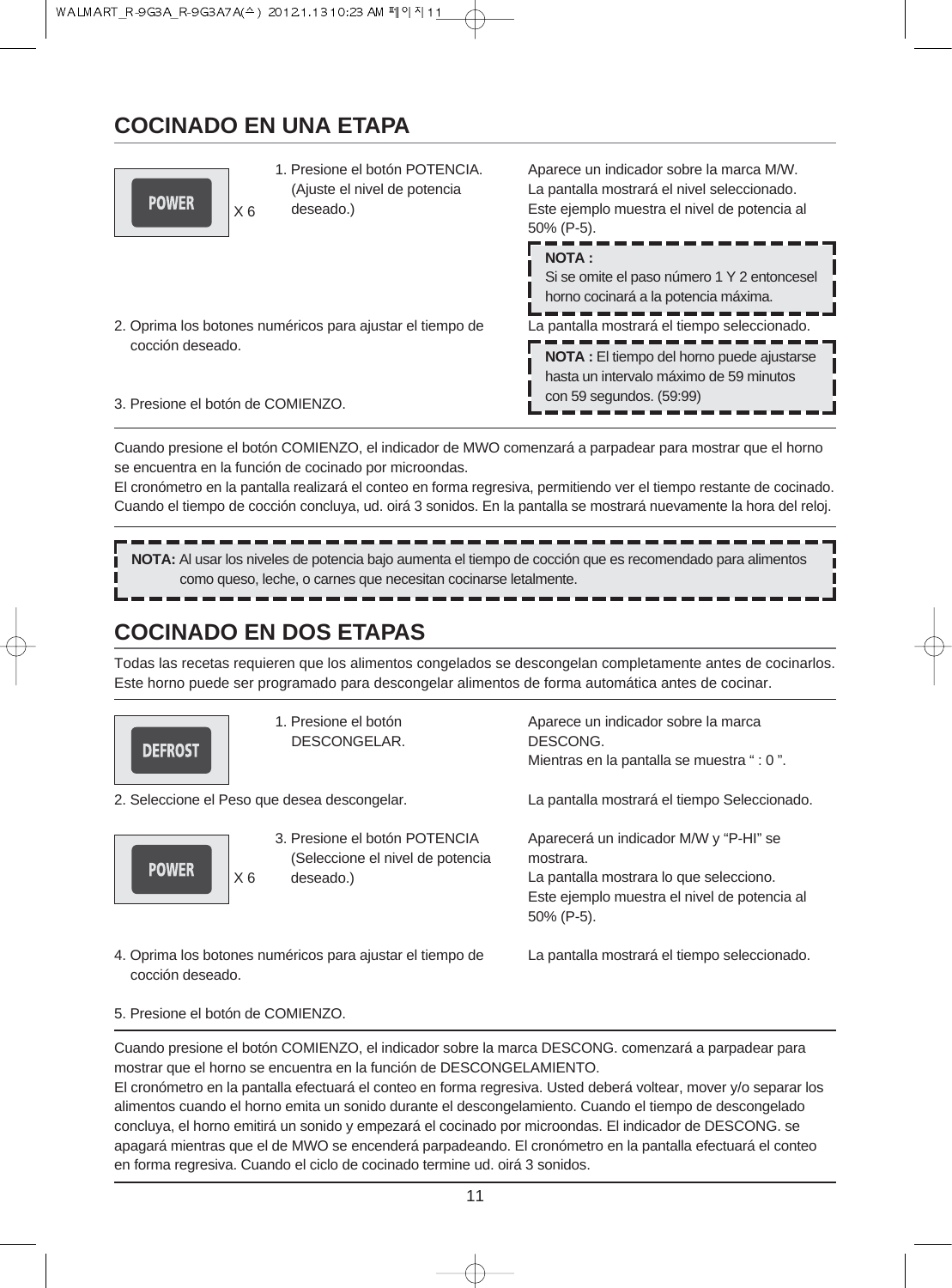## **CRONOMETRO**

El cronometro funciona como un temporizador de minutos, se puede configurar para retrasar la cocción y se utiliza para establecer un período de tiempo después de la cocción. Sin embargo, para cocinar el retraso no se puede programar para descongelar. El cronometro funciona sin la energía de microondas.

#### COMO USAR EL CRONOMETRO DE TIEMPO



1. Presione el botón CRONIMETRO.

Aparece un indicador sobre la marca CRONOMETRO. Mientras en la pantalla se muestra " : 0 ".

2. Seleccione el tiempo que desea en cuenta regresivo.

La Pantalla mostrara el tiempo seleccionado.

3. Presione el botón de COMIENZO.

El indicador del CRONOMETRO empieza a parpadear y la pantalla mostrara la cuenta regresiva del. Cuando el modo de cronometro finaliza, escuchará 3 pitidos.

#### COMO RETRAZAR EL COMIENZO DE COCCION



- 1. Presione el botón CRONIMETRO. Aparece un indicador sobre la marca CRONOMETRO. Mientras en la pantalla se muestra " : 0 ".
- 2. Seleccione el tiempo que desea retrazar regresivo.
- 3. Programe la potencia deseada y el tiempo Cocción para la comida que desea cocinar.

La Pantalla mostrara el tiempo seleccionado.

- Aparecerá un indicador M/W, la potencia seleccionada & el tiempo de cocción.
- 4. Presione el botón de COMIENZO.

Cuando presione el botón COMIENZO, el indicador CRONOMETRO. Comenzará a parpadear y el cronómetro en la pantalla realizará el conteo regresivo para el ENCENDIDO AUTOMATICO. Cuando el conteo concluya, ud. escuchará un sonido. El indicador de CRONOMETRO se apagará y el de M/W comenzará a parpadear, en este momento iniciará la cocción de los alimentos. El cronómetro en la pantalla realizará el conteo regresivamente, permitiendo ver el tiempo restante de cocinado. Cuando el tiempo de cocción concluya, ud. oirá 3 pitidos.

#### COMO UTILIZAR LA FUNCION DE CONOMETRO Y EL TIEMPO DE REPOSO

|              | 1. Programe el tiempo de cocción<br>deseado.                 | Aparecerá un indicador M/W, indique el tiempo que<br>desea de reposo.                            |
|--------------|--------------------------------------------------------------|--------------------------------------------------------------------------------------------------|
| <b>TIMER</b> | 2. Presione el botón CRONIMETRO.                             | Aparece un indicador sobre la marca<br>CRONOMETRO.<br>Mientras en la pantalla se muestra " : 0". |
|              | 3. Programe el tiempo que desea<br>para el Reposo del horno. | La Pantalla mostrara el tiempo seleccionado.                                                     |
|              | 4. Presione el botón de COMIENZO.                            |                                                                                                  |

El indicador M/W comienza a parpadear y la pantalla mostrara la cuenta regresiva del tiempo restante en el M/W. Cuando el M/W termine de cocinar, el horno emitirá un pitido. El indicador M/W se apaga y el indicador CRONOMETRO empieza a parpadear. La pantalla mostrara la cuenta regresiva del tiempo restante en el CRONOMETRO. Cuando el modo de cronometro finalice, escuchará 3 pitidos.

**NOTA :** El cronómetro puede ajustarse hasta un intervalo de 59 minutos con 99 segundos. (59:99)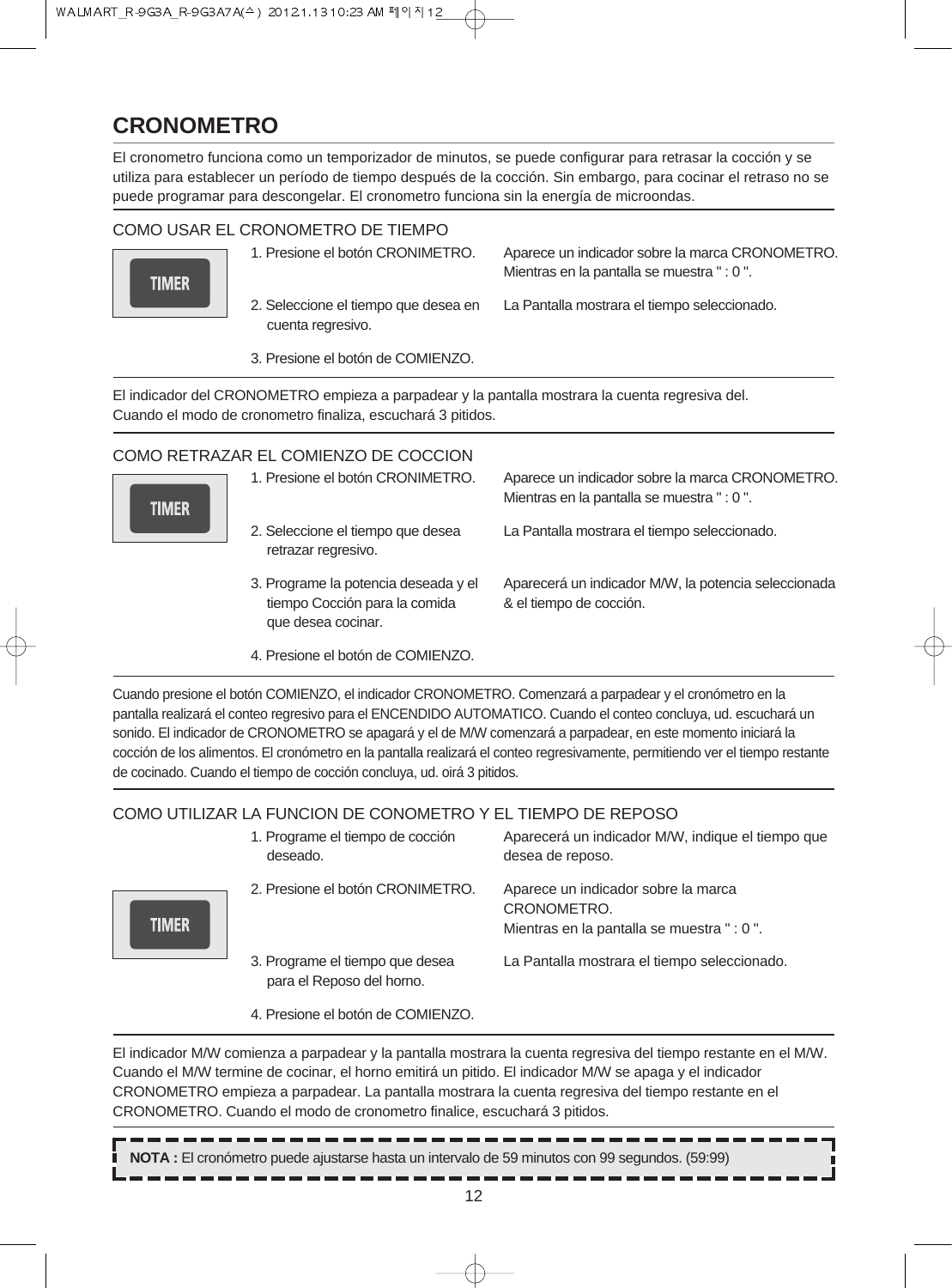## **COCCION RAPIDA**

Esta función le permitirá recalentar por 30 segundos al 100% (máxima potencia) de forma fácil, con sólo oprimir el botón COMIENZO/COCCION RAPIDA.

Asimismo, presionando repetidamente este botón, usted podrá extender el tiempo de recalentado hasta 5 minutos en intervalos de 30 segundos.



1. Presione el botón COMIENZO/COCCION RAPIDA. Cuando presione el botón COCCION RAPIDA, en la pantalla aparecerá " :30". Después de 1.5 segundos el horno empezará a

## **COCINADO EN UN TOQUE**

Con presionar simplemente un botón. ud. podrá cocinar o recalentar muchos de sus alimentos favoritos. Para aumentar la cantidad, presione nuevamente el botón hasta que la cantidad de cocción deseada aparezca en la pantalla digital. (Con excepción de PALOMITAS)

recalentar.



1. Presione el botón PALOMITAS para un paquete de 3.5 oz..

Cuando presione el botón PALOMITAS, la pantalla mostrará "3.5". Después de 1.5 segundos, la pantalla mostrará el tiempo de cocción y el horno empezará a operar.

**NOTA:** 1. Utilice paquetes de palomitas especiales para horno de microondas.

- 2. Coloque la bolsa en el horno según las instrucciones del fabricante.
- 3. Coloque una sola bolsa de palomitas a la vez en el horno.
- 4. Después de estallar, abra cuidadosamente la bolsa, las palomitas y el vapor están sumamente calientes.
- 5. No recaliente el maíz sobrante, ni use la misma bolsa.
- 6. No saque la bolsa de palomitas mientras éstas estén estallando.

**PRECAUCION:** Si el paquete de palomitas es de un peso diferente el programado en la opción, entonces no use el botón de PALOMITAS. Siga las instrucciones del fabricante.



1. Presione una vez el botón PIZZA para un paquete de 7 oz. o dos veces para un paquete de 14 oz..

Cuando presione una vez el botón PIZZA, la pantalla mostrará "7". Si oprime una vez más mostrará "14".

Después de 1.5 segundos, la pantalla mostrará el tiempo de cocción y el horno empezará a operar.

#### **\* PIZZA CONGELADA \***

- 7 oz.: Oprima PIZZA una vez.
- 14 oz.: Oprima PIZZA dos veces seguidas (dentro de 1,5 segundos).

**NOTA:** 1. Coloque una sola pizza a la vez en el horno.

- 2. Coloque solo pizzas elaboradas para horno de microondas.
- 3. Si el queso de la pizza congelada no se derrite lo suficiente, cocínela algunos segundos más.
- 4. Algunas marcas de pizza congelada pueden requerir menor o mayor tiempo de cocción.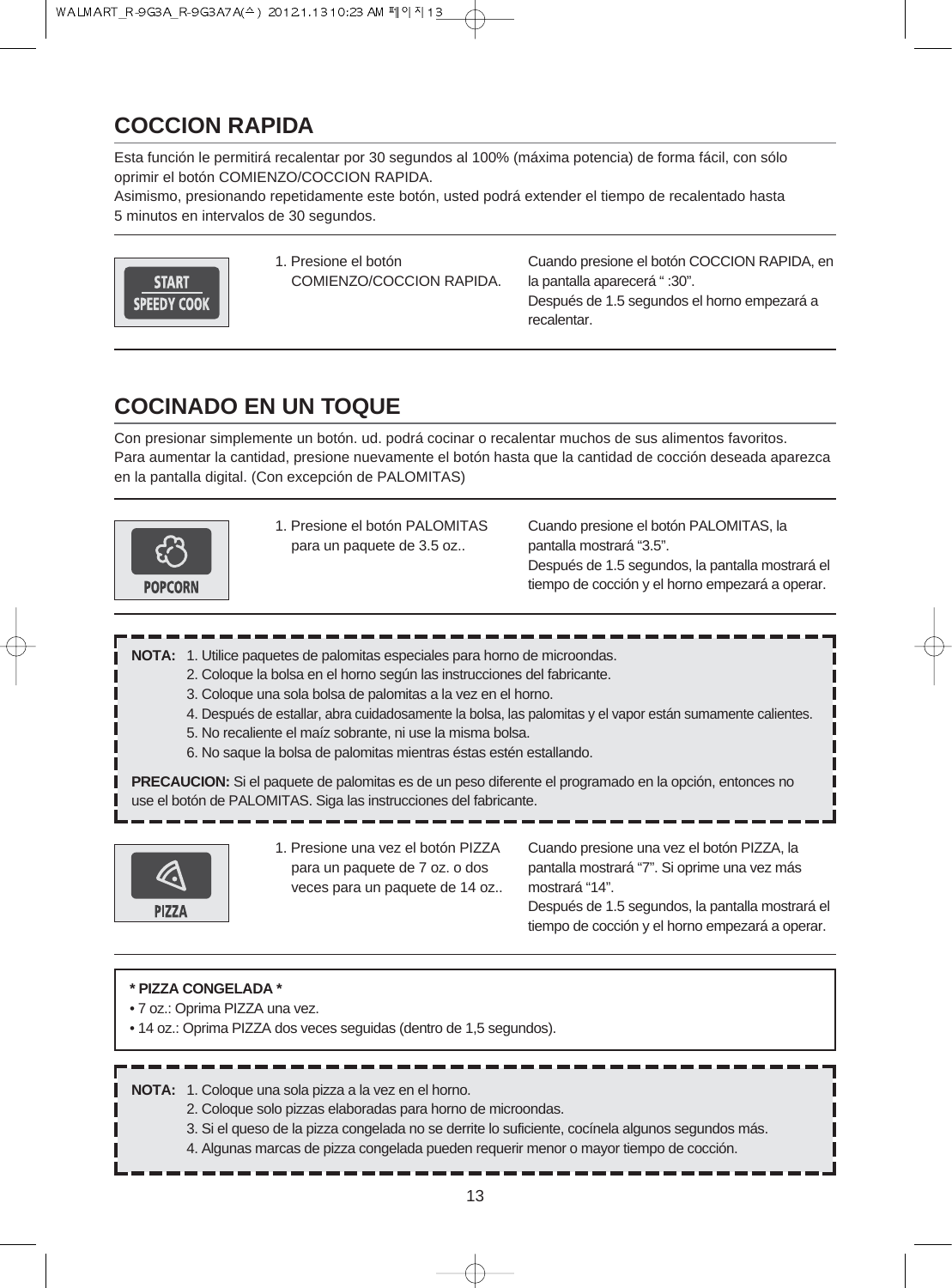## **COCINE EN UN TOQUE (continuacion)**



1. Presione el botón de BEBIDAS una vez por 1 taza, dos veces por 2 tazas o tres veces para 3 tazas.

Cuando presione el botón de BEBIDAS una vez, mostrara "1". Después de 1,5 segundos, la pantalla se cambiara al cronometro de cocción y el horno empieza a cocinar.

- **\* BEBIDAS (8 fl. oz./taza) \***
- 1 taza: Presione BEBIDAS
- 2 tazas: Presione BEBIDAS dos veces en 1,5 segundos.
- 3 tazas: Presione BEBIDAS tres veces en 1,5 segundos.



1. Presione una vez el botón PLATO DE CENA para una porción de 12 oz. o dos veces para una porción de 15 oz..

Cuando presione una vez el botón PLATO DE CENA, la pantalla mostrará "12". Después de 1.5 segundos, la pantalla mostrará el tiempo de cocción y el horno empezará a operar.

#### **\* PLATO DE CENA \***

- 12 oz.: Presione PLATO DE CENA una vez.
- 15 oz.: Presione PLATO DE CENA dos veces seguidas (dentro de 1,5 segundos).

## **COCINAR**

COCINAR le permite cocinar o recalentar muchas de sus comidas preferidas con tan sólo presionar un botón.

**COOK** 

1. Presione COCINAR. Cuando presione COCINAR una vez, la pantalla mostrara "AC-1". Si presiona este botón en repetidas coacciones puede seleccionar la categoría de alimentos como se ilustra en la tabla de abajo.

| <b>CATEGOTIA</b> | <b>ALIMENTO</b>             | <b>PESO</b>                 | <b>BOTON</b>                  |
|------------------|-----------------------------|-----------------------------|-------------------------------|
| $AC-1$           | <b>PAN</b>                  | 4 rebanadas (1.5-2 oz. c/u) | Presione COCINAR              |
| $AC-2$           | <b>SOPA</b>                 | 12 oz.                      | Presione COCINAR dos veces    |
| $AC-3$           | PAPAS AL HORNO              | 3 papas (7-8 oz. c/u)       | Presione COCINAR tres veces   |
| $AC-4$           | <b>VEGETALES FRESCOS</b>    | 70z                         | Presione COCINAR cuatro veces |
| $AC-5$           | <b>VEGETALES CONGELADOS</b> | 70z                         | Presione COCINAR cinco veces  |

**START SPEEDY COOK**  1. Presione el botón COMIENZO/COCCION RAPIDA. Cuando presione el botón COMIENZO/COCCION RAPIDA, la pantalla cambiara y mostrara el tiempo y cantidad de cocción. El horno empezara a cocinar los alimentos.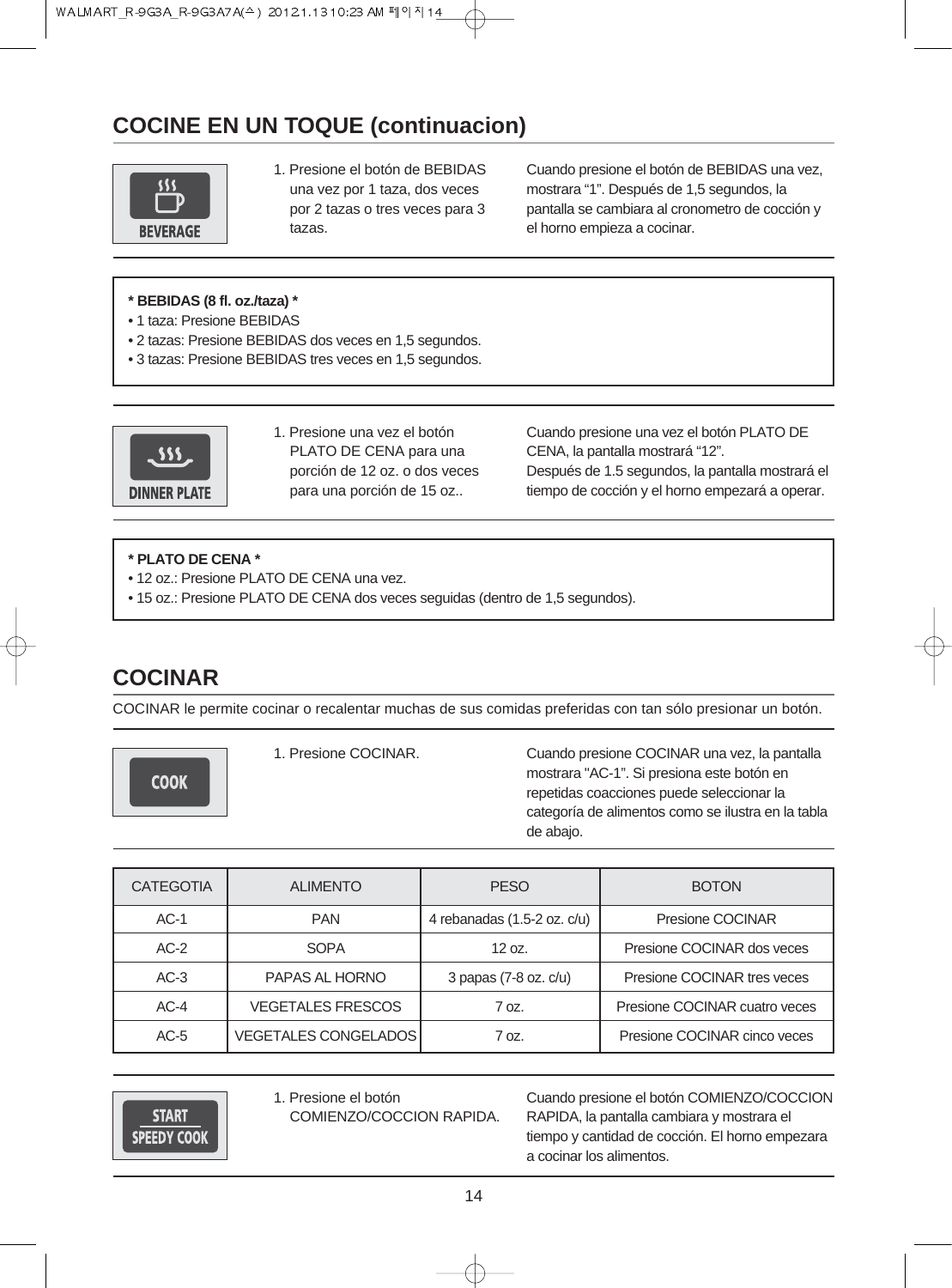## **MAS O MENOS**

Presione el botón MÁS o MENOS con el fin de sumar o restar un tiempo de cocción mientras el horno está trabajando, sin embargo no se puede sumar o restar un tiempo de cocción cuando se esta usando las funciones de descongelación.

## **SEGURO DE BLOQUEO PARA NIÑOS**

El seguro de bloqueo impide el funcionamiento del horno para usos no deseados, como los niños pequeños. Para ajustar, presione y sostenga PARAR/BORRAR durante 3 segundos, sonara un pitido y el indicador BLOQUEO.

Para cancelar, Presione y mantenga presionado PARAR/BORRAR durante 3 segundos, sonara un pitido y el indicador BLOQUEO se apagara.

## **PARA DETENER EL HORNO MIENTRAS ESTA EN FUNCINAMIENTO**

1. Presione el botón PARAR/BORRAR.

- Puede reiniciar el horno tocando COMIENZO.
- Presione PARAR/BORARA una vez mas para así poder borrar las instrucciones.
- Debe entrar información nueva.

2. Abra la puerta.

• Usted puede reiniciar el horno cerrando la puesta y presionando COMIENZO.

**NOTA:** El horno se detendrá cuando la puerta se abra.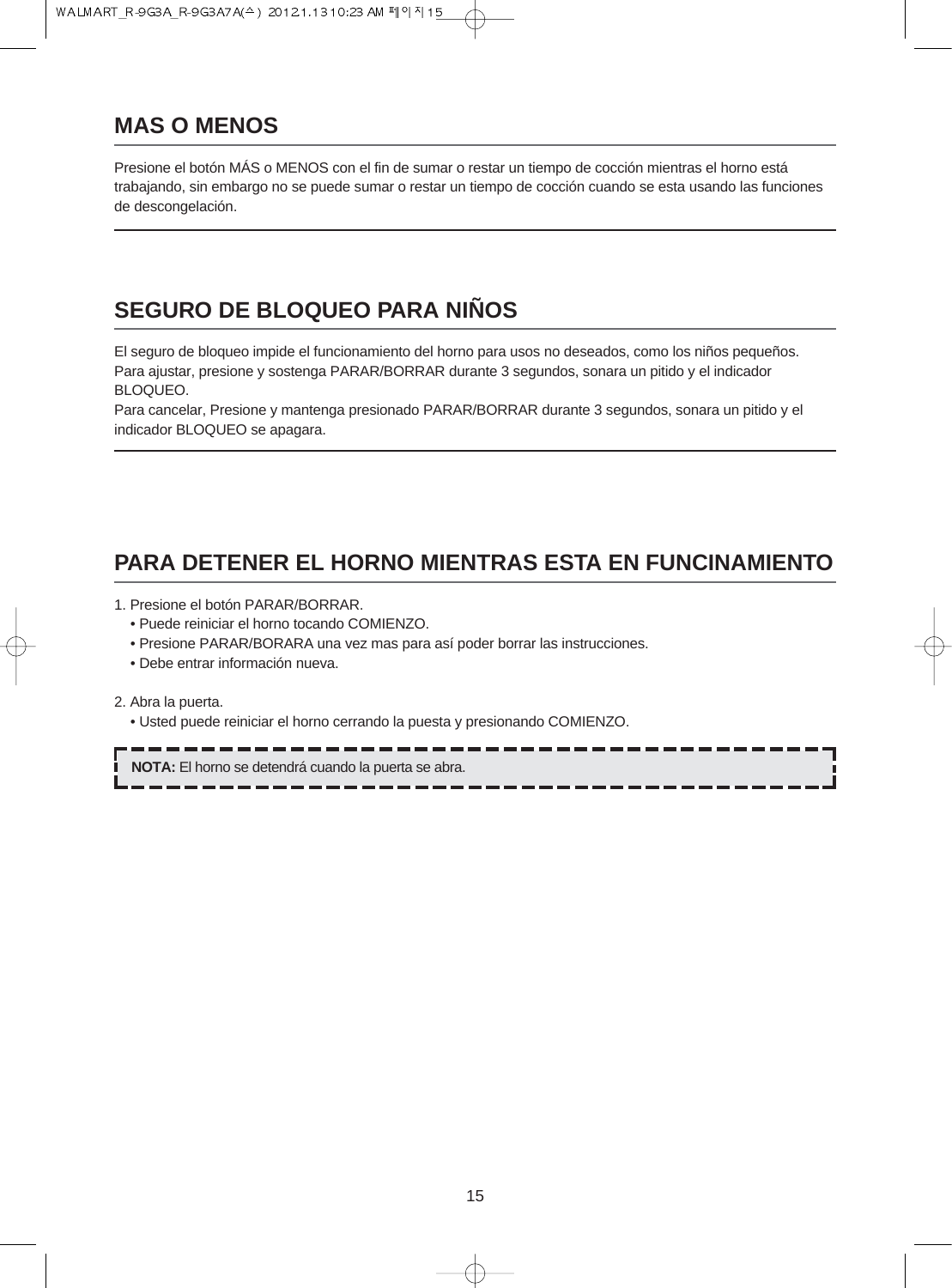## **MANTENIMIENTO Y CUIDADO DE SU HORNO**

**El horno debe limpiarse regularmente y los depósitos de alimentos deben ser eliminados. Si el horno no se mantiene en condiciones limpias podría dar lugar a un deterioro de la superficie que podría afectar negativamente a la vida útil del aparato y resultar en una situación peligrosa.**

- Desconecte el horno antes de limpiarlo. **1**
- 2 Mantenga limpio el interior del horno. Cuando los alimentos salpiquen las paredes o se derramen en el interior, limpie el interior con un paño húmedo. Pude usar un detergente suave si el horno se encuentra demasiado sucio. No es recomendable usar detergentes fuertes o abrasivos.
- La parte exterior del horno debe limpiarse con **3** agua y jabón, y enjuagarse y secarse con un paño suave. Para evitar daños a las partes que operan dentro del horno, no permita que entre agua por la abertura de ventilación.
- 4 Si el panel de control se moja, límpielo con un paño suave. No use detergentes o abrasivos fuertes en el panel de control.
- Si se acumula vapor en el interior del horno o el **5** borde de la puerta, límpielo con un paño suave. Esto suele ocurrir cuando el horno de microondas está siendo operado bajo condiciones de alta humedad, sin embargo, esto no es un indicio de mal funcionamiento.
- Ocasionalmente es necesario retirar el plato de **6** cristal para limpiarlo. Lávelo en agua tibia con jabón o en lavaplatos automático.
- El aro giratorio y la base de la cavidad, deben **7** limpiarse regularmente para evitar que hagan demasiado ruido.

Simplemente limpie la superficie con agua y detergente suave o con limpiador de ventanas y seque. El eje puede lavarse con agua tibia.



### **ARO GIRATORIO**

- limpiarse regularmente para evitar que hagan demasiado ruido.
- 2 EL ARO GIRATORIO SIEMPRE DEBE ser usado para cocinar con el plato de cristal.

### **PLATO DE CRISTAL**

- 1 No opere el horno sin el Plato de Cristal.
- No use ningún otro Plato de Cristal en este horno. **2**
- Si el Plato de Cristal está caliente, permita que se ENFRIE ANTES DE LIMPIARLO o colocarlo en agua. **3**
- A No cocine directamente sobre el Plato de Cristal.<br>(A excepción de las palomitas de maíz) (A excepción de las palomitas de maíz.)

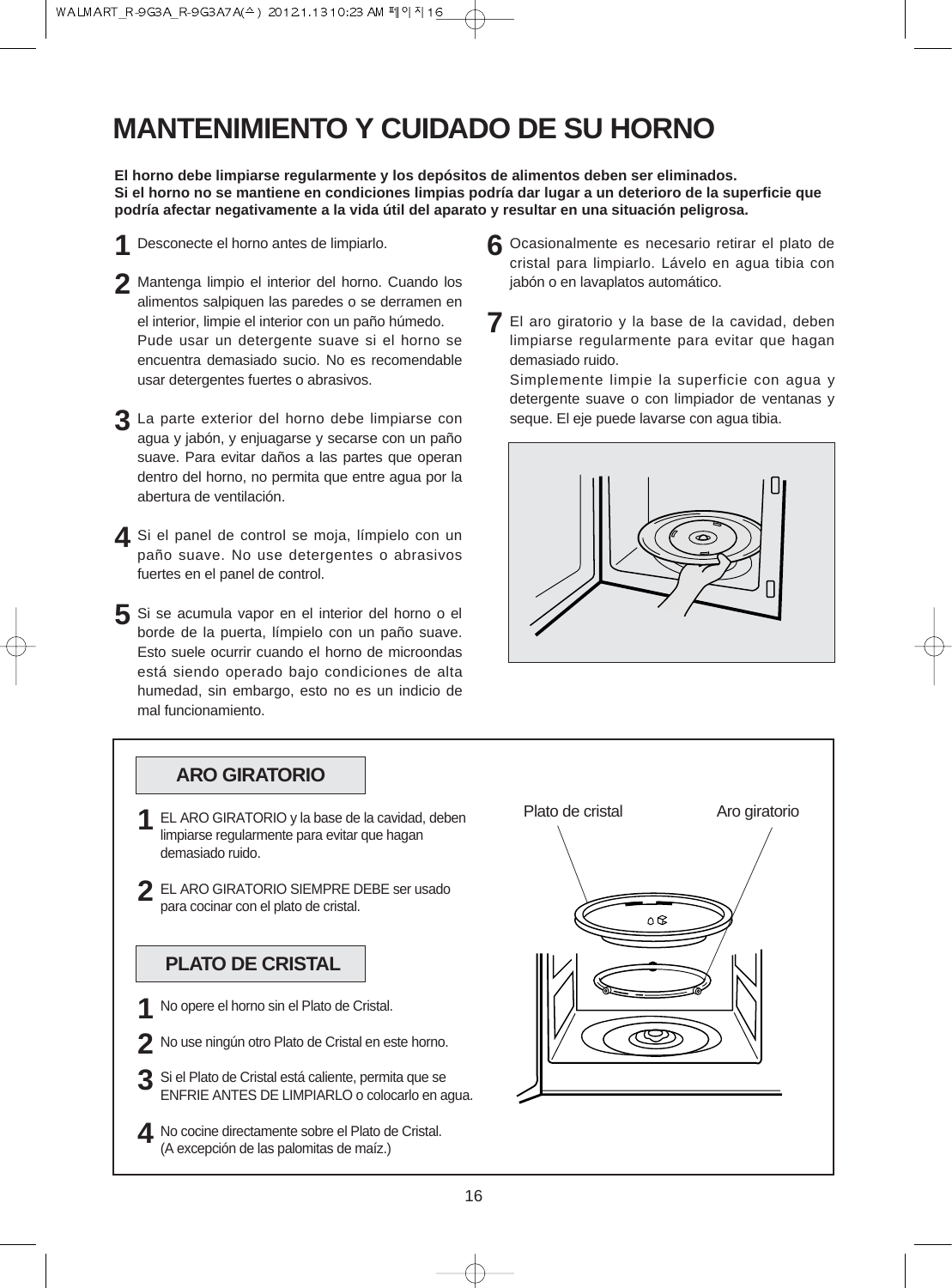## **ANTES DE LLAMAR A SERVICIO TECNICO**

Revise la siguiente lista, usted podría evitar una llamada innecesaria al servicio técnico.

#### **\* El horno no funciona:**

- 1. Revise que el cable de alimentación eléctrica este bien conectado.
- 2. Revise que la puerta este firmemente cerrada.
- 3. Revise que el tiempo de cocción este seleccionado.
- 4. Revise si los fusibles de su casa se encuentren en perfecto estado o si hay algún corto circuito.

#### **\* Chispas de fuego en el interior:**

- 1. Revise los utensilios empleados no sean de metal o no tengan algún borde metálico.
- 2. Revise que las brochetas metálicas o el papel aluminio no estén rozando en las paredes internas del horno.
- Si persiste el problema llame 1-866-321-9509.

## **CUIDADO Y LIMPIEZA**

Es importante observar lo siguiente:

- 1. Es importante no anular o manipular el seguro de bloqueo para niños.
- 2. No coloque ningún objeto entre la parte frontal del horno y la puerta o permita que se acumule residuo en las superficies de sellado.
- 3. Cuando se abra, la puerta no debe ser sometida a ninguna presión, por ejemplo, un niño colgando de la puerta abierta del horno o cualquier tipo de peso que pudiera causar al horno caer hacia delante y causar algún daño o daños a la puerta. No utilice el horno si esta dañado, hasta que haya sido reparado por un técnico de servicio. Es particularmente importante que el horno cierre correctamente y que no haya daños a la:
	- i) Puerta (doblado)
	- ii) Bisagras y ganchos (rotos o sueltos)
	- iii) Sellos de las puertas y superficies de sellado.
- 4. El horno no debe ser ajustado o reparado por nadie excepto por un técnico de servicio.
- 5. El horno se deben limpiar regularmente y eliminar los residuos de alimentos.
- 6. La incapacidad de mantener el horno en cuidado y limpio podría dar lugar a un deterioro de la superficie que podría afectar negativamente la vida del equipo y posiblemente provocar una situación peligrosa.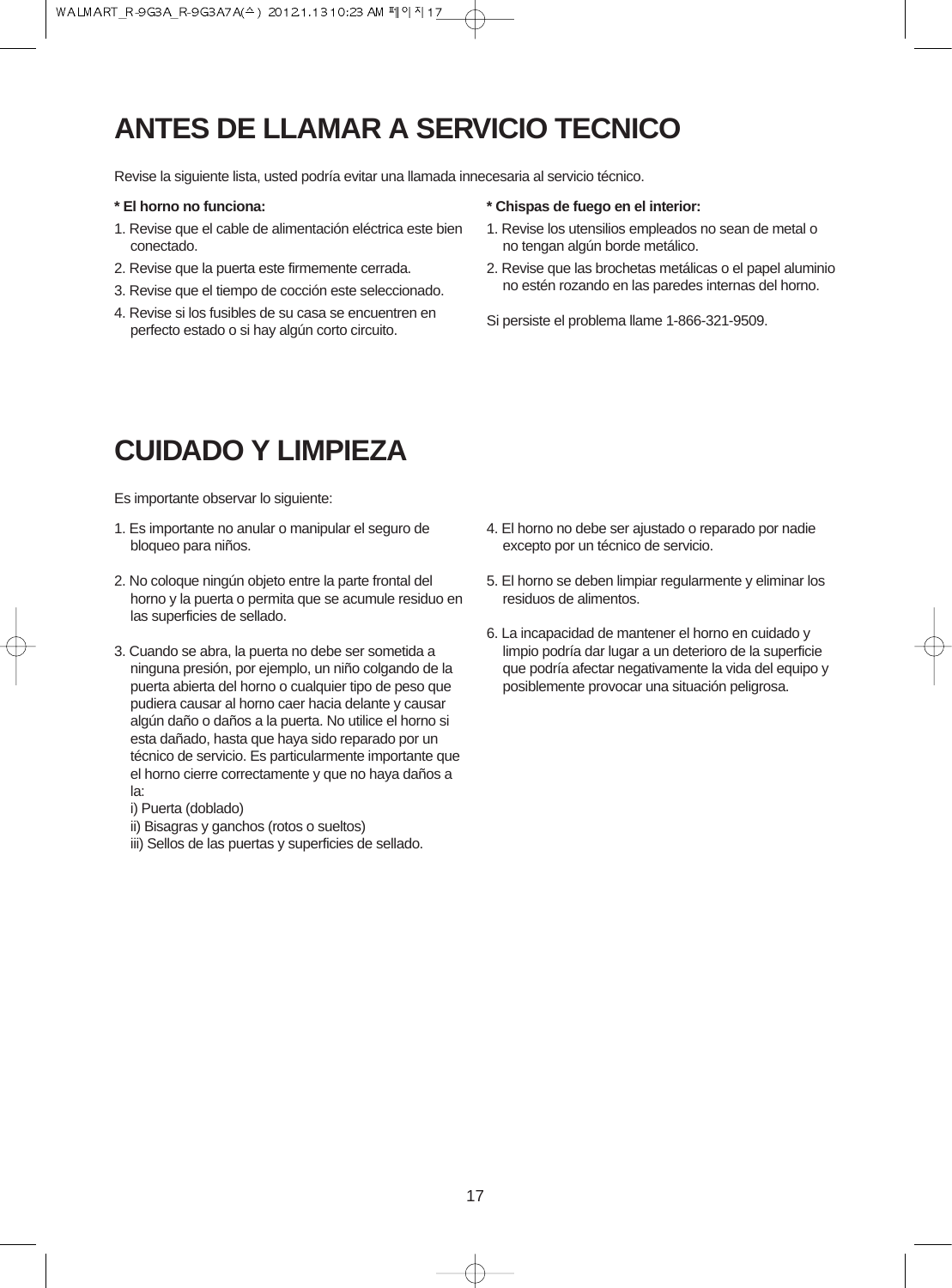## **PREGUNTAS Y RESPUESTAS**

- **\*P: Puede el horno de microondas sufrir daños si se opera vacío?**
- R: Si. Nunca lo ponga a operar vacío.
- **\* P: Puedo operar el horno sin el plato de cristal o sin la guía giratoria?**
- R: No, ambos utensilios deben utilizarse en el horno antes de cocinar algún alimento.
- **\* P: Puedo abrir la puerta cuando el horno este operando?**
	- R: Si, la puerta puede abrirse en cualquier momento durante la operación. El magnetrón se detiene automáticamente y la energía se desconecta, además, que el tiempo de cocción restante se mantiene hasta que la puerta se cierra y se oprime el botón COMIENZO.
- **\* P: Porque se acumula vapor en el horno de microondas después de cocinar?**
- R: La acumulación de humedad es normal que ocurra. Esto sucede, porque la comida produce vapor al cocinarse, y aunque gran parte de ese vapor se elimina por el aire que es ventilado, algo de vapor suele permanecer, concentrándose en las superficies frías como lo es la puerta del horno.
- **\* P: La energía de las microondas puede traspasar la ventanilla de la puerta?**
- R: No. La pantalla de metal de la ventanilla hacer regresar la energía de las microondas dentro de la cavidad del horno. Los orificios están hechos para permitir el paso de la luz a través de ellos y permitir inspeccionar los alimentos. Pero no dejan pasar la energía.

#### **\* P: Porque a veces los huevos estallan?**

- R: Cuando horneamos o cocinamos huevos, la yema del huevo puede estallar debido al vapor en el interior de la membrana de la yema. Para evitar esto, simplemente perfore la yema con un palillo antes de cocinar. Nunca cocine huevo sin antes perforar la cáscara.
- **\* P: Porque es recomendado el tiempo de reposo después de la operación de cocción se ha completado?**
	- R: El tiempo de reposo es muy importante. Con la cocina de microondas, el calor esta en la comida, no en el horno. Muchos alimentos acumulan suficiente calor interno como para permitir que el proceso de cocinado continúe, incluso después que la comida se saca del horno. El tiempo de reposo para carnes, verduras grandes y pasteles es para que el interior se cocine completamente sin quemar el exterior.

#### **\* P: Que significa el tiempo de reposo?**

- R: El tiempo de reposo significa que la comida debe ser sacada del horno y cubierta por un tiempo adicional para permitir que se termine de cocinar. Esto libera el horno para cocinar otros alimentos.
- **\* P: Por qué mi horno no siempre cocina tan rápido como dice el manual?**
- R: Revise su guía de cocina de nuevo, para asegurarse de que usted ha seguido las instrucciones exactamente. Variaciones en el tamaño, forma y dimensiones puede requerir mayor tiempo de cocción. Use su propio criterio junto con la guía de cocina de sugerencias para comprobar si el alimento ha sido cocinado adecuadamente tal y como lo haría una cocina convencional.
- **\*P : Puedo operar mi microondas sin el plato de cristal para cocinar un plato mas grande?**
- R: No. Si usted retira el plato de cristal o lo vira, los resultados de su alimento cocinado vas a ser muy pobres. Los platos utilizados en el horno deben caber en el plato de cristal.
- **\* P: Es normal que el plato de cristal gire en cualquier dirección?**
- R: Si. El plato de cristal gira en sentido del reloj o sentido contrario, dependiendo de la rotación del motor cuando el ciclo de cocinado empiece.
- **\* P: Puedo hacer palomitas de maíz e mi horno de microondas? Que debo hacer para obtener mejores resultados?**
	- R: Si. Solo debe seguir las instrucciones del fabricante en el paquete de palomitas de microondas. No utilizar bolsas de papel regular. Utilice la "prueba de escucha" al detener el horno tan pronto como el estallido se desacelera a un "estallido" por 1 o 2 segundos. Favor desechar los granos sin reventar. No poner las palomitas en utensilios de cocina de cristal.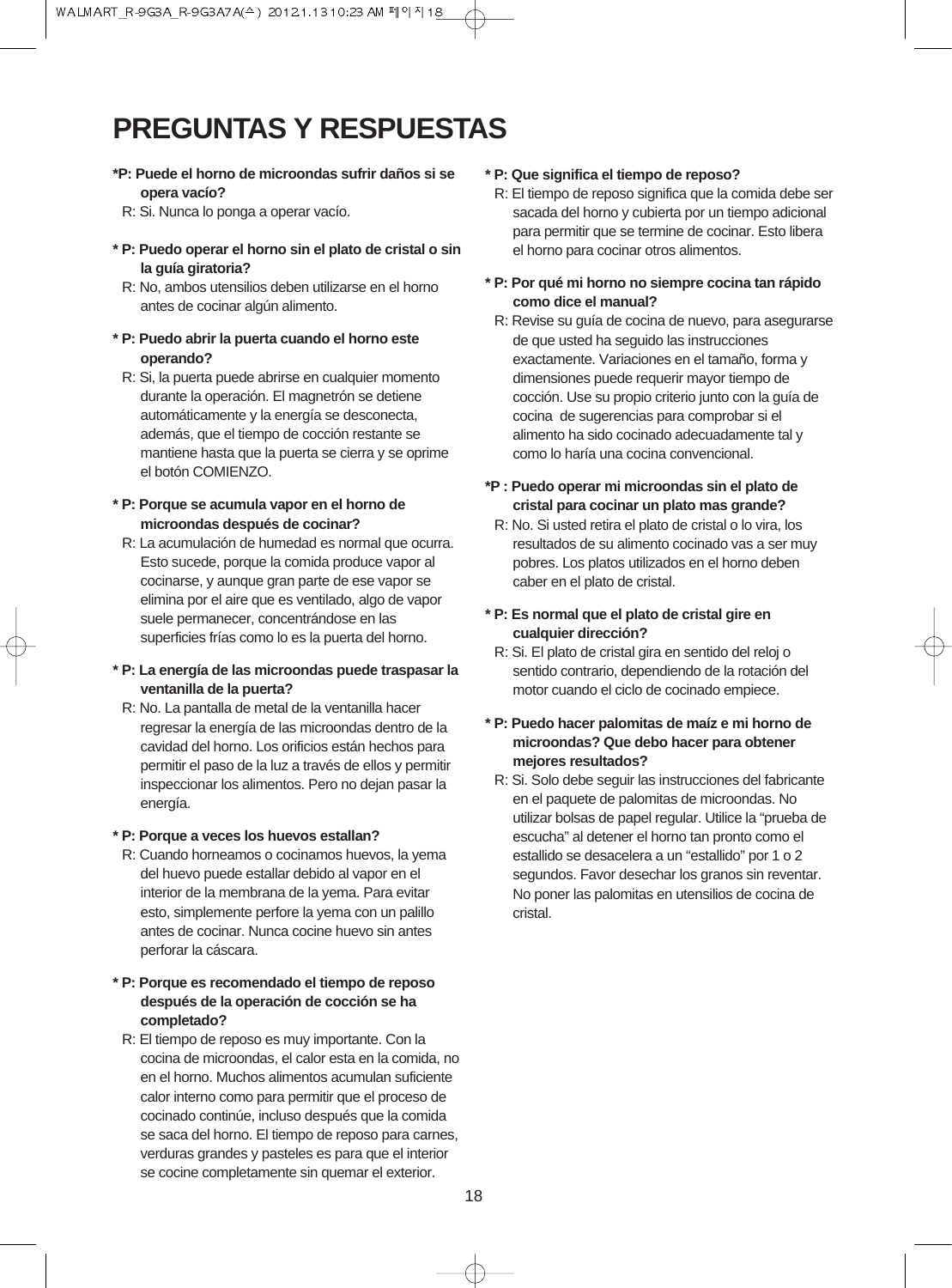## **INSTRUCCIONES DE COCCION**

#### **Guía de Utensilios**

Utilice únicamente utensilios que son adecuados para uso de hornos de microondas.

Para cocinar en el horno de microondas, las microondas deben ser capaces de penetrar en los alimentos, sin ser reflejada o absorbido por el plato utilizado. Por lo tanto debe tener cuidado en la elección de los utensilios. Si el utensilio está marcado por microondas seguro, no tiene que preocuparse.

La siguiente tabla muestra diferentes utensilios e indica cuándo y cómo deben ser utilizados en un horno de microondas.

| <b>Utensilio</b>                                                      | <b>Seguro</b>           | <b>Comentarios</b>                                                                                                                                                                                            |
|-----------------------------------------------------------------------|-------------------------|---------------------------------------------------------------------------------------------------------------------------------------------------------------------------------------------------------------|
| Hojas de Aluminio                                                     |                         | Puede ser utilizado en pequeñas cantidades para proteger áreas<br>que se cocinen demasiado. Arcos puede ocurrir si la hoja está<br>muy cerca de la pared del horno o si se usa demasiada hoja de<br>aluminio. |
| Loza de barro                                                         |                         | Porcelana, cerámica, loza y porcelana suelen ser adecuados, a<br>menos que estén decorados con un acabado de metal.                                                                                           |
| Poliéster desechable platos de<br>cartón                              |                         | Algunos alimentos congelados vienen empacados en este tipo de<br>platos.                                                                                                                                      |
| Envases de comida rápida                                              |                         |                                                                                                                                                                                                               |
| · Tazas de envases de poliestireno                                    | X                       | Se puede utilizar para calendar comida. El recalentamiento puede<br>Causar que el poliestireno se derrita.                                                                                                    |
| · Bolsas de papel o periódico<br>· Papel reciclado o adornos de metal | $\overline{\mathsf{x}}$ | Puede ocasionar fuego.<br>Puede ocasionar chispas.                                                                                                                                                            |
| Cristalería                                                           |                         |                                                                                                                                                                                                               |
| • Horno a articulo de mesa                                            |                         | Se puede utilizar a menos que estén decorados con un acabado<br>de metal.                                                                                                                                     |
| • Cristalería fina                                                    |                         | Se puede utilizar para calendar comida o líquidos.<br>Cristal delicado puede romperse o agrietarse si se calienta de repente.                                                                                 |
| • Vasos de cristal                                                    |                         | Debe quitar la tapa. Adecuados para el calentamiento solamente.                                                                                                                                               |
| <b>Metal</b>                                                          |                         |                                                                                                                                                                                                               |
| • Platos                                                              | X                       | Puede ocasionar chispas o fuego.                                                                                                                                                                              |
| · Bolsa frigorífica                                                   | X.                      |                                                                                                                                                                                                               |
| Papel                                                                 |                         |                                                                                                                                                                                                               |
| · Platos, vasos, servilletas y papel de                               |                         | Para tiempo de cocción corto y calentamiento.                                                                                                                                                                 |
| cocina                                                                |                         | También para absorber el exceso de humedad.                                                                                                                                                                   |
| · Papel reciclado                                                     | X                       | Puede ocasionar chispas.                                                                                                                                                                                      |
| <b>Plástico</b>                                                       |                         |                                                                                                                                                                                                               |
| · Envases de plástico                                                 |                         | Particularmente si el termoplástico es resistente al calor. Algún<br>otro plástico puede deformarse o decolorarse a altas<br>temperaturas. No use plástico melamina.                                          |
| · Envoltura de plástico                                               |                         | Se puede utilizar para retener la humedad. No debe tocar los<br>alimentos.                                                                                                                                    |
|                                                                       |                         | Tenga cuidado al retirar la envoltura de plástico ya el vapor<br>caliente puede escapar.                                                                                                                      |
| · Bolsa frigorífica                                                   |                         | Solamente si esta a prueba de horno. No debe estar hermético.<br>Perforar con un tenedor si es necesario.                                                                                                     |
| Cera o papel resistente a la grasa                                    |                         | Se puede utilizar para retener la humedad y evitar que salpique.                                                                                                                                              |

● : Uso recomendado

▲ : Uso limitado

✕ : No recomendado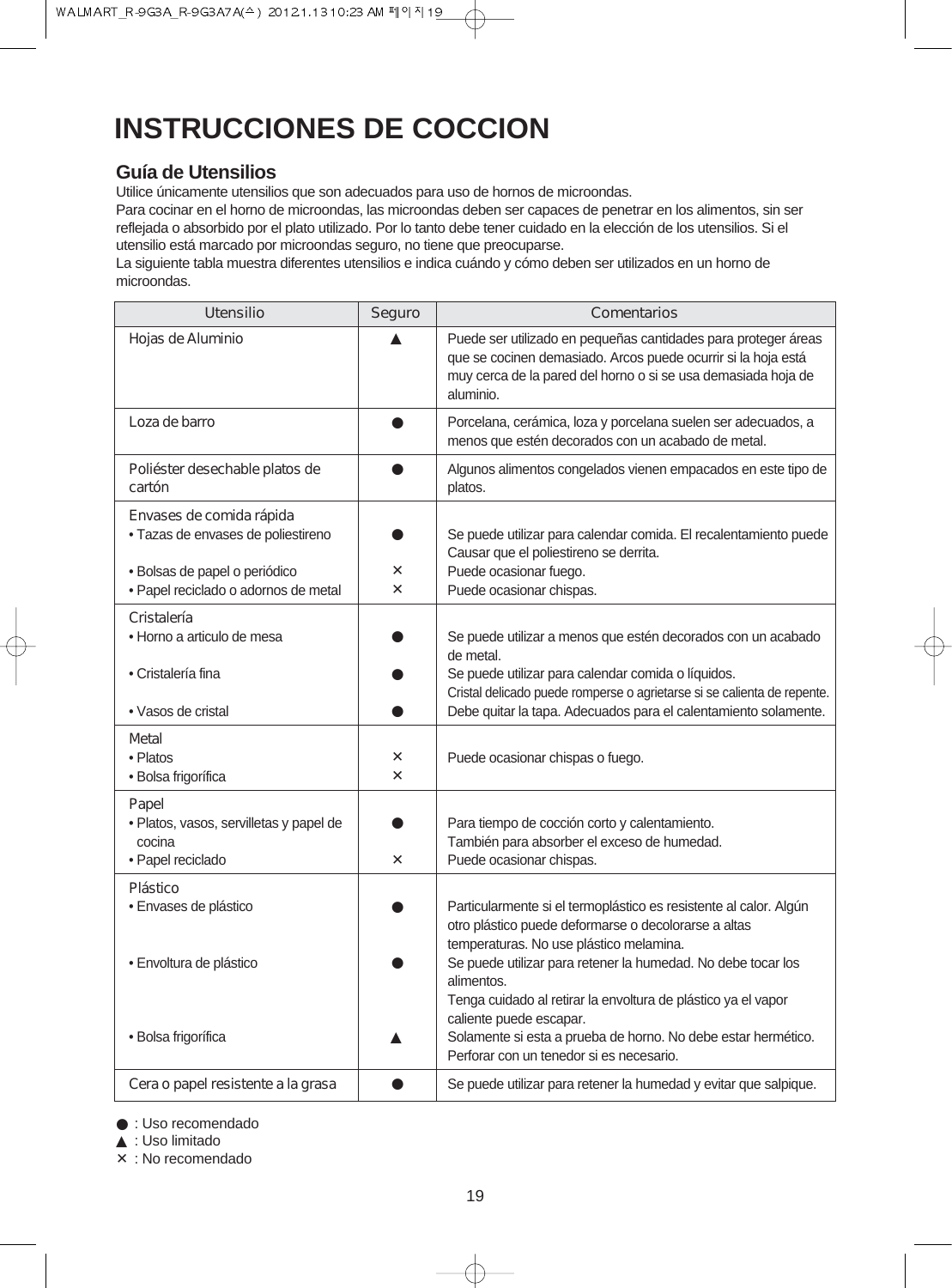## **PROPIEDADES DE USO DEL HORNO DE MICROONDAS**

#### **Uso General**

Es importante no obstruir los orificios o eliminar los ganchos del seguro de bloqueo para niños.

No coloque ningún objeto entre la parte frontal y la puerta, ni permita que se acumulen residuos o suciedad en las superficies de sellado. Limpie continuamente las superficies de sellado con detergente suave, enjuague y seque. Nunca use polvos o limpiadores abrasivos.

No permita que la puerta se desforme o sufra algund ano al estar Abierta, por ejemplo cuando un niño se cuelgue o se apoye alguna carga. Esto puede causar que el horno se voltee y caiga, dañándose la puerta o el equipo.

No opere el horno si esta dañado y hasta no ser reparado por un técnico calificado. Es importante que la puerta cierre

#### **Alimentos**

Nunca utilice su horno de microondas para esterilizar comida en casa. El horno esta diseñado para esterilizar adecuadamente.

La comida mal esterilizada puede descomponerse y ser peligrosa para su consumo.

Siempre procure utilizar el menor tiempo de cocción de la receta.

Recuerde que es mejor dejar un poco crudo que bien cocido.

Si la comida quedo cruda regresarse al horno para volverla a cocinar.

Si la comida esta muy cocida y se ha quemado, entonces no hay nada que se puede hacer.

Las pequeñas cantidades de alimentos o la comida con bajo contendido de humedad puede llegar a quemarse, secarse o inflamarse si el tiempo de cocción es demasiado largo.

No cocine huevo con cascaron o con la yema entera, ya que la presión podría hacer que el huevo explote. Revuelva los huevos antes de cocinarlos.

Papas, manzanas, yemas de huevo y salchichas son ejemplos de comidas con pieles porosas, las cuales se deben perforar antes de cocinarse para evitar que estallen. No intente freír en el honro de microondas.

Siempre deje un tiempo de reposo de al menos 20

apropiadamente y que no existan danos en los sellos, superficie de sellado, bisagras y seguros. Cuando desempaque su horno, revise que no este rayado o golpeado y así mismo que la cavidad no este rayada o golpeada.

No haga funcionar el horno si se encuentra vacío. Esto puede dañar el horno.

No intente usar el horno para secar ropas, trapos, papel periódico u otros materiales. Estos pueden causar fuego. Tampoco introduzca animales dentro del horno. No maltrate ni golpee el panel de control. Esto puede dañar el horno.

segundos después que el horno se ha apagado para dejar que la temperatura se iguale, agite durante el calentamiento, si es necesario, y SIEMPRE revuelva después del calentamiento.

Para evitar quemaduras usted debe colocar una cachara o varilla de vidrio en la bebida y revolver antes, durante y después del calentamiento.

No descuide el horno mientras se cocinan palomitas de maíz.

No cocine las palomitas de maíz en bolsas de papel común y corriente, a menos que se trate de un producto especial para preparar palomitas de microondas. Las semillas de maíz se pueden sobrecalentar e incendiar las bolsas de papel estraza.

No coloque la bolsa de palomitas de maíz directamente sobre el plato. Póngalas en un recipiente especial para microondas. No use aceite al menos que esto se halle especificado por el fabricante.

No exceda el tiempo de cocción indicado por el fabricante de las palomitas. La cocción prolongada no hará que estalle más el maíz, y solo ocasionara que se quemen e incendien. Recuerde que después de hacer las palomitas, el plato y la bolsa estarán muy calientes. Tome la bolsa cuidadosamente usando pinzas para cocina y utilice guantes para retirar el plato del horno.

## **Chispas de Fuego**

*Si usted ve chispas de fuego, abra la puerta y corrija el problema.*

La chispa de fuego es causada por:

- Metal o lámina de aluminio tocando las paredes del microondas.
- Lamina de aluminio no moldeado a la comida (los bordes hacia arriba actúan como antenas).
- Metales como cintas de cierre, broches de aves de corral o platos con bordes dorados en el microondas.
- El papel toalla reciclado contiene pequeñas piezas de metal.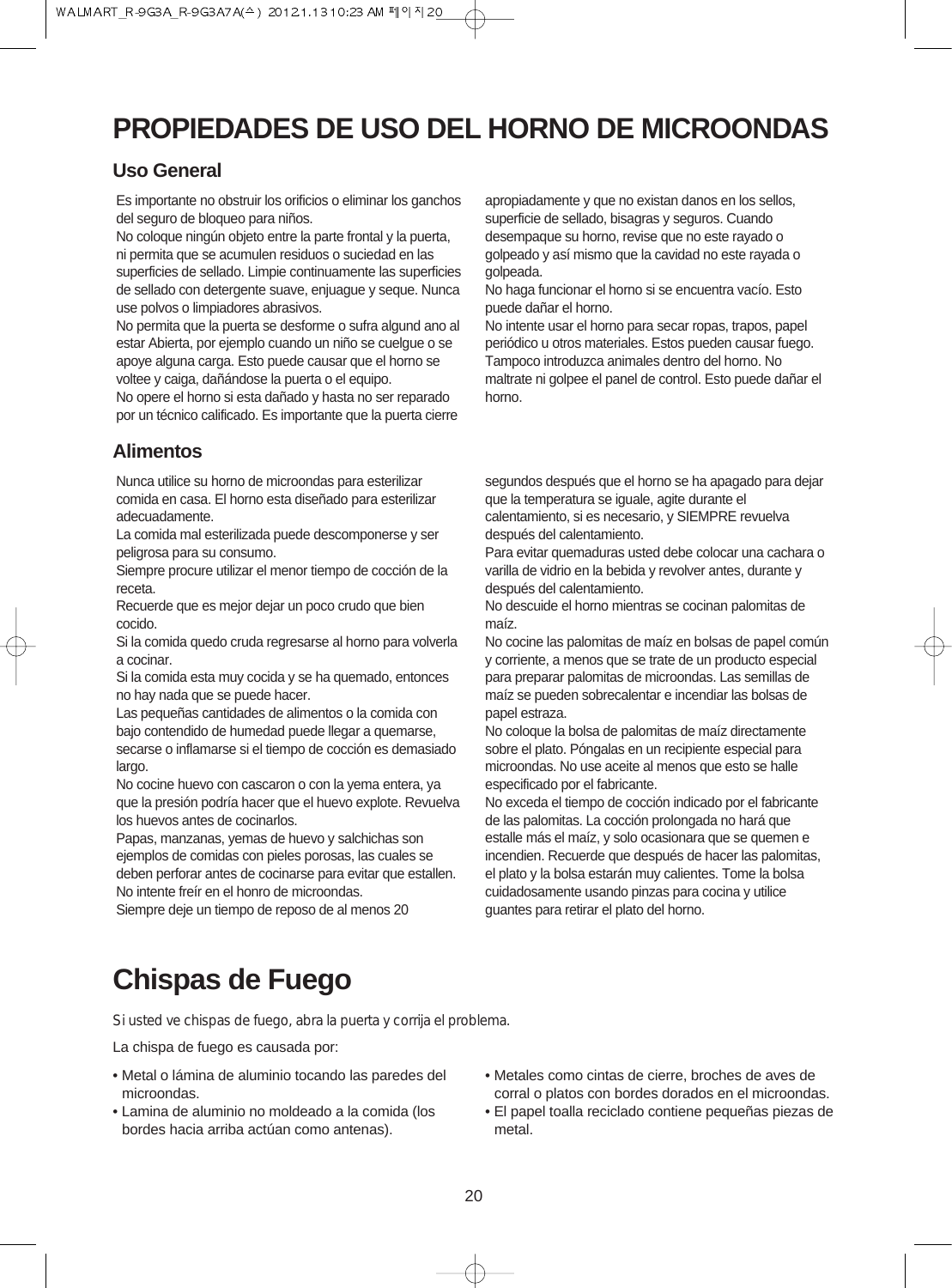## **TECNICAS DE COCINA**

### **TIEMPO DE REPOSO**

Alimentos de alta densidad, por ejemplo carnes, patatas asadas y pasteles requieren tiempo de reposo (dentro y fuera del horno) después de cocinado para permitir que el calor termine de cocinar el centro completamente. Envuelva la carne y las patatas en papel de aluminio mientras esta reposando. Las carnes necesitas aproximadamente de 10-15 minutos, patatas asadas 5 minutos. Otros alimentos como vegetales, pescado, etc, requieren de 2-5 minutos de reposo. Después de descongelar los alimentos, el tiempo de reposo también debe ser permitido. Si la comida no se ha cocinado completamente después del tiempo de reposo, volver al horno y cocine por otro tiempo adicional.

### **CONTENIDO DE HUMEDAD**

Muchos de los alimentos frescos por ejemplo, verduras y frutas varían en su contenido de humedad a lo largo de la temporada, sobre todo las patatas asadas. Por esta razón los tiempos de cocción deben ser ajustados. Los ingredientes secos por ejemplo, arroz, pasta, pueden secarse afuera durante el almacenamiento por lo que el tiempo de cocción puede ser diferente.

## **DENSIDAD**

Alimentos porosos se cocinan mas rápidamente que los alimentos densos.

## **ENVOLTURA DE PLASTICO**

La envoltura de plástico ayuda a mantener los alimentos y el vapor ayuda a acelerar el tiempo de cocción. Perforar antes de cocinar para que el exceso de vapor escape. Siempre tenga cuidado al retirar la envoltura de plástico del plato ya que la acumulación del vapor va a ser muy caliente.

### **FORMA**

Alimentos de igual forma se cocinan uniformemente. Los alimentos se cocinan mejor en el microondas cuando se usa un recipiente redondo en lugar de cuadrado.

### **ESPACIO**

Los alimentos se cocinan mas rápido y uniformemente si se deja espacio entre los mismos.

NUNCA coloque los alimentos en la parte superior de cada uno.

### **TEMPERATURA DE INICIO**

Entre mas fría este la comida, mas tiempo tarda en calentarse. Alimentos congelados tardan mas tiempo en calentarse que los alimentos en temperatura ambiente.

### **LIQUIDOS**

Todos los líquidos deben ser agitados antes y durante el calentamiento.

Especialmente el agua debe ser agitada antes y durante el calentamiento, para evitar la erupción. No calendar líquidos que han sido previamente hervidos. NO CALIENTE DEMASIADO.

## **ENCENDIDO Y AGITACION**

Algunos alimentos requieren que se remuevan durante la cocción. Carnes y aves de corral debe ser volteado después del tiempo de cocción.

### **ORGANIZACION**

Alimentos individuales como por ejemplo porciones de pollo o chuletas, deben colocarse en un plato para que las partes gruesas estén hacia el exterior.

### **CANTIDADES**

Pequeñas cantidades se cocinan mas rápido que cantidades mas grandes.

## **PERFORACION**

L piel o membrana de algunos alimentos causan que se forme vapor durante la cocción. Este tipo de alimentos deben ser perforados o pelados antes de cocinar para permitir que el vapor escape. Huevos, patatas, manzanas. salchichas ect, deben ser perforados antes de cocinarse. NO INTENTE HERVIR HUEVOS CON LA CASCARA.

### **COBERTURA**

Cubra los alimentos con una tapa. Cubra los pescados, verduras, guisos, sopas. No cubra pasteles, salsas, patatas asadas o artículos de pastelería.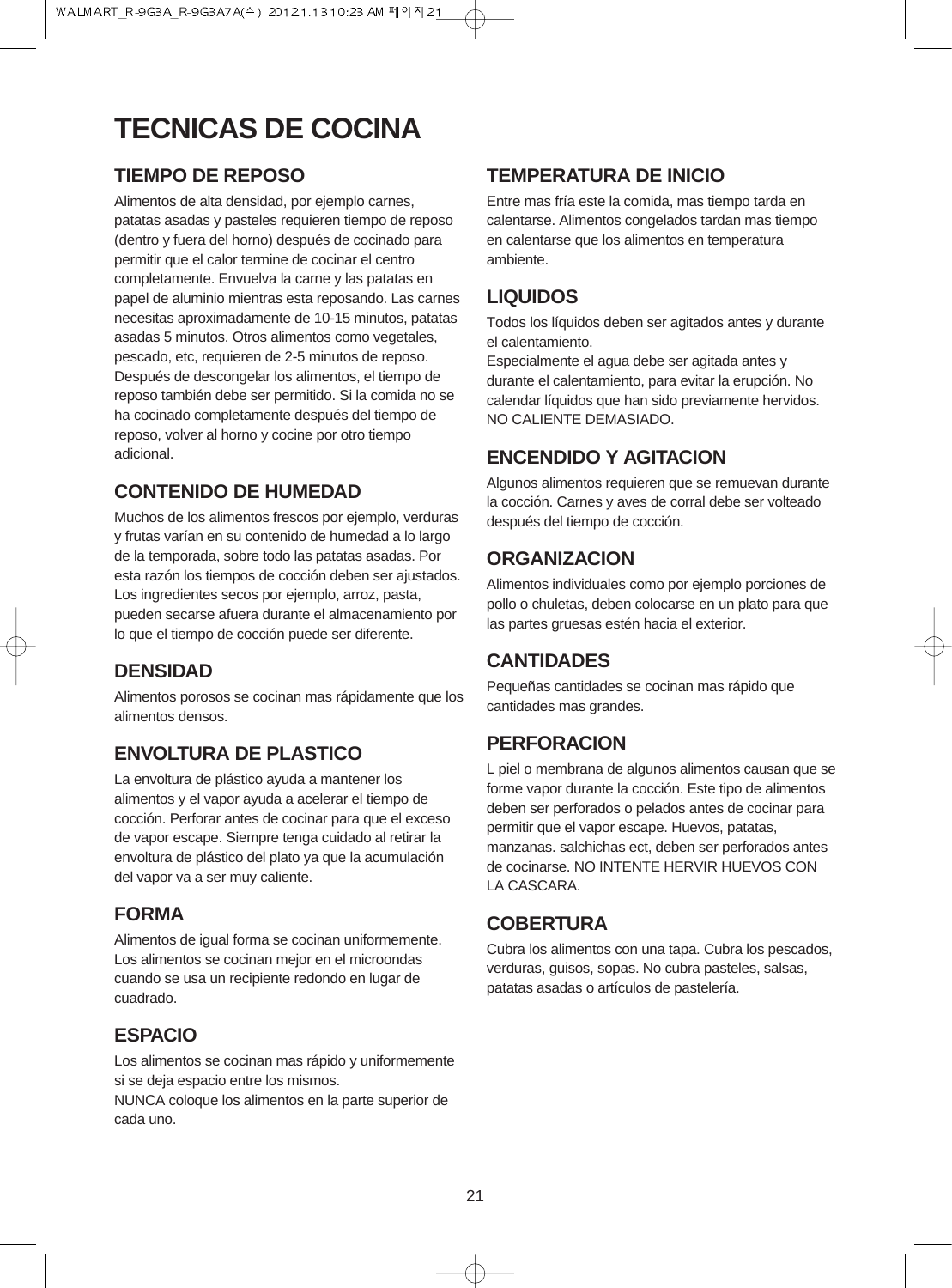## **GUIA DE DESCONGELAMIENTO**

- ▶ No descongelar carne cubierta. Cubrir la carne podría permitir que la carne se cocine. Siempre retire la envoltura exterior y la bandeja. Use solo recipientes que son seguros en microondas.
- ▶ Comience a descongelar el pollo entero con la pechuga hacia abajo. Comience a descongelar la carne con la grasa hacia abajo.
- ▶ La forma del paquete puede que altere el tiempo de descongelación. Paquetes pocos profundos en formas rectangulares se descongelas mas rápidamente que los paquetes profundos.
- ▶ Después que 1/3 del tiempo de descongelación ha transcurrido, chequear los alimentos. Retirar las porciones descongeladas o voltear el alimento.
- ▶ Durante la descongelación, el horno de microondas le pedirá que revise los alimentos. En este punto, abra la puerta del horno y revise los alimentos. Siga las técnicas que se enumeran a continuación para obtener óptimos resultados.

Luego, cierre la puerta del horno, toque el botón de COMENZAR para la descongelación completa.

▶ Cuando se descongela, los alimentos deben estar fríos. pero suaves en todas las áreas. Si todavía contiene

porciones de hielo, retorne al horno de microondas colóquelo por un tiempo breve y deje reposar por unos minutos.

Después de descongelar, permitir que los alimentos reposen 5-60 minutos si todavía queda porciones con hielo. Aves de corral y pescado pueden ser colocado bajo agua fría hasta que se terminen de descongelar.

- ➪ **Voltear**: asado, costillas, pollo entero, pechugas de Pavo, perros calientes, salchichas, filetes y chuletas.
- ➪ **Reorganizar**: colocar por separado los filetes, chuletas, hamburguesas, carne molida, pollo o mariscos, trozos de carnes como estofado de carne.
- ➪ **Cobertura**: Use pequeñas tiras de papel de aluminio para proteger las áreas delgadas o los bordes de los alimentos en forma desigual como alas de pollo. Para evitar que haga chispa, no permita que el papel de aluminio entre 1 pulgada de las paredes del horno o de la puerta.
- ➪ **Retirar**: para evitar que los alimentos se cocinen, retirar las porciones descongeladas del horno en este momento. Esto puede acortar el tiempo de descongelación de los alimentos que pesen menos de  $3$  lbs.

## **TABLA DE COCCION Y CALENTAMIENTO**

### **Tabla de Cocción**

| <b>Producto</b>                                                                                                                             | Nivel de<br><b>Potencia</b>              | <b>Tiempo de Cocción</b><br>Por lb./450q                           | <b>Instrucciones Especiales</b>                                                                                                                                                                                        |
|---------------------------------------------------------------------------------------------------------------------------------------------|------------------------------------------|--------------------------------------------------------------------|------------------------------------------------------------------------------------------------------------------------------------------------------------------------------------------------------------------------|
| <b>CARNES</b><br>Conjunto de carne<br>- Vuelta y vuelta<br>- Medio cocinada<br>- Bien cocinada<br>Conjunto de Pollo<br>Conjunto de Tocineta | $P-80$<br>P-80<br>$P-80$<br>P-HI<br>P-HI | $6-8$ min.<br>$7-9$ min.<br>9-11 min.<br>$10-13$ min.<br>8-10 min. | - Carne refrigerada y aves de corral deben ser<br>retirados del refrigerador por lo menos 30<br>minutos antes de ser cocinado.<br>- Siempre deje reposar la carne y aves de corral,<br>cubierto después de la cocción. |
| <b>AVES DE CORRAL</b><br>Pollo Entero<br>Porciones de Pollo<br>Pechuga (con Hueso)                                                          | P-HI<br>P-80<br>P-80                     | 4-9 min.<br>$5-7$ min.<br>$6-8$ min.                               |                                                                                                                                                                                                                        |
| <b>PESCADO</b><br>Filetes de Pescado<br>Macarela Entera,<br>Limpia y Preparada<br>Trucha Entera,<br>Limpia y Preparada<br>Filetes de Salmón | P-HI<br>P-HI<br>P-HI<br>P-HI             | $3-5$ min.<br>$3-5$ min.<br>$4-6$ min.<br>4-6 min.                 | - Pásele un poco de aceite o mantequilla derretida<br>sobre el pescado, o añada 1-2 tbsp. de jugo de<br>limón, vino, caldo, leche o agua.<br>- Siempre deje el pescado reposar, cubierto<br>después de la cocción.     |

**NOTA:** Los tiempos en la tabla, deben considerarse solo como una guía. Permita la diferencia en gusto y preferencia de cada persona individual. El tiempo puede variar dependiendo de la forma, l corte y la composición del alimento. Carnes congeladas, aves y pescados deben descongelarse completamente antes de ser cocinados.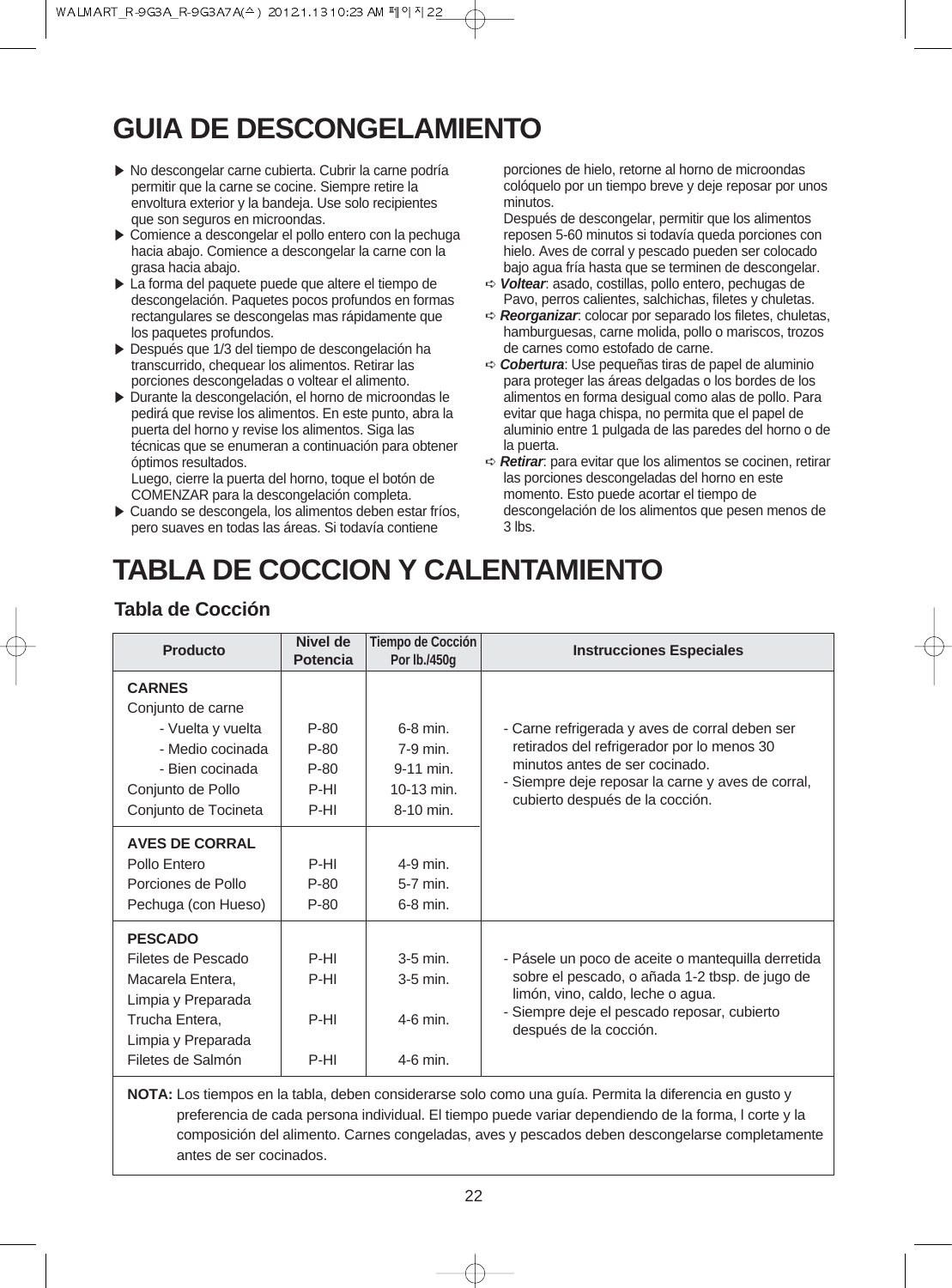#### **Tabla de recalentamiento**

- Alimentos para bebe particularmente necesita ser revisada cuidadosamente antes de servir para evitar quemaduras.
- Cuando caliente comida pre-empacados, siempre siga las instrucciones del paquete cuidadosamente.
- Si congela los alimentos que fueron comprado frescos o fríos, recuerde que deben ser descongelados completamente antes de seguir las instrucciones de calentado. Vale la pena poner una nota en el paquete para que los otros miembros de la familia estén atentos también.
- Recuerde transferir los alimentos de de envases de metal antes de recalentar.
- Alimentos refrigerados toman mas tiempo en recalentarse que los alimentos en temperatura ambiente.
- Todos los alimentos deben ser recalentados usando la energía completa del microondas.

| Producto                                             | <b>Tiempo de</b><br>Cocción | <b>Instrucciones especiales</b>                                                                                                                  |
|------------------------------------------------------|-----------------------------|--------------------------------------------------------------------------------------------------------------------------------------------------|
| Comida para bebe<br>4.5 oz. jar                      | 30 sec.                     | Vacíe en un envase pequeño.<br>Revuelva bien una o dos veces durante el calentamiento.<br>Antes de servir, comprobar la temperatura con cuidado. |
| Leche para bebe<br>4 fl. oz.<br>8 fl. oz.            | 30-40 sec.<br>50-60 sec.    | Revuelva bien o agite y vierta en una botella esterilizada.<br>Antes de servir, agite bien y compruebe la temperatura<br>cuidadosamente.         |
| Pan de emparedados<br>1 pan                          | 30-40 sec.                  | Envolverlo en una toalla de papel y colocar en un estante de<br>vidrio apto para microondas.<br>*Nota : No use papel toalla reciclado.           |
| Lasaña<br>1 porción<br>$101/2$ oz.                   | $6-8$ min.                  | Coloque la lasaña en un plato apto para microondas.<br>Cubra en papel plástico y ventile.                                                        |
| Guisos<br>1 taza<br>4 tazas                          | $2-4$ min.<br>7-9 min.      | Cocinar en una cacerola cubierta para microondas.<br>Revuelva una vez a mitad de cocción.                                                        |
| Puré de papas<br>1 taza<br>4 tazas                   | $3-4$ min.<br>7-9 min.      | Cocinar en una cacerola cubierta para microondas.<br>Revuelva una vez a mitad de cocción.                                                        |
| Frijoles asados<br>1 taza                            | $3-4$ min.                  | Cocinar en una cacerola cubierta para microondas.<br>Revuelva una vez a mitad de cocción.                                                        |
| Ravioles o pasta<br>in es salsa<br>1 taza<br>4 tazas | $3-4$ min.<br>9-10 min.     | Cocinar en una cacerola cubierta para microondas.<br>Revuelva una vez a mitad de cocción.                                                        |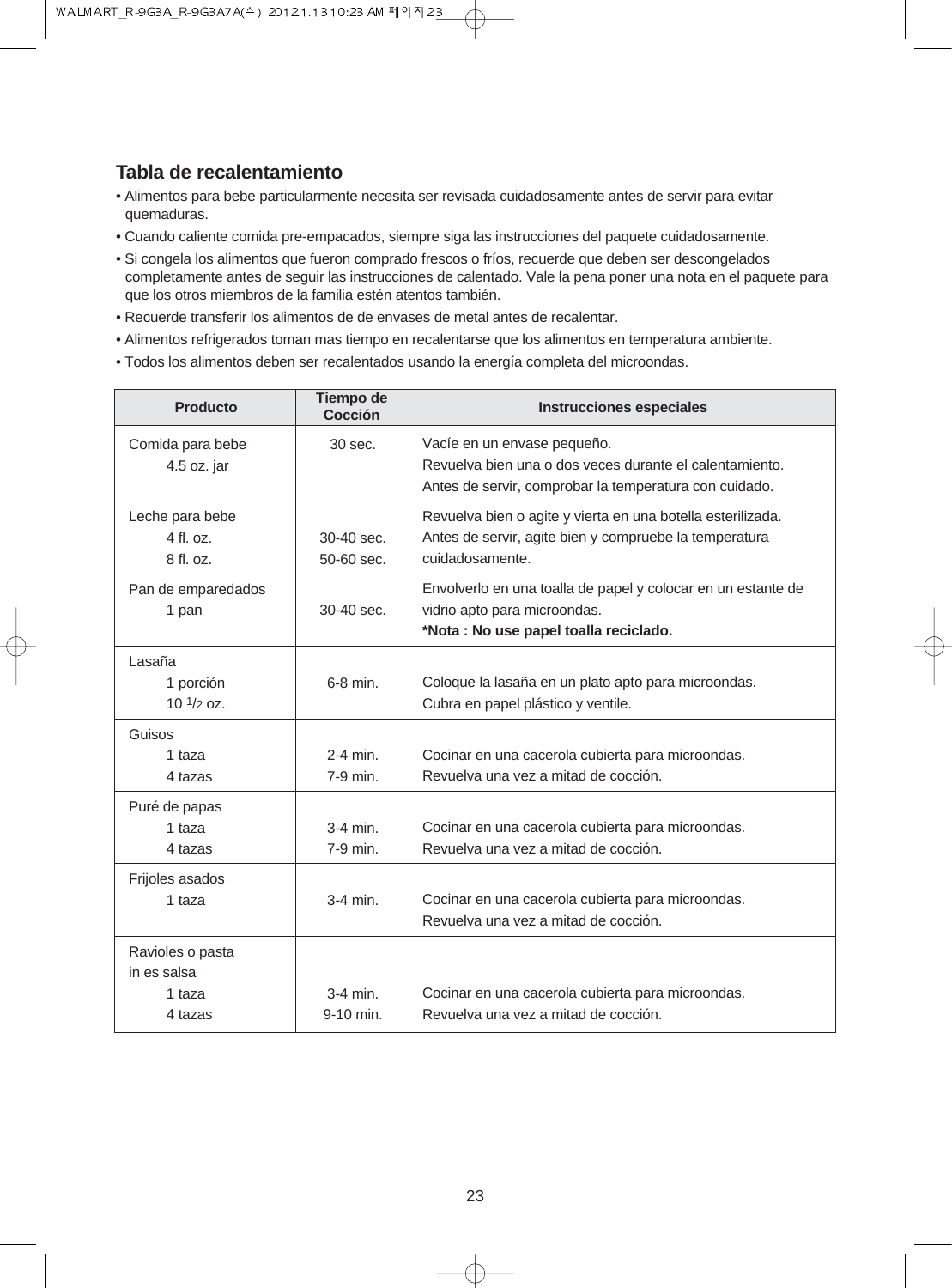## **TABLA PARA VERDURAS**

Utilice un recipiente adecuado de vidrio con tapa. Añadir 2-3 tbsp. de agua fría por cada 1/2 lb. a menos que otra cantidad sea recomendada – vea la tabla.

Cocinar tapado por el tiempo mínimo –vea la tabla.

Continuar la cocción para obtener el resultado que usted prefiera. Revuelva una vez durante y después de la cocción.

Añadir la sal, sazón o mantequilla después de la cocción.

Cobra y deje reposar por 3 minutos

Sugerencia: cortar las verduras frescas en partes iguales. Mientras mas pequeños son cotados más rápido se cocinaran. Todas las verduras deben cocinarse usando la energía completa del microondas.

| <b>Verduras</b>   | <b>Peso</b>            | <b>Tiempo</b>                     | <b>Comentarios</b>                                                                                                                                                                                  |  |  |
|-------------------|------------------------|-----------------------------------|-----------------------------------------------------------------------------------------------------------------------------------------------------------------------------------------------------|--|--|
| <b>Brocoli</b>    | $1/2$ lb.              | $21/2 - 4 min$                    | Preparar en partes iguales.                                                                                                                                                                         |  |  |
|                   | $1$ lb.                | 4 $1/2 - 6$ min                   | Organizar los tallos hacia el centro.                                                                                                                                                               |  |  |
| Coles             | $1/2$ lb.              | $31/2 - 5$ min                    | Añadir 5-6 tbsp. de agua.                                                                                                                                                                           |  |  |
| Zanahorias        | $1/2$ lb.              | $21/2 - 4 min$                    | Cortar las zanahorias en partes iguales.                                                                                                                                                            |  |  |
| Colifor           | $1/2$ lb.              | $21/2 - 4 min$                    | Preparar la coliflor en tamaños iguales.                                                                                                                                                            |  |  |
|                   | $1$ lb.                | 4 $1/2 - 6$ min                   | Organizar los tallos hacia el centro.                                                                                                                                                               |  |  |
| <b>Berenjenas</b> | $1/2$ lb.              | $21/2 - 4 min$                    | Cortar la berenjena en rodajas pequeñas y rociar con<br>una cuchara jugo de limón.                                                                                                                  |  |  |
| Cebollinos        | $1/2$ lb.              | $21/2 - 4 min$                    | Cortar los cebollinos en rodajas gruesas.                                                                                                                                                           |  |  |
| Hongos            | $0.3$ lb.<br>$1/2$ lb. | 1 $1/2 - 3$ min<br>$21/2 - 5$ min | Prepare pequeñas porciones de hongos enteros y en<br>rodajas. No agregue nada de agua. Rociar jugo de<br>Limón. Sazonar con sal y pimienta.<br>Spice with salt and pepper. Escurra antes de servir. |  |  |
| Cebolla           | $1/2$ lb.              | $21/2 - 4$ min                    | Cortar la cebolla en rodajas o a la mitad. Agregar<br>solamente 1 tbsp. de agua.                                                                                                                    |  |  |
| <b>Pimientos</b>  | $1/2$ lb.              | $21/2 - 5$ min                    | Cortar los pimientos en rodajas pequeñas.                                                                                                                                                           |  |  |
| Patatas           | $1/2$ lb.<br>1 lb.     | $4-6$ min<br>$7-9$ min            | Pesar las patatas peladas y cortarlas en tamaños<br>similares.                                                                                                                                      |  |  |
| Repollo           | $1/2$ lb.              | $4-6$ min                         | Cortar el repollo en cubos pequeños.                                                                                                                                                                |  |  |

#### **Guía de Cocción para verduras frescas**

#### **Guía de Cocción para verduras congeladas**

| <b>Verduras</b>                                  | <b>Peso</b> | <b>Tiempo</b>  | <b>Instrucciones</b>             |
|--------------------------------------------------|-------------|----------------|----------------------------------|
| Espinacas                                        | $0.3$ lb.   | $1-2$ min      | Añadir 1 tbsp. de agua fría.     |
| <b>Brocoli</b>                                   | $1/2$ lb.   | $21/2 - 4 min$ | Añadir 2 tbsp. de agua fría.     |
| Chicharos                                        | $1/2$ lb.   | $21/2 - 4$ min | Añadir 1 tbsp. de agua fría.     |
| <b>Habichuelas</b>                               | $1/2$ lb.   | $3-5$ min      | Añadir 2 tbsp. de agua fría      |
| Verduras mixtas<br>(zanahoria, chíncharos, maíz) | $1/2$ lb.   | $21/2 - 4 min$ | Añadir 1 tbsp. de agua fría.     |
| Verduras mixtas<br>(Estilo Chino)                | $1/2$ lb.   | $3-5$ min      | Añadir 1 tbsp. cdasde agua fria. |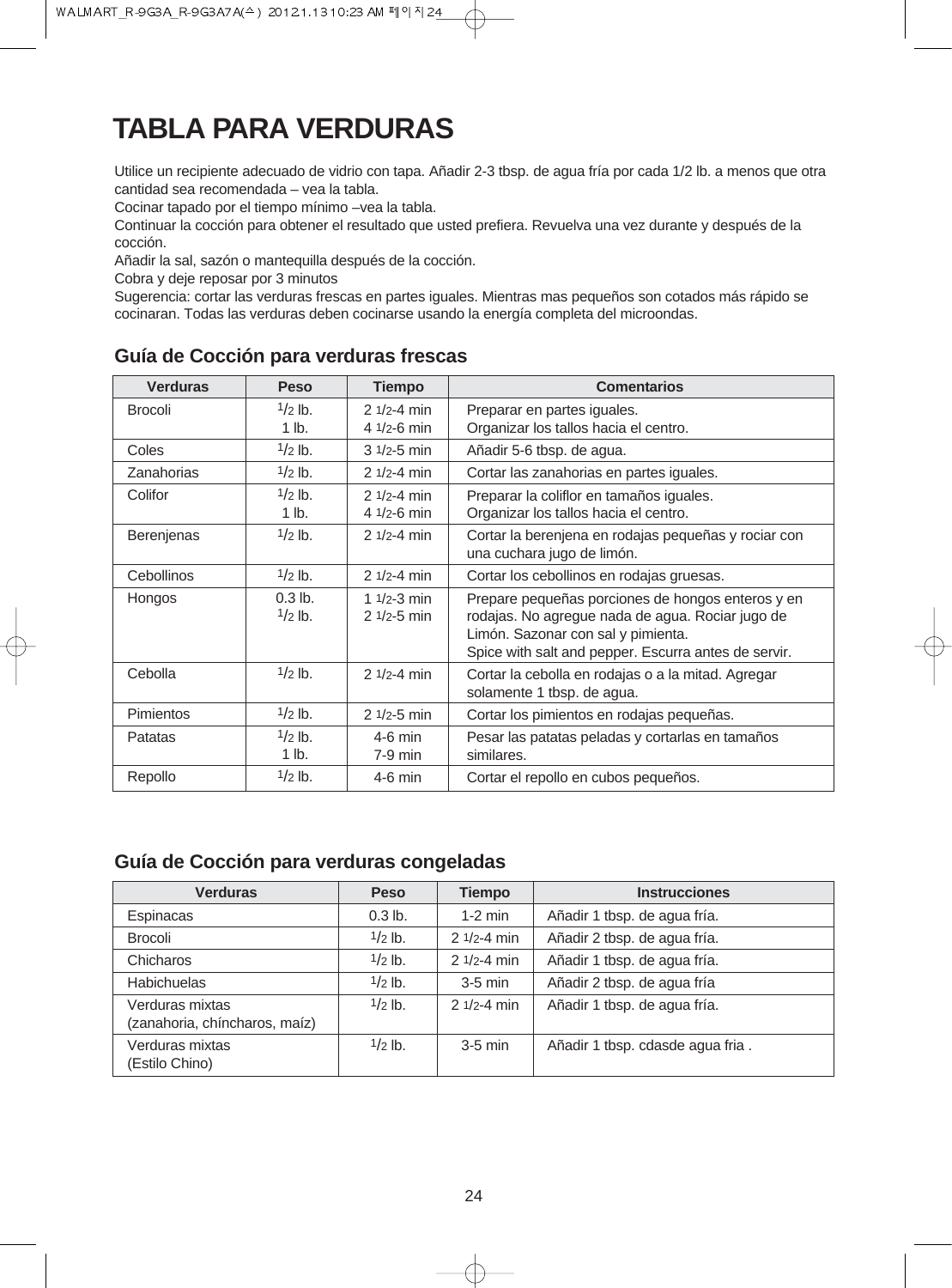## **RECETAS**

### **SOPA DE TOMATE Y NARANJA**

#### 1 oz. mantequilla

- 1 cebolla pequeña picada
- 1 zanahoria grande & 1 una patata grande, picados
- 1 3/4 lb. tomates enlatados
- Jugo y cáscara de 1 naranja pequeña
- 1 1/2 pinta. caldo de verduras caliente
- Sal y pimienta al gusto

### **SOPA DE CEBOLLA**

- 1 cebolla grande, en rodajas
- 1 tbsp. de aceite de maíz
- 2 oz. harina
- 2 pinta. caldo de carne o de verdura
- Sal y pimienta al gusto
- 2 tbsp. perejil picados
- 4 rebanadas gruesas de pan Frances
- 2 oz. queso gratinado

## **VERDURAS SALTEADAS**

- 1 tbsp. aceite de girasol
- 2 tbsp. salsa de soya
- 1 tbsp. jerez
- 1" raíz de jengibre, pelado y rallado finamente.
- 2 zanahorias medianas, cortadas en tiras finas.
- 4 oz. champiñones cortados
- 2 oz. germen de soya
- 4 oz. mange-tout
- 1 pimiento rojo, sin semilla y cortado en rebanadas finas 4 cebollas picadas
- 4 oz. castañas en conserva, rebanadas
- 1/4 col picadas finamente

## **POLLO CON MIEL**

- 4 pechugas de pollo sin hueso
- 2 tbsp. de miel
- 1 tbsp. mostaza de grano entero
- 1/2 tsp. estragon seco
- 1 tbsp. pure de tomate
- 1/4 pinta. caldo de pollo
- 1. Derretir en un recipiente grande en P-HI durante 1 minuto.
- 2 Agregue la cebolla, zanahoria y la patata y cocine en P-HI por 4 minutos. Revuelva a mitad de cocción.
- 3. Añadir los tomates, jugo de naranja, cáscara de naranja y el caldo de verduras. Mezcle bien. Sazone con sal y pimiento al gusto. Cubra el recipiente y cocine en P-HI por 17 minutos. Revuelva 2-3 veces durante la cocción, hasta que las verduras estén cocinadas.
- 4. Mezclar y servir inmediatamente.
- 1. Coloque la cebolla y el aceite de un recipiente, mezcle bien u cocine en P-HI por 1 minuto.
- 2. Agregue la harina hasta formar una pasta y añadir poco a poco el caldo. Sazone y agregue el perejil.
- 3. Cubra el recipiente y cocine en P-70 por 18 minutos.
- 4. Vierta la sopa en un plato hondo, sumerja el pan y polvoree generosamente el queso.
- 5. Cocine en P-70 por 2 minutos hasta que el queso se haya derretido.
- 1. Coloque el aceite, la salsa de soya, el jerez, jengibre, ajo y zanahorias en un recipiente grande, mezclar bien.
- 2. Tape y cocine en P-HI por 5-7 minutos, revuelva una vez.
- 3. Agregar los champiñones, germen de soya, guisantes, pimiento rojo, cebollas, castañas en conserva y la col. Mezclar bien.
- 4. Cocinar en P-HI durante 6-8 minutos hasta que las verduras estén listas. Revuelva 2-3 veces durante el cocinado.

**Vegetales salteados son ideales para servir con carne o pescado.** 

- 1. Coloque las pechugas de pollo en una cazuela.
- 2. Mezcle todos los ingredientes restantes y vierta sobre el pollo. Agregue sal y pimienta al gusto.
- 3. Cocine en P-HI durante 16-18 minutos. Cook on P-HI for 16-18 minutes. Cubra el pollo con la salsa dos veces.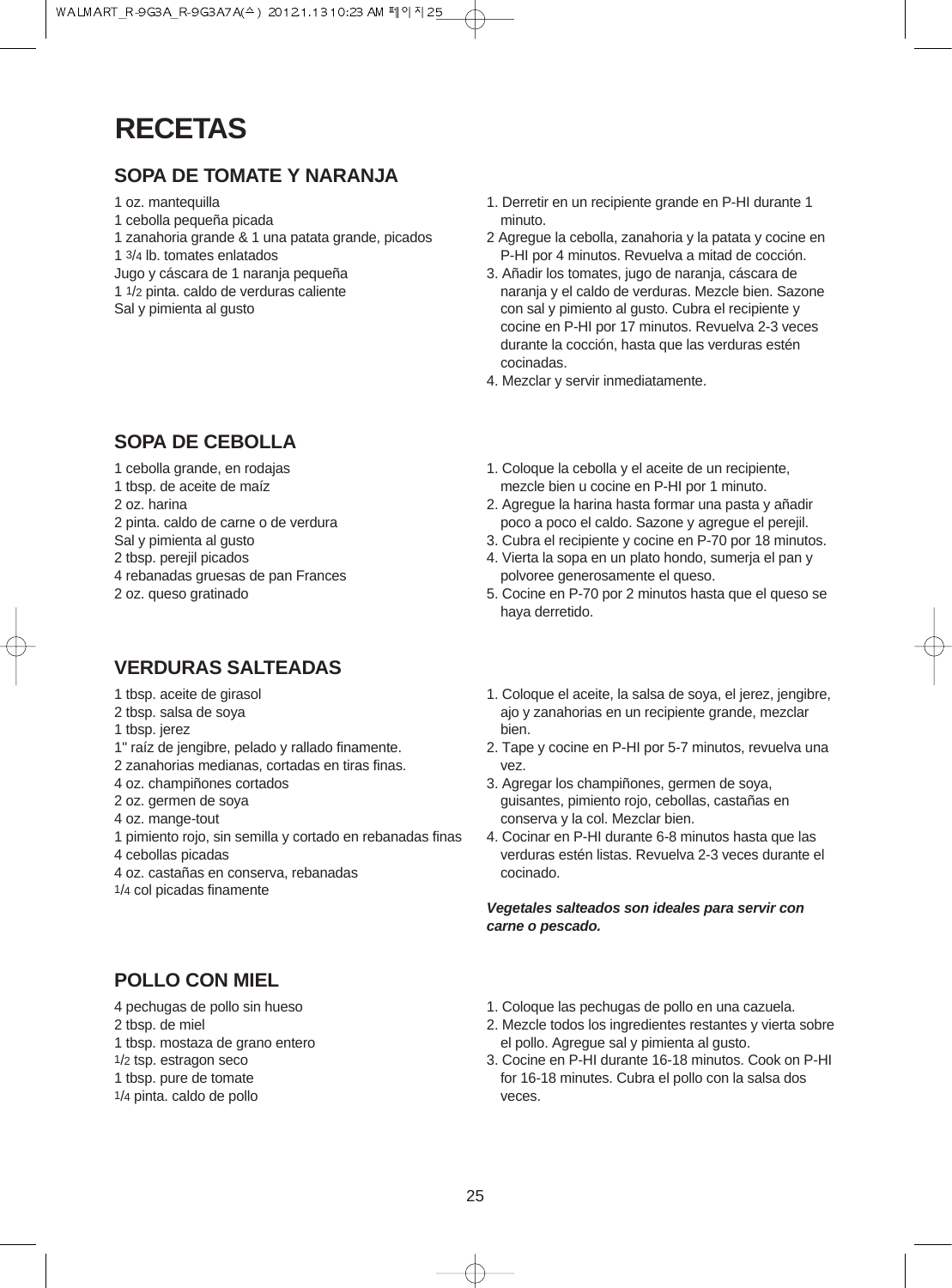### **PATATAS CON CEBOLLINO Y QUESO AZUL**

#### 2 patatas

(Aproximadamente .9 oz. c/u)

- 2 oz. mantequilla
- 4 oz. queso azul, cortado
- 1 tbsp. cebollino fresco y cortado 2 oz. champiñones en rebanadas
- Sal y pimienta al gusto
- 1. Coloque las patatas en varios lugares. Cocine en P-HI durante 7-9 minutos, reducir a la mitad retire la pulpa en un recipiente, agregue mantequilla, el queso, los cebollinos, los champiñones, sal y pimienta, mezclar bien.
- 2. Pila la mezcla en la piel de las patatas y coloque en un plato de flan.
- 3. Cocine en P-50 durante 12 minutos.

### **SALSA BLANCA**

1 oz. mantequilla 1 oz. harina 1/2 pinta. leche Sal y pimiento al gusto

- 1. Coloque la mantequilla en un recipiente y cocine en P-HI por 1 minuto hasta que se derrita.
- 2. Agregue la harina y bata en la leche. Cocine en P-HI durante 4-5 minutos Cook en P-HI revolviendo cada 2 minutos hasta que se espese. Sazone con sal y pimienta al gusto.

### **MERMELADA DE FRESA**

11/2 lb. fresas 3 tbsp. jugo de limón 11/2 lb. azúcar granulada

- 1. Coloque las fresas en el jugo de limón en un recipiente grande, caliente en P-HI durante 4 minutos, hasta que la fruta se suavice. Agregue la azúcar, mezclar bien.
- 2. Cocine en P-70 durante 20-25 minutos, hasta que es punto de ajuste\* se haya alcanzado, revolver cada 4- 5 minutos.
- 3. Vierta la mezcla en recipientes calientes y limpios. Cubra, selle y ponga etiqueta.
- *\* Punto de ajuste: Para determinar el punto de ajuste, coloque 1 tbsp. de mermelada en un plato frío. Dejar reposar por 1 minuto. Mueva la superficie con la mermelada con el dedo, si la superficie se arruga, a alcanzado el punto de ajuste.*

## **PASTEL DE MICROONDAS NORMAL**

4 oz. margarina 4 oz. azúcar

- 1 huevo
- 4 oz. harina con levadura tamizada
- 2-3 tbsp. leche
- 1. Alinear la base de 8" plato de pastel con grasa a prueba de papel.
- 2. Batir la margarina y la azúcar hasta que este esponjosa. Batir los huevos y doblar en la harina tamizada alternando con la leche.
- 3. Vierta en un recipiente preparado. Cocine en P-HI durante 4-5 minutos, hasta que la brocheta salga limpia.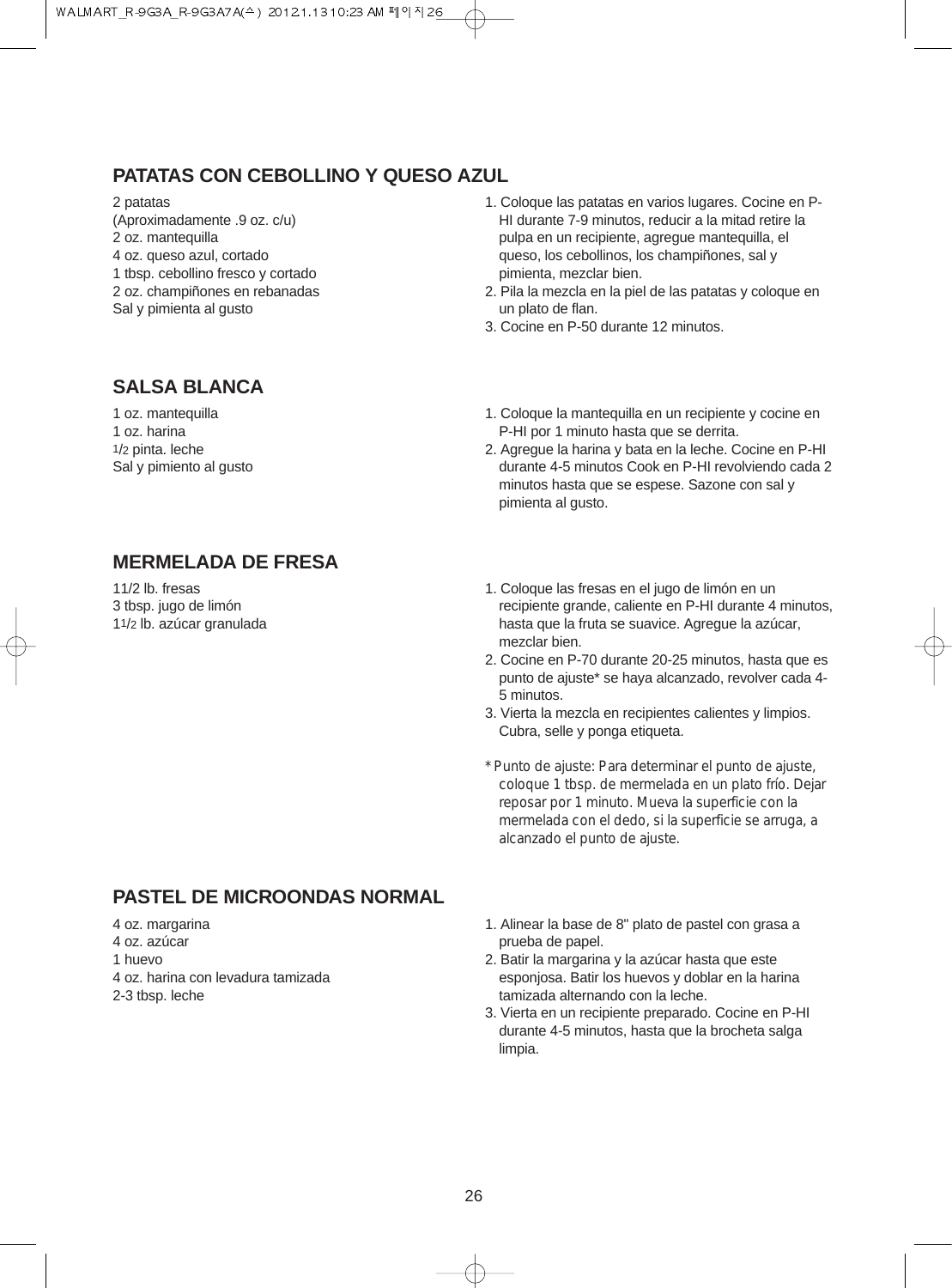### **TORTILLAS**

1/2 oz. margarina 4 huevos 6 tbsp. leche Sal y pimienta

### **HUEVOS REVUELTOS**

1/2 oz. mantequilla 2 huevos 2 tbsp. leche Sal y pimienta

- 1. Batir los huevos y la leche.
- 2. Coloque la mantequilla en 10" plato para flan. Cocine la mantequilla por 1 minuto, hasta que se derrita. Cubra el plato con la mantequilla deretida.
- 3. Vierta la mezcla en un molde para flan de tortilla. Cocine durante 5 minutos. batir la mezcla y cocinar de nuevo durante 1 minuto.
- 1. Derrita la mantequilla en un recipiente en P-HI durante 1 minuto.
- 2. Agregue los huevos, leche, sazone y mezcle bien.
- 3. Cocine en P-HI durante 4 minutos, revolviendo cada 30 segundos.

#### **CARNE SALADA**

- 1 cebolla pequeña, cortada en cubitos
- 1 diente de ajo machacado
- 1 tsp. aceite
- 7 oz. tomates cortados
- 1 tbsp. puré de tomate
- 1 tsp. mezcla de sazones
- 8 oz.carne picada
- Sal y pimienta
- 1. Colocar la cebolla, ajo y aceite en un recipiente y cocinar en P-HI durante 2 minutos o hasta que estén blandas.
- 2. Colocar los otros ingredientes en un cacerola. Revuelva bien.
- 3. Cubrir y cocinar en P-HI durante 6 minutos y luego P-50 durante 10-14 minutos hasta que la carne este cocida.